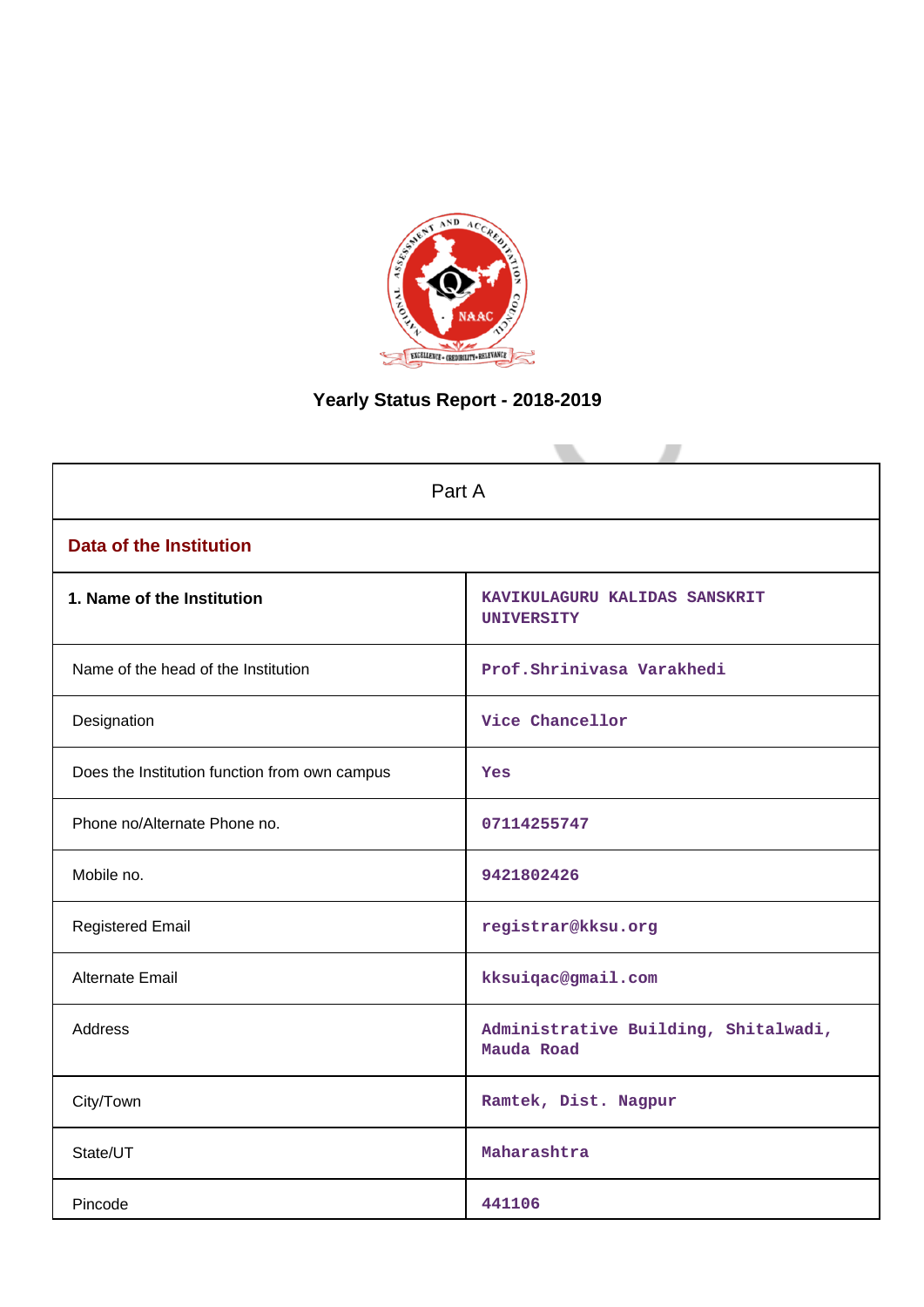| 2. Institutional Status                                                  |       |             |                                                                                                     |                                                                               |                   |  |
|--------------------------------------------------------------------------|-------|-------------|-----------------------------------------------------------------------------------------------------|-------------------------------------------------------------------------------|-------------------|--|
| University                                                               |       |             | State                                                                                               |                                                                               |                   |  |
| Type of Institution                                                      |       |             | Co-education                                                                                        |                                                                               |                   |  |
| Location                                                                 |       |             | Rural                                                                                               |                                                                               |                   |  |
| <b>Financial Status</b>                                                  |       |             | state                                                                                               |                                                                               |                   |  |
| Name of the IQAC co-ordinator/Director                                   |       |             |                                                                                                     | Prof. Kavita Holey( IQAC Co-ordinator)<br>, Prof. Nanda Puri (IQAC Director), |                   |  |
| Phone no/Alternate Phone no.                                             |       |             | 07114255747                                                                                         |                                                                               |                   |  |
| Mobile no.                                                               |       |             | 7768060184                                                                                          |                                                                               |                   |  |
| <b>Registered Email</b>                                                  |       |             | kksuiqac@gmail.com                                                                                  |                                                                               |                   |  |
| Alternate Email                                                          |       |             | kavitaholey@gmail.com                                                                               |                                                                               |                   |  |
| 3. Website Address                                                       |       |             |                                                                                                     |                                                                               |                   |  |
| Web-link of the AQAR: (Previous Academic Year)                           |       |             | http://kksanskrituni.digitaluniversity.<br>ac/Content.aspx?ID=29619                                 |                                                                               |                   |  |
| 4. Whether Academic Calendar prepared during<br>the year                 |       |             | Yes                                                                                                 |                                                                               |                   |  |
| if yes, whether it is uploaded in the institutional website:<br>Weblink: |       |             | http://kksanskrituni.digitaluniversity.<br>ac/WebFiles/KKSU%20Academic%20Calender%<br>202018-19.pdf |                                                                               |                   |  |
| <b>5. Accrediation Details</b>                                           |       |             |                                                                                                     |                                                                               |                   |  |
| Cycle                                                                    | Grade | <b>CGPA</b> | Year of                                                                                             | Validity                                                                      |                   |  |
|                                                                          |       |             | Accrediation                                                                                        | Period From                                                                   | Period To         |  |
| $\mathbf{1}$                                                             | $B++$ | 2.85        | 2016                                                                                                | $02 - Dec - 2016$                                                             | $01 - Dec - 2021$ |  |
| 6. Date of Establishment of IQAC                                         |       |             | $24 - Mar - 2014$                                                                                   |                                                                               |                   |  |
| 7. Internal Quality Assurance System                                     |       |             |                                                                                                     |                                                                               |                   |  |

Quality initiatives by IQAC during the year for promoting quality culture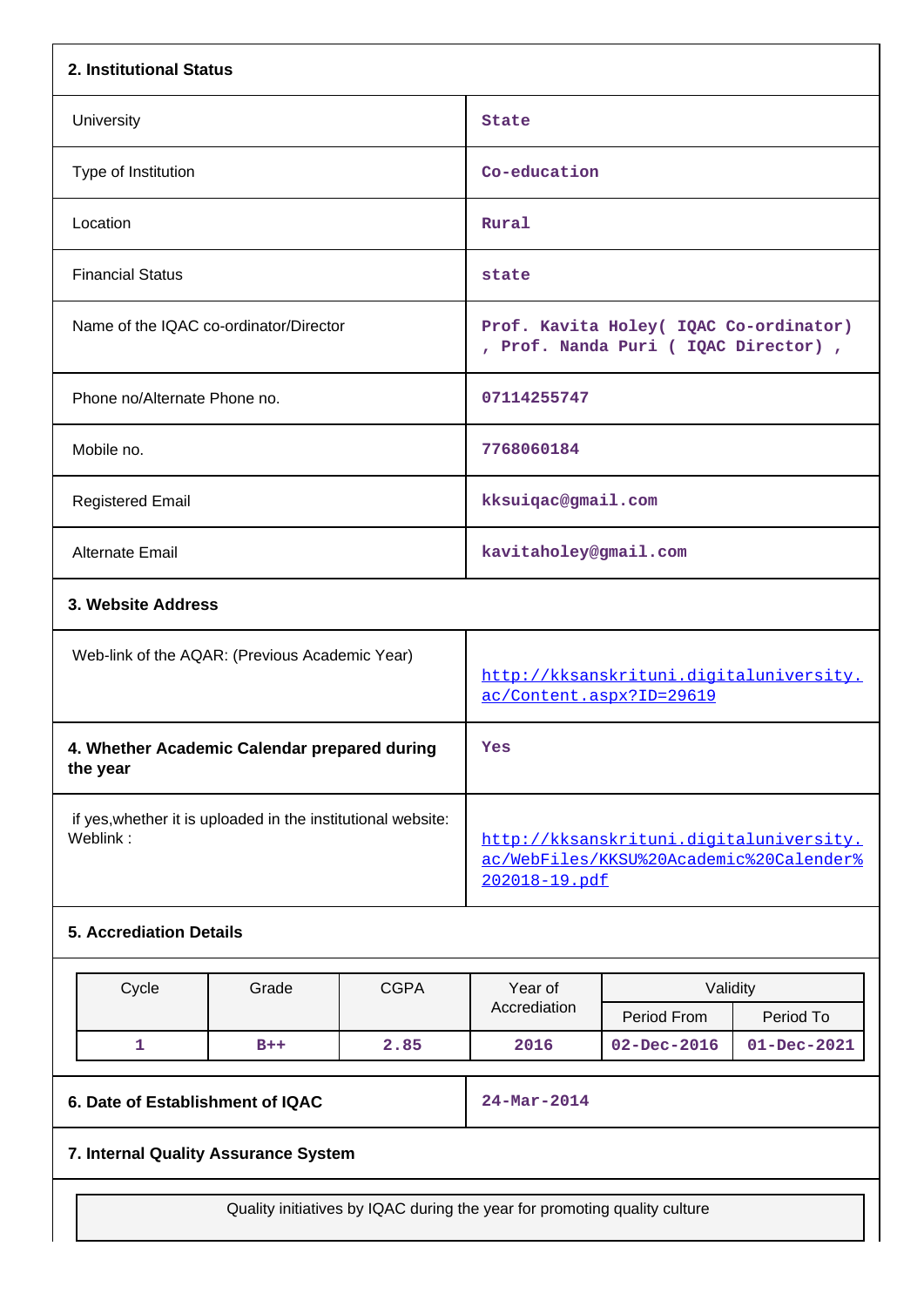| Item /Title of the quality initiative by<br>Date & Duration<br><b>IQAC</b>                                                              |        |                                   |                                   | Number of participants/ beneficiaries |                    |        |
|-----------------------------------------------------------------------------------------------------------------------------------------|--------|-----------------------------------|-----------------------------------|---------------------------------------|--------------------|--------|
| KKSU strategic planning<br>on brain storming<br>workshop                                                                                |        | $31 - Dec - 2018$<br>1            |                                   |                                       |                    | 47     |
| National Vedic conference                                                                                                               |        |                                   | 25-Sep-2018<br>1                  |                                       |                    | 121    |
| Interaction regarding<br>NAAC process                                                                                                   |        |                                   | 15-Feb-2019<br>1                  |                                       |                    | 126    |
| Text Reading Workshop                                                                                                                   |        |                                   | $25 - \text{Mar} - 2019$<br>3     |                                       |                    | 23     |
| Sanskrit Teacher Training                                                                                                               |        |                                   | $01 - Jan - 2019$<br>$\mathbf{2}$ |                                       |                    | 24     |
| International Seminar on<br>Jyotish                                                                                                     |        |                                   | $10 - Dec - 2018$<br>1            |                                       |                    | 45     |
| Vistar seva one day state<br>level workshop                                                                                             |        |                                   | $04 - Oct - 2018$<br>1            |                                       |                    | 43     |
| Two day national seminar<br>on quality improvement in<br>HEI.                                                                           |        |                                   | $11 - Jan - 2019$<br>2            |                                       |                    | 102    |
|                                                                                                                                         |        |                                   | View File                         |                                       |                    |        |
| 8. Provide the list of Special Status conferred by Central/ State Government-<br>UGC/CSIR/DST/DBT/ICMR/TEQIP/World Bank/CPE of UGC etc. |        |                                   |                                   |                                       |                    |        |
|                                                                                                                                         |        |                                   |                                   |                                       |                    |        |
| Institution/Departmen<br>t/Faculty                                                                                                      | Scheme |                                   | Funding Agency                    | duration                              | Year of award with | Amount |
|                                                                                                                                         |        | No Data Entered/Not Applicable!!! | View File                         |                                       |                    |        |
| 9. Whether composition of IQAC as per latest<br><b>NAAC</b> guidelines:                                                                 |        |                                   | Yes                               |                                       |                    |        |
| Upload latest notification of formation of IQAC                                                                                         |        |                                   | View File                         |                                       |                    |        |
| 10. Number of IQAC meetings held during the<br>year :                                                                                   |        |                                   | 2                                 |                                       |                    |        |
| The minutes of IQAC meeting and compliances to the<br>decisions have been uploaded on the institutional<br>website                      |        |                                   | Yes                               |                                       |                    |        |
| Upload the minutes of meeting and action taken report                                                                                   |        |                                   | View File                         |                                       |                    |        |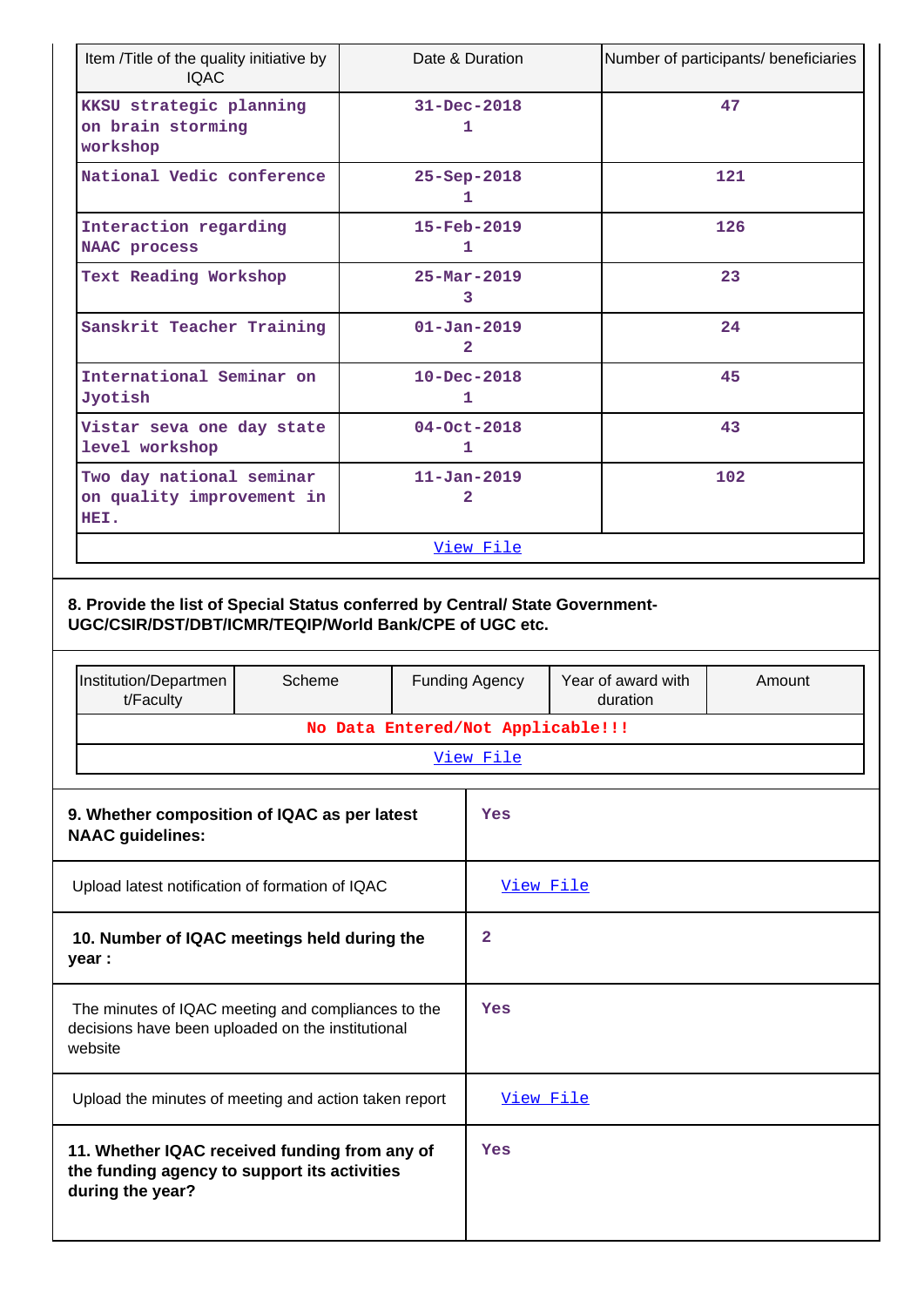| If yes, mention the amount | 100000 |
|----------------------------|--------|
| Year                       | 2019   |

**12. Significant contributions made by IQAC during the current year(maximum five bullets)**

**1) Induction program for Teachers. 2) Annual Refresher training for all teachers. 3) Training of MKCL for efficient use of website and ICT 4)Workshop to strengthen the activities of RD cell. 5) Parents Teacher meet. 6) Workshop on UGC MRP**

# [View File](https://assessmentonline.naac.gov.in/public/Postacc/Contribution/1542_Contribution.xlsx)

**13. Plan of action chalked out by the IQAC in the beginning of the academic year towards Quality Enhancement and outcome achieved by the end of the academic year**

| Plan of Action                                                                                                                                                                         | Achivements/Outcomes                                                                                                                                                                                                                                                |  |  |  |
|----------------------------------------------------------------------------------------------------------------------------------------------------------------------------------------|---------------------------------------------------------------------------------------------------------------------------------------------------------------------------------------------------------------------------------------------------------------------|--|--|--|
| Preparation of AQAR                                                                                                                                                                    | AQAR in the prescribed format of NACC<br>was prepared in time.                                                                                                                                                                                                      |  |  |  |
| Rising students participation in<br>sports, NCC, NSS and other extension<br>activities.                                                                                                | Enthusiastically students participated<br>in extension activity and thirty<br>percent of students represent the<br>University at State and National Level.                                                                                                          |  |  |  |
| Modernize faculty profile by<br>participating in number of Seminar,<br>Workshop and conference at<br>University, State, National and<br>International leve in their respective<br>area | All the faculties attended and<br>presented paper at University, state and<br>National level Seminar, conferences and<br>Workshops. Twenty five percent of<br>teachers attended refresher and<br>orientation course.                                                |  |  |  |
| Conduction of feedback on curriculum<br>and prepare analysis and Action taken<br>report                                                                                                | University has taken feedback form from<br>students , parents and alumni and the<br>analysis was intimated to the<br>faculties.                                                                                                                                     |  |  |  |
| Awareness program for faculties of<br>rising the quality parameters of HEI.                                                                                                            | Formal meetings and informal discussion<br>of IQAC and staff were held. The<br>chairperson took special interest in<br>providing information regarding quality<br>parameters in higher education.                                                                   |  |  |  |
| To Increasing interaction with various<br>department for documentation and other<br>activities.                                                                                        | IQAC kept an active coordination with<br>all the departments for conducting<br>activities throughout the year and<br>maintaining the records and proceeds<br>properly. Number of committees were<br>constituted and IQAC provided all<br>possible guidance to them. |  |  |  |
| To reduce the dropout rate of students.<br>Analysis of result, review of teaching<br>and learning process                                                                              | Continuous monitoring of students<br>progression through regular attendance,<br>unit test and surprise test conducted<br>to control dropout rate of students to<br>a large extent. Regularly conduction of<br>Meeting with HODs and teachers for                    |  |  |  |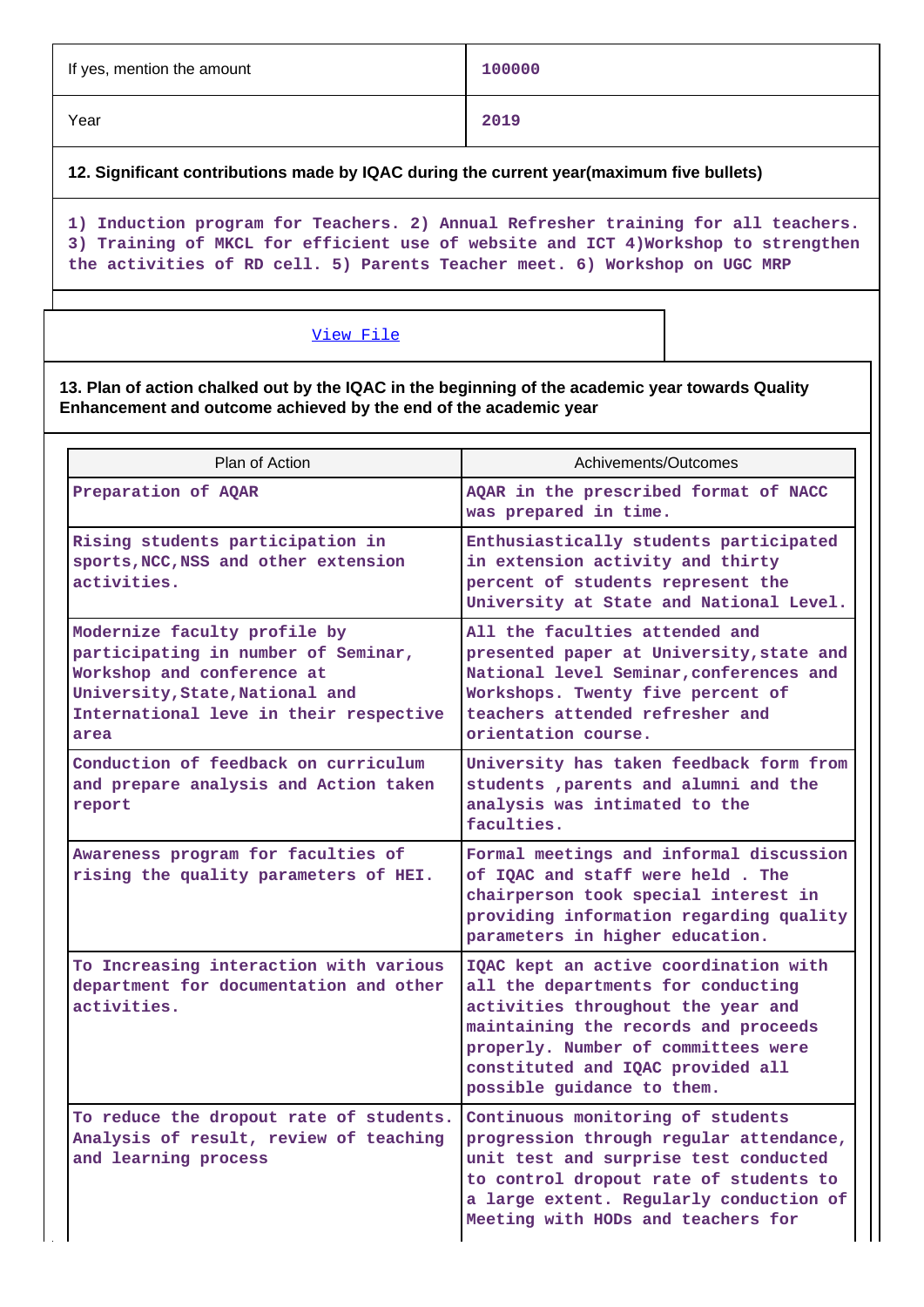|                                   |                                                                                                                      | same.                                                                                                                                                                                                                                                                                                                                                                                                                                                        |  |  |  |  |
|-----------------------------------|----------------------------------------------------------------------------------------------------------------------|--------------------------------------------------------------------------------------------------------------------------------------------------------------------------------------------------------------------------------------------------------------------------------------------------------------------------------------------------------------------------------------------------------------------------------------------------------------|--|--|--|--|
| Holistick development of students |                                                                                                                      | Students organized annual social<br>gathering and these are the activities<br>like Essay, Debate, Stage Play, Rangoli, Po<br>ster, Slogan, Elocution, Quiz, Craft etc<br>are conducted under the annual social<br>gathering. Expert are taking Guest<br>lectures and workshops on some burning<br>topics for making students aware and<br>update them self. So students got a<br>platform to expose their hidden talents<br>and develop their personalities. |  |  |  |  |
|                                   |                                                                                                                      | View File                                                                                                                                                                                                                                                                                                                                                                                                                                                    |  |  |  |  |
|                                   | 14. Whether AQAR was placed before statutory<br>body?                                                                | Yes                                                                                                                                                                                                                                                                                                                                                                                                                                                          |  |  |  |  |
|                                   | Name of Statutory Body                                                                                               | <b>Meeting Date</b>                                                                                                                                                                                                                                                                                                                                                                                                                                          |  |  |  |  |
|                                   | Management Council                                                                                                   | $11 - Dec - 2019$                                                                                                                                                                                                                                                                                                                                                                                                                                            |  |  |  |  |
|                                   | 15. Whether NAAC/or any other accredited<br>body(s) visited IQAC or interacted with it to<br>assess the functioning? | <b>No</b>                                                                                                                                                                                                                                                                                                                                                                                                                                                    |  |  |  |  |
|                                   | 16. Whether institutional data submitted to<br>AISHE:                                                                | Yes                                                                                                                                                                                                                                                                                                                                                                                                                                                          |  |  |  |  |
|                                   | Year of Submission                                                                                                   | 2019                                                                                                                                                                                                                                                                                                                                                                                                                                                         |  |  |  |  |
|                                   | Date of Submission                                                                                                   | 22-Feb-2019                                                                                                                                                                                                                                                                                                                                                                                                                                                  |  |  |  |  |
|                                   | 17. Does the Institution have Management<br><b>Information System?</b>                                               | Yes                                                                                                                                                                                                                                                                                                                                                                                                                                                          |  |  |  |  |
|                                   | If yes, give a brief descripiton and a list of modules<br>currently operational (maximum 500 words)                  | University adopted modules which<br>currently operational 1) WorkFlow<br>management System                                                                                                                                                                                                                                                                                                                                                                   |  |  |  |  |
|                                   |                                                                                                                      | Part B                                                                                                                                                                                                                                                                                                                                                                                                                                                       |  |  |  |  |

| <b>CRITERION I - CURRICULAR ASPECTS</b>                                                                                |                                    |                          |                  |  |  |
|------------------------------------------------------------------------------------------------------------------------|------------------------------------|--------------------------|------------------|--|--|
| 1.1 - Curriculum Design and Development                                                                                |                                    |                          |                  |  |  |
| 1.1.1 – Programmes for which syllabus revision was carried out during the Academic year                                |                                    |                          |                  |  |  |
| Name of Programme                                                                                                      | Programme Code                     | Programme Specialization | Date of Revision |  |  |
|                                                                                                                        | No Data Entered/Not Applicable !!! |                          |                  |  |  |
| View File                                                                                                              |                                    |                          |                  |  |  |
| 1.1.2 – Programmes/ courses focussed on employability/ entrepreneurship/ skill development during the Academic<br>year |                                    |                          |                  |  |  |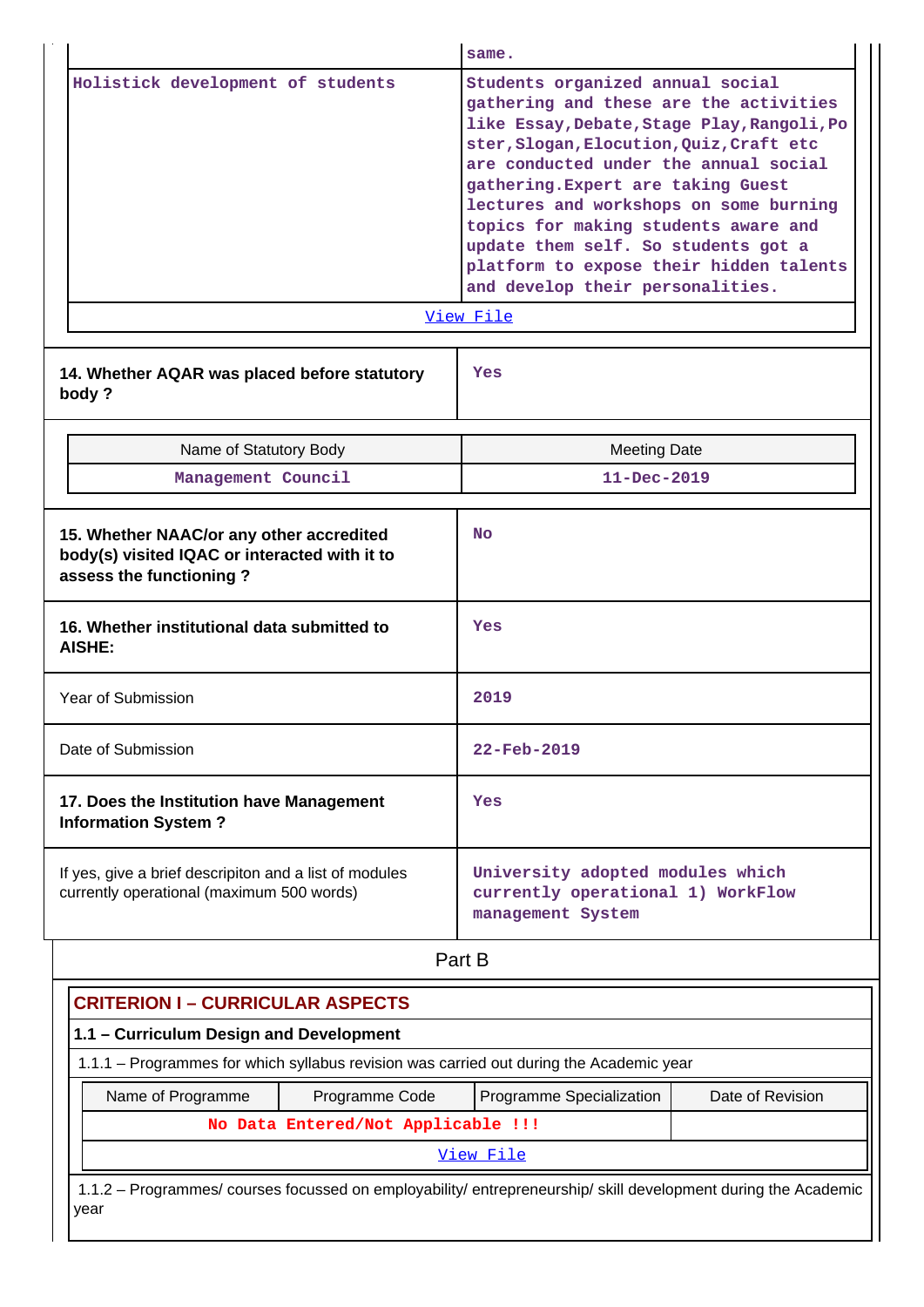|                                            | Programme with<br>Code                     | Programme<br>Specialization |  | Date of Introduction                                                                                    |            | Course with Code | Date of Introduction                                            |
|--------------------------------------------|--------------------------------------------|-----------------------------|--|---------------------------------------------------------------------------------------------------------|------------|------------------|-----------------------------------------------------------------|
|                                            | <b>BA</b>                                  | Vyakaran                    |  | 25/04/2018                                                                                              |            | <b>BAVJ</b>      | 25/04/2018                                                      |
|                                            | <b>BA</b>                                  | Sahitya                     |  | 25/04/2018                                                                                              |            | SSVYA/SAH/V/J    | 25/04/2018                                                      |
|                                            | <b>BA</b>                                  | Vedanta                     |  | 25/04/2018                                                                                              |            | SSVYA/SAH/V/J    | 25/04/2018                                                      |
|                                            | <b>BA</b>                                  | Jyotish                     |  | 25/04/2018                                                                                              |            | SSVYA/SAH/V/J    | 25/04/2018                                                      |
|                                            | <b>MA</b>                                  | Sanskrit<br>Sahitya         |  | 25/04/2018                                                                                              |            | <b>ACSAH</b>     | 25/04/2018                                                      |
|                                            | <b>MA</b>                                  | Vyakaran                    |  | 25/04/2018                                                                                              |            | <b>ACVYA</b>     | 25/04/2018                                                      |
|                                            | <b>MA</b>                                  | Vedanta                     |  | 25/04/2018                                                                                              |            | <b>ACV</b>       | 25/04/2018                                                      |
|                                            | <b>MA</b>                                  | Jyotish                     |  | 25/04/2018                                                                                              |            | ACJ              | 25/04/2018                                                      |
|                                            | MEd                                        | Education                   |  | 25/04/2018                                                                                              |            | <b>GGH</b>       | 25/04/2018                                                      |
|                                            |                                            |                             |  | No file uploaded.                                                                                       |            |                  |                                                                 |
|                                            | 1.2 - Academic Flexibility                 |                             |  |                                                                                                         |            |                  |                                                                 |
|                                            |                                            |                             |  | 1.2.1 - New programmes/courses introduced during the Academic year                                      |            |                  |                                                                 |
|                                            | Programme/Course                           |                             |  | Programme Specialization                                                                                |            |                  | Dates of Introduction                                           |
|                                            | Shastri                                    |                             |  | Vyakaran                                                                                                |            |                  | 25/04/2018                                                      |
|                                            | Shastri                                    |                             |  | Sahitya                                                                                                 |            |                  | 25/04/2018                                                      |
|                                            | Shastri                                    |                             |  | Vedanta                                                                                                 |            |                  | 25/04/2018                                                      |
|                                            | Shastri                                    |                             |  | Jyotish                                                                                                 |            |                  | 25/04/2018                                                      |
|                                            | Acharya                                    |                             |  | Sanskrit Sahitya                                                                                        |            | 25/04/2018       |                                                                 |
|                                            | Acharya                                    |                             |  | Vyakaran                                                                                                |            | 25/04/2018       |                                                                 |
|                                            | Acharya                                    |                             |  | Vedanta                                                                                                 |            |                  | 25/04/2018                                                      |
|                                            | Acharya                                    |                             |  | Jvotish                                                                                                 |            |                  | 25/04/2018                                                      |
|                                            |                                            |                             |  | No file uploaded.                                                                                       |            |                  |                                                                 |
|                                            | University level during the Academic year. |                             |  | 1.2.2 - Programmes in which Choice Based Credit System (CBCS)/Elective Course System implemented at the |            |                  |                                                                 |
| Name of programmes adopting<br><b>CBCS</b> |                                            |                             |  | Programme Specialization                                                                                |            |                  | Date of implementation of<br><b>CBCS/Elective Course System</b> |
|                                            | BA                                         |                             |  | Vyakaran                                                                                                |            |                  | 25/04/2018                                                      |
|                                            | Sahitya<br>BA                              |                             |  |                                                                                                         | 25/04/2018 |                  |                                                                 |

| Name of programmes adopting<br><b>CBCS</b>                                                                             | Programme Specialization | Date of implementation of<br><b>CBCS/Elective Course System</b> |  |  |  |  |  |
|------------------------------------------------------------------------------------------------------------------------|--------------------------|-----------------------------------------------------------------|--|--|--|--|--|
| <b>BA</b>                                                                                                              | Vyakaran                 | 25/04/2018                                                      |  |  |  |  |  |
| <b>BA</b>                                                                                                              | Sahitya                  | 25/04/2018                                                      |  |  |  |  |  |
| <b>BA</b>                                                                                                              | Vedanta                  | 25/04/2018                                                      |  |  |  |  |  |
| <b>BA</b>                                                                                                              | Jyotish                  | 25/04/2018<br>25/04/2018                                        |  |  |  |  |  |
| MA                                                                                                                     | Sanskrit                 |                                                                 |  |  |  |  |  |
| MA                                                                                                                     | Sanskrit Sahitya         | 25/04/2018                                                      |  |  |  |  |  |
| MA                                                                                                                     | Vyakaran                 | 25/04/2018                                                      |  |  |  |  |  |
| MA                                                                                                                     | Vedanta                  | 25/04/2018                                                      |  |  |  |  |  |
| MA                                                                                                                     | Jyotish                  | 25/04/2018                                                      |  |  |  |  |  |
| 1.3 - Curriculum Enrichment<br>1.2.1 John added courses importing transforable and life skills offered during the vear |                          |                                                                 |  |  |  |  |  |

1.3.1 – Value-added courses imparting transferable and life skills offered during the year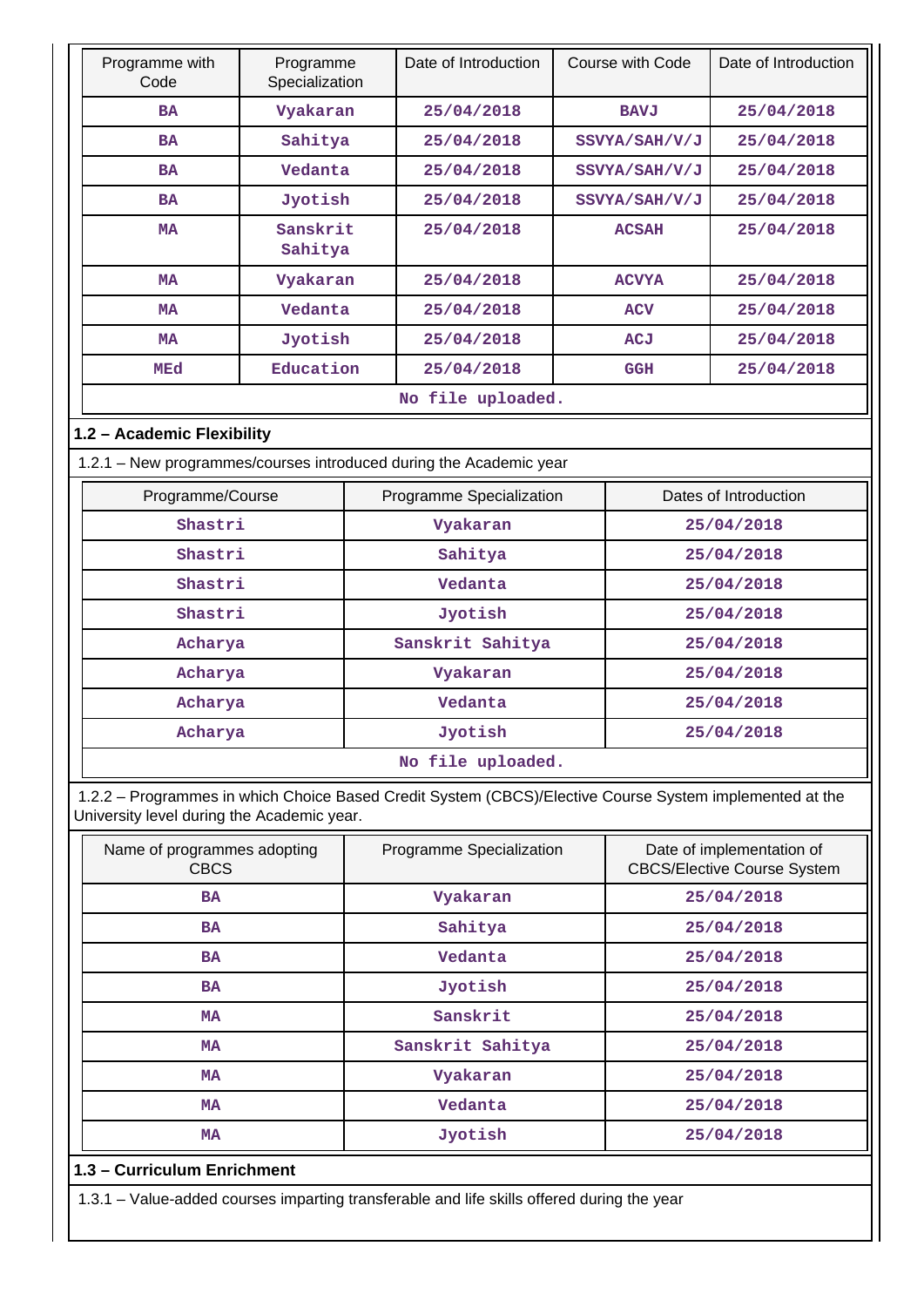| Value Added Courses                                                                                          | Date of Introduction     |                  | Number of Students Enrolled                                  |  |
|--------------------------------------------------------------------------------------------------------------|--------------------------|------------------|--------------------------------------------------------------|--|
| Diploma in Vastushastra                                                                                      | 01/11/2019               |                  | 20                                                           |  |
| Diploma in Sanskrit Agam                                                                                     | 05/02/2018               |                  | 43                                                           |  |
| Diploma in Prakrut Agam                                                                                      | 05/02/2018               |                  | 34                                                           |  |
|                                                                                                              |                          | View File        |                                                              |  |
| 1.3.2 – Field Projects / Internships under taken during the year                                             |                          |                  |                                                              |  |
| Project/Programme Title                                                                                      | Programme Specialization |                  | No. of students enrolled for Field<br>Projects / Internships |  |
| MEd                                                                                                          | Education                |                  | 1                                                            |  |
|                                                                                                              |                          | <u>View File</u> |                                                              |  |
| 1.4 - Feedback System                                                                                        |                          |                  |                                                              |  |
| 1.4.1 – Whether structured feedback received from all the stakeholders.                                      |                          |                  |                                                              |  |
| <b>Students</b>                                                                                              |                          |                  | Yes                                                          |  |
| <b>Teachers</b>                                                                                              |                          | Yes              |                                                              |  |
| <b>Employers</b>                                                                                             |                          | Yes              |                                                              |  |
| Alumni                                                                                                       |                          |                  | Yes                                                          |  |
| Parents                                                                                                      |                          |                  | Yes                                                          |  |
| 1.4.2 – How the feedback obtained is being analyzed and utilized for overall development of the institution? |                          |                  |                                                              |  |

Feedback Obtained

(maximum 500 words)

**The University collects the feedback on curriculum aspects and courses from different stakeholders such as the students, alumni, Faculty,parents and Employers. University established Academic Council in order to ensure and analyze the academic excellence at student and faculty levels. Periodical analysis is made by Academic Council from the following: student performance, faculty performance in every semester, utilization of infrastructure and requirements for quality enrichment. The University conducts annual Alumni Meet, in which suggestions and feedback is received from Alumni students. University collects the feedback physically from stockholders viz. Students, Parents and Teachers on Curriculum which is prescribed by the university. The University also conducts Parents Teacher Meet, in which suggestions and feedback is received from Parents. The University maintains an IQAC as a quality consistence and quality enhancement measure. In supervision of IQAC, various departments and committees like Career Guidance, AntiRagging and Sexual Harassment Committee, etc reinforce the curriculum by incorporating updated information and diurnal social issues.**

# **CRITERION II – TEACHING- LEARNING AND EVALUATION**

### **2.1 – Student Enrolment and Profile**

2.1.1 – Demand Ratio during the year

| Name of the<br>Programme | Programme<br>Specialization  | Number of seats<br>available | Number of<br>Application received | <b>Students Enrolled</b> |
|--------------------------|------------------------------|------------------------------|-----------------------------------|--------------------------|
| <b>BA</b>                | Vedang Jyotish(<br>II year)  | 20                           |                                   | ь                        |
| <b>BA</b>                | Vedang Jyotish(<br>III year) | 20                           |                                   |                          |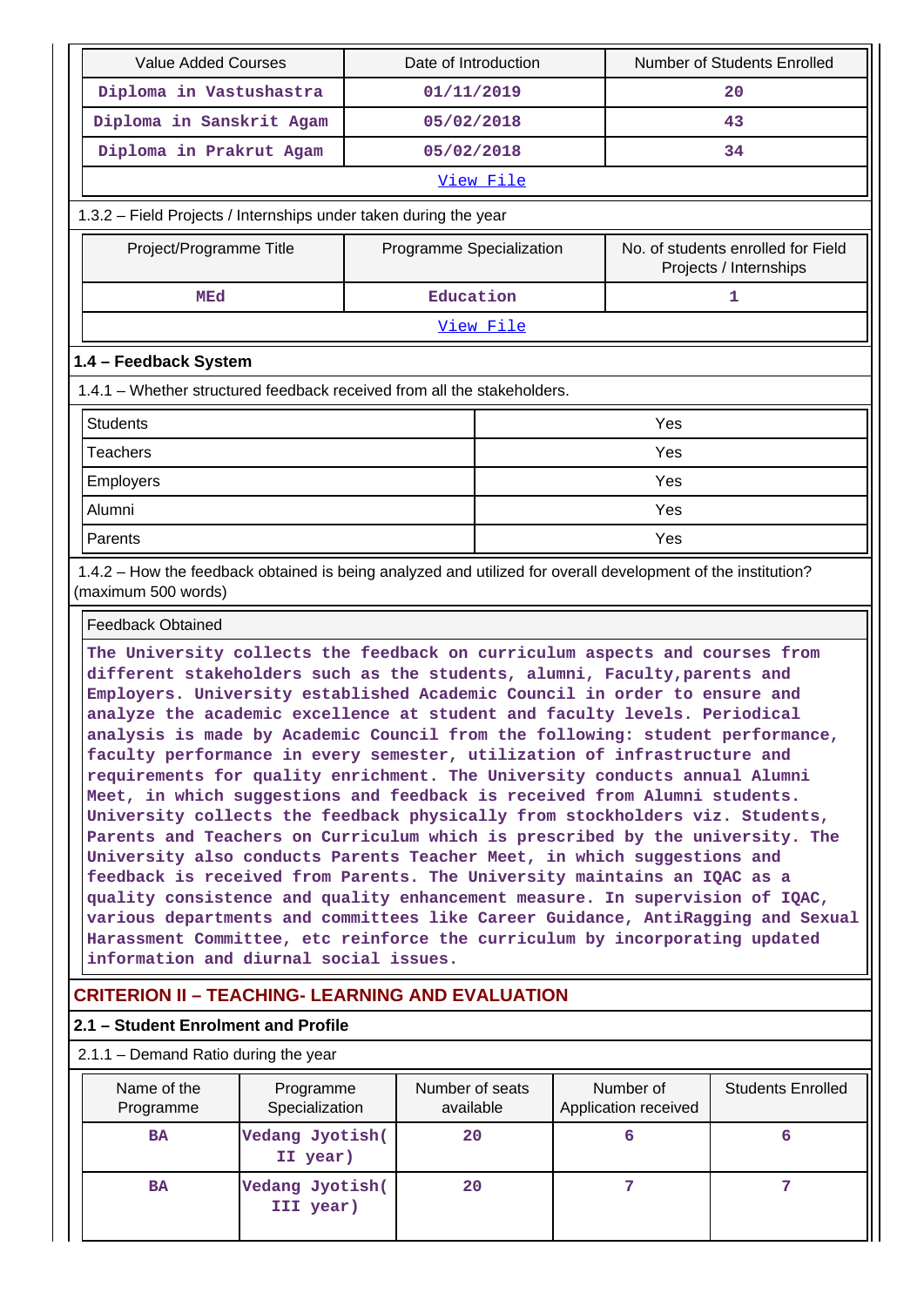| <b>BA</b>                                                     | Vedang Jyotish(<br>20<br>I year)                             |  |                                                              | $\overline{\mathbf{4}}$                                                                          | $\overline{4}$          |                                                                                                  |                                                             |
|---------------------------------------------------------------|--------------------------------------------------------------|--|--------------------------------------------------------------|--------------------------------------------------------------------------------------------------|-------------------------|--------------------------------------------------------------------------------------------------|-------------------------------------------------------------|
| <b>BA</b>                                                     | Sahitya I year                                               |  | 20                                                           |                                                                                                  |                         | 10                                                                                               | 10                                                          |
| <b>BA</b>                                                     | Sahitya II year                                              |  | 20                                                           |                                                                                                  |                         | 6                                                                                                | 6                                                           |
| BA                                                            | Sahitya III<br>year                                          |  | 20                                                           |                                                                                                  |                         | 5                                                                                                | 5                                                           |
| MA                                                            | Sahitya I year                                               |  | 40                                                           |                                                                                                  |                         | 33                                                                                               | 33                                                          |
| <b>MA</b>                                                     | Sahitya II year                                              |  | 20                                                           |                                                                                                  |                         | 16                                                                                               | 16                                                          |
| Acharya                                                       | Sahitya I year                                               |  | 10                                                           |                                                                                                  |                         | $\overline{\mathbf{4}}$                                                                          | $\overline{4}$                                              |
| MEd                                                           | Education                                                    |  | 50                                                           |                                                                                                  |                         | 7                                                                                                | 7                                                           |
| MEd                                                           | Education                                                    |  | 50                                                           |                                                                                                  |                         | $\mathbf{1}$                                                                                     | $\mathbf{1}$                                                |
| MA                                                            | Sanskrit<br>(Sahitya) I<br>year                              |  | 30                                                           |                                                                                                  |                         | $\pmb{0}$                                                                                        | 27                                                          |
| <b>MA</b>                                                     | Sanskrit<br>(Sahitya) II<br>year                             |  | 30                                                           |                                                                                                  |                         | $\pmb{0}$                                                                                        | 17                                                          |
| <b>MPhil</b>                                                  | Education                                                    |  | 10 <sub>1</sub>                                              |                                                                                                  |                         | $\overline{7}$                                                                                   | $7\phantom{.}$                                              |
| <b>MPhil</b>                                                  | Vyakaran                                                     |  | 6                                                            |                                                                                                  |                         | 3                                                                                                | 3                                                           |
| <b>MA</b>                                                     | Vedang I year                                                |  | 10                                                           |                                                                                                  |                         | 10                                                                                               | 10                                                          |
| <b>MA</b>                                                     | Vedang II year                                               |  | 10                                                           |                                                                                                  |                         | 8                                                                                                | 8                                                           |
| <b>MA</b>                                                     | Vedanta I year                                               |  | 20                                                           |                                                                                                  |                         | 13                                                                                               | 13                                                          |
| MA                                                            | Vedanta II<br>yearI                                          |  | 20                                                           |                                                                                                  |                         | 12                                                                                               | 12                                                          |
| MA                                                            | Yoga I year                                                  |  | 20                                                           |                                                                                                  |                         | 18                                                                                               | 18                                                          |
| <b>MA</b>                                                     | Yoga II Year                                                 |  | 20                                                           |                                                                                                  | 18                      | 18                                                                                               |                                                             |
| Shastri                                                       | Vyakaran                                                     |  | 20                                                           |                                                                                                  |                         | 15                                                                                               | 15                                                          |
| Shastri                                                       | Vedang                                                       |  | 20                                                           |                                                                                                  |                         | 13                                                                                               | 13                                                          |
| <b>MA</b>                                                     | Vyakaran                                                     |  | 10                                                           |                                                                                                  | $\overline{\mathbf{2}}$ |                                                                                                  | $\overline{2}$                                              |
| Acharya                                                       | Vyakaran                                                     |  | 9<br>10                                                      |                                                                                                  |                         | 9                                                                                                |                                                             |
| Shastri                                                       | Vedanta                                                      |  |                                                              | $\overline{7}$<br>7                                                                              |                         |                                                                                                  | $\overline{\mathbf{4}}$                                     |
| Acharya                                                       | Vedanta                                                      |  | $\overline{\mathbf{2}}$                                      |                                                                                                  |                         | $\overline{\mathbf{2}}$                                                                          | $\overline{\mathbf{2}}$                                     |
| PhD or DPhil                                                  | Education                                                    |  | 3                                                            |                                                                                                  |                         | 3                                                                                                | 3                                                           |
| PhD or DPhil                                                  | Ved                                                          |  | 1                                                            |                                                                                                  |                         | 1                                                                                                | 1                                                           |
| PhD or DPhil                                                  | Vyakaran                                                     |  | 22                                                           |                                                                                                  |                         | 1                                                                                                | $\mathbf{1}$                                                |
|                                                               |                                                              |  |                                                              | View File                                                                                        |                         |                                                                                                  |                                                             |
| 2.2 - Catering to Student Diversity                           |                                                              |  |                                                              |                                                                                                  |                         |                                                                                                  |                                                             |
| 2.2.1 - Student - Full time teacher ratio (current year data) |                                                              |  |                                                              |                                                                                                  |                         |                                                                                                  |                                                             |
| Year                                                          | Number of<br>students enrolled<br>in the institution<br>(UG) |  | Number of<br>students enrolled<br>in the institution<br>(PG) | Number of<br>fulltime teachers<br>available in the<br>institution<br>teaching only UG<br>courses |                         | Number of<br>fulltime teachers<br>available in the<br>institution<br>teaching only PG<br>courses | Number of<br>teachers<br>teaching both UG<br>and PG courses |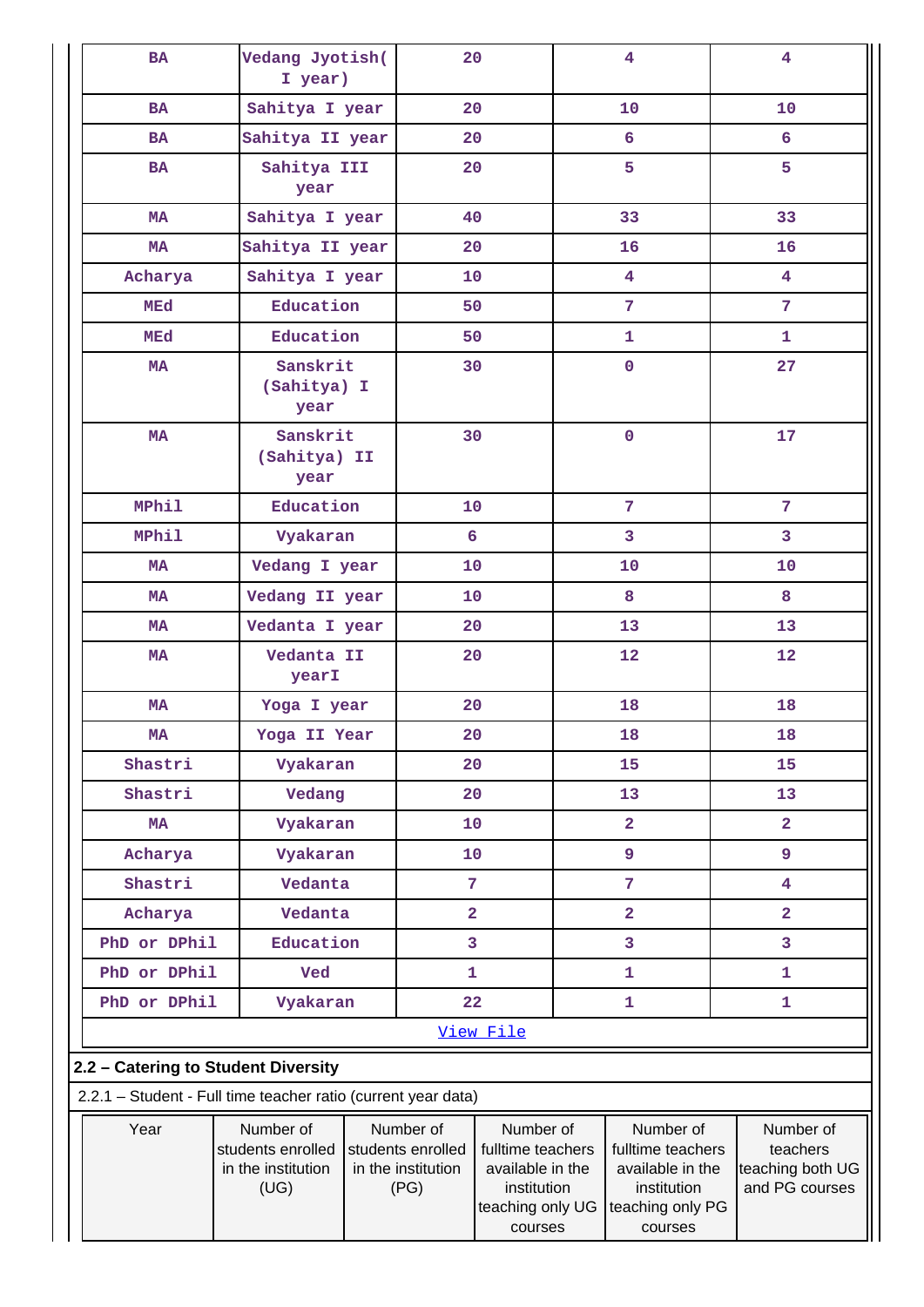| 2018                                                                                                                                                                                                                                                                                                                                                                                                                                                                                                                                                                                                                                                                                                                                                                                                                                                                                                                                                                                                                                                                                                                                                                                                                                                                                                                                                                                                                                                                                     | 110                                                       |                         |  | 165                                            | 24                                     |  | 19                                          |  | 19                                                                                                                  |
|------------------------------------------------------------------------------------------------------------------------------------------------------------------------------------------------------------------------------------------------------------------------------------------------------------------------------------------------------------------------------------------------------------------------------------------------------------------------------------------------------------------------------------------------------------------------------------------------------------------------------------------------------------------------------------------------------------------------------------------------------------------------------------------------------------------------------------------------------------------------------------------------------------------------------------------------------------------------------------------------------------------------------------------------------------------------------------------------------------------------------------------------------------------------------------------------------------------------------------------------------------------------------------------------------------------------------------------------------------------------------------------------------------------------------------------------------------------------------------------|-----------------------------------------------------------|-------------------------|--|------------------------------------------------|----------------------------------------|--|---------------------------------------------|--|---------------------------------------------------------------------------------------------------------------------|
| 2.3 - Teaching - Learning Process                                                                                                                                                                                                                                                                                                                                                                                                                                                                                                                                                                                                                                                                                                                                                                                                                                                                                                                                                                                                                                                                                                                                                                                                                                                                                                                                                                                                                                                        |                                                           |                         |  |                                                |                                        |  |                                             |  |                                                                                                                     |
| 2.3.1 – Percentage of teachers using ICT for effective teaching with Learning Management Systems (LMS), E-<br>learning resources etc. (current year data)                                                                                                                                                                                                                                                                                                                                                                                                                                                                                                                                                                                                                                                                                                                                                                                                                                                                                                                                                                                                                                                                                                                                                                                                                                                                                                                                |                                                           |                         |  |                                                |                                        |  |                                             |  |                                                                                                                     |
| Number of<br><b>Teachers on Roll</b>                                                                                                                                                                                                                                                                                                                                                                                                                                                                                                                                                                                                                                                                                                                                                                                                                                                                                                                                                                                                                                                                                                                                                                                                                                                                                                                                                                                                                                                     | Number of<br>teachers using<br>ICT (LMS, e-<br>Resources) |                         |  | <b>ICT Tools and</b><br>resources<br>available | Number of ICT<br>enabled<br>Classrooms |  | Numberof smart<br>classrooms                |  | E-resources and<br>techniques used                                                                                  |
| 24                                                                                                                                                                                                                                                                                                                                                                                                                                                                                                                                                                                                                                                                                                                                                                                                                                                                                                                                                                                                                                                                                                                                                                                                                                                                                                                                                                                                                                                                                       | 19                                                        |                         |  | 10                                             | 5                                      |  | $\mathbf 0$                                 |  | 3                                                                                                                   |
| No file uploaded.                                                                                                                                                                                                                                                                                                                                                                                                                                                                                                                                                                                                                                                                                                                                                                                                                                                                                                                                                                                                                                                                                                                                                                                                                                                                                                                                                                                                                                                                        |                                                           |                         |  |                                                |                                        |  |                                             |  |                                                                                                                     |
| No file uploaded.                                                                                                                                                                                                                                                                                                                                                                                                                                                                                                                                                                                                                                                                                                                                                                                                                                                                                                                                                                                                                                                                                                                                                                                                                                                                                                                                                                                                                                                                        |                                                           |                         |  |                                                |                                        |  |                                             |  |                                                                                                                     |
| 2.3.2 - Students mentoring system available in the institution? Give details. (maximum 500 words)                                                                                                                                                                                                                                                                                                                                                                                                                                                                                                                                                                                                                                                                                                                                                                                                                                                                                                                                                                                                                                                                                                                                                                                                                                                                                                                                                                                        |                                                           |                         |  |                                                |                                        |  |                                             |  |                                                                                                                     |
| YES Mentoring of students is an essential feature to render equitable service to all our students having varied<br>background. Studentmentorship has the following aims: To enhance teacherstudent contact hours. To enhance<br>students' academic performance and attendance. To minimise student dropout rates. To identify and understand<br>the status of slow learners and encourage advanced learners. To render equitable service to students. Design<br>Implementation: The IQAC had taken the initiative of implementing the mentoring of students. Students are<br>categorized based on the streams of studies and also according to their core subjects. They are divided into<br>groups of 10 to 12 depending on the number of students. Each group is assigned a teachermentor who would<br>perform mentoring duties. A Mentoring Format with Guidelines is prepared by the IQAC to ensure uniformity. a.<br>Mentors maintain and update the Mentoring Format which contains space for entering particulars and<br>performance of students (class tests, monthly attendance records, etc.) b. After collecting all necessary<br>information, Mentors are expected to offer guidance and counselling, as and when required. c. It is the practice<br>of Mentors to meet students individually or in groups. d. In isolated cases parents are called for<br>counselling/special meetings with the Principal at the suggestion of the Mentor. e. If a student is identified as |                                                           |                         |  |                                                |                                        |  |                                             |  |                                                                                                                     |
| Number of students enrolled in the<br>institution                                                                                                                                                                                                                                                                                                                                                                                                                                                                                                                                                                                                                                                                                                                                                                                                                                                                                                                                                                                                                                                                                                                                                                                                                                                                                                                                                                                                                                        |                                                           |                         |  | Number of fulltime teachers                    |                                        |  |                                             |  | Mentor: Mentee Ratio                                                                                                |
| 275                                                                                                                                                                                                                                                                                                                                                                                                                                                                                                                                                                                                                                                                                                                                                                                                                                                                                                                                                                                                                                                                                                                                                                                                                                                                                                                                                                                                                                                                                      |                                                           |                         |  | 24                                             |                                        |  |                                             |  | 1:11                                                                                                                |
| 2.4 - Teacher Profile and Quality                                                                                                                                                                                                                                                                                                                                                                                                                                                                                                                                                                                                                                                                                                                                                                                                                                                                                                                                                                                                                                                                                                                                                                                                                                                                                                                                                                                                                                                        |                                                           |                         |  |                                                |                                        |  |                                             |  |                                                                                                                     |
| 2.4.1 - Number of full time teachers appointed during the year                                                                                                                                                                                                                                                                                                                                                                                                                                                                                                                                                                                                                                                                                                                                                                                                                                                                                                                                                                                                                                                                                                                                                                                                                                                                                                                                                                                                                           |                                                           |                         |  |                                                |                                        |  |                                             |  |                                                                                                                     |
| No. of sanctioned<br>positions                                                                                                                                                                                                                                                                                                                                                                                                                                                                                                                                                                                                                                                                                                                                                                                                                                                                                                                                                                                                                                                                                                                                                                                                                                                                                                                                                                                                                                                           |                                                           | No. of filled positions |  | Vacant positions                               |                                        |  | Positions filled during<br>the current year |  | No. of faculty with<br>Ph.D                                                                                         |
| 35                                                                                                                                                                                                                                                                                                                                                                                                                                                                                                                                                                                                                                                                                                                                                                                                                                                                                                                                                                                                                                                                                                                                                                                                                                                                                                                                                                                                                                                                                       |                                                           | 19                      |  | 16                                             |                                        |  | 5                                           |  | 20                                                                                                                  |
| International level from Government, recognised bodies during the year )                                                                                                                                                                                                                                                                                                                                                                                                                                                                                                                                                                                                                                                                                                                                                                                                                                                                                                                                                                                                                                                                                                                                                                                                                                                                                                                                                                                                                 |                                                           |                         |  |                                                |                                        |  |                                             |  | 2.4.2 - Honours and recognition received by teachers (received awards, recognition, fellowships at State, National, |
| Year of Award<br>Name of full time teachers<br>Name of the award,<br>Designation<br>fellowship, received from<br>receiving awards from<br>Government or recognized<br>state level, national level,<br>international level<br>bodies                                                                                                                                                                                                                                                                                                                                                                                                                                                                                                                                                                                                                                                                                                                                                                                                                                                                                                                                                                                                                                                                                                                                                                                                                                                      |                                                           |                         |  |                                                |                                        |  |                                             |  |                                                                                                                     |
| Professor<br>2019<br>Dr. Krishna Kumar<br>Jyotish Ratna<br>Pandey( State<br>Level)                                                                                                                                                                                                                                                                                                                                                                                                                                                                                                                                                                                                                                                                                                                                                                                                                                                                                                                                                                                                                                                                                                                                                                                                                                                                                                                                                                                                       |                                                           |                         |  |                                                |                                        |  |                                             |  |                                                                                                                     |
| 2019<br>Somnath Trust Award<br>Dr. Penna Madhusudan<br>Professor                                                                                                                                                                                                                                                                                                                                                                                                                                                                                                                                                                                                                                                                                                                                                                                                                                                                                                                                                                                                                                                                                                                                                                                                                                                                                                                                                                                                                         |                                                           |                         |  |                                                |                                        |  |                                             |  |                                                                                                                     |
| Assistant Professor<br>Pradhnya Bharati<br>2019<br>Dr. Parag Joshi                                                                                                                                                                                                                                                                                                                                                                                                                                                                                                                                                                                                                                                                                                                                                                                                                                                                                                                                                                                                                                                                                                                                                                                                                                                                                                                                                                                                                       |                                                           |                         |  |                                                |                                        |  |                                             |  |                                                                                                                     |
|                                                                                                                                                                                                                                                                                                                                                                                                                                                                                                                                                                                                                                                                                                                                                                                                                                                                                                                                                                                                                                                                                                                                                                                                                                                                                                                                                                                                                                                                                          |                                                           |                         |  |                                                | View File                              |  |                                             |  |                                                                                                                     |
| 2.5 - Evaluation Process and Reforms                                                                                                                                                                                                                                                                                                                                                                                                                                                                                                                                                                                                                                                                                                                                                                                                                                                                                                                                                                                                                                                                                                                                                                                                                                                                                                                                                                                                                                                     |                                                           |                         |  |                                                |                                        |  |                                             |  |                                                                                                                     |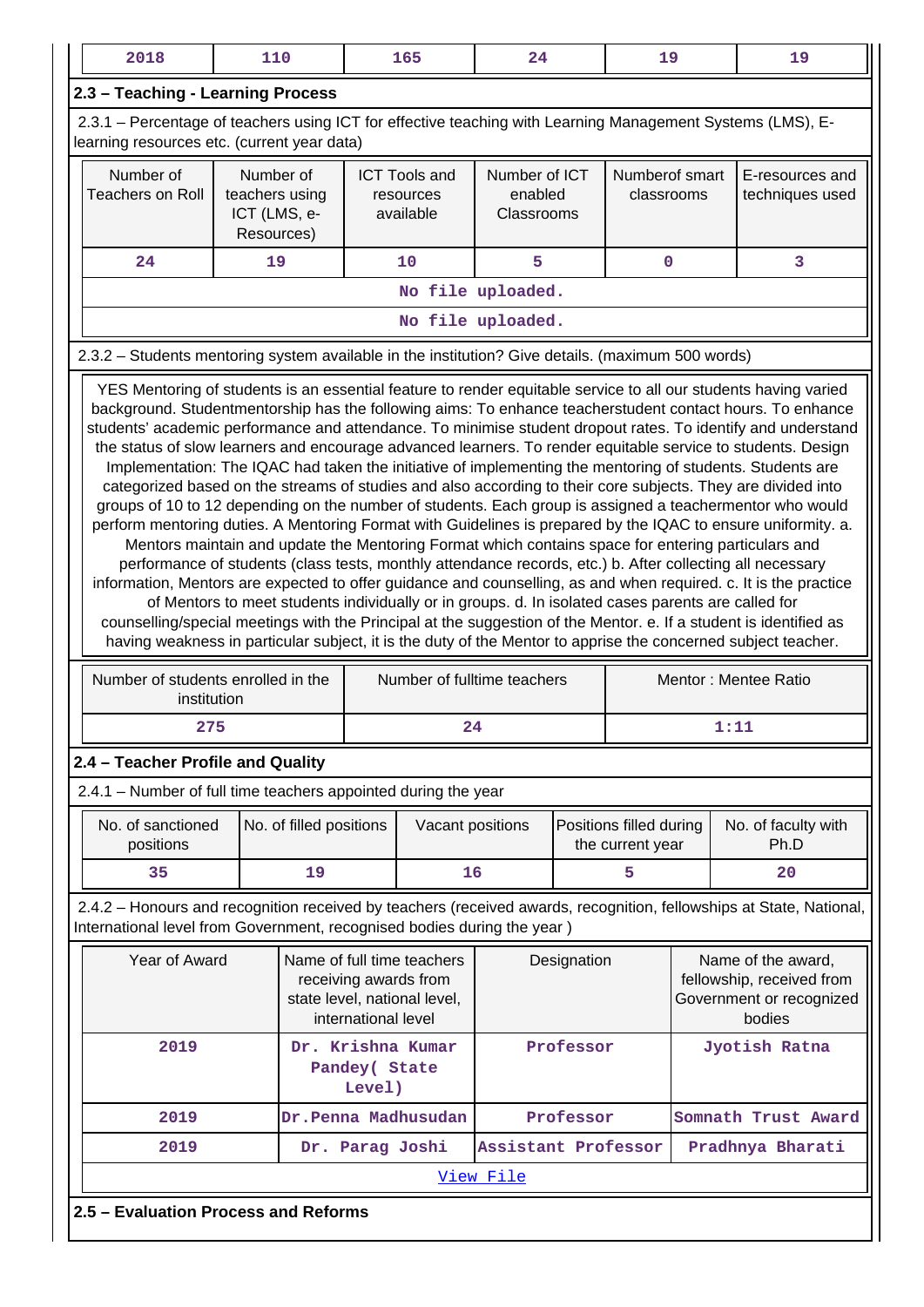2.5.1 – Number of days from the date of semester-end/ year- end examination till the declaration of results during the year

| Programme Name | Programme Code | Semester/year | Last date of the last<br>semester-end/ year-<br>end examination | Date of declaration of<br>results of semester-<br>end/ year- end<br>examination |
|----------------|----------------|---------------|-----------------------------------------------------------------|---------------------------------------------------------------------------------|
| <b>BA</b>      | <b>BASV</b>    | I sem         | 15/05/2019                                                      | 06/06/2019                                                                      |
| <b>MA</b>      | <b>MASV</b>    | I Sem         | 13/05/2019                                                      | 12/06/2019                                                                      |
| <b>MEd</b>     | MED            | I Sem         | 13/05/2019                                                      | 13/06/2019                                                                      |
| <b>BA</b>      | <b>BASV</b>    | II Sem        | 20/05/2019                                                      | 06/06/2019                                                                      |
| <b>BA</b>      | <b>BASV</b>    | III Sem       | 15/05/2019                                                      | 06/06/2019                                                                      |
| <b>BA</b>      | <b>BASV</b>    | IV Sem        | 20/05/2019                                                      | 06/06/2019                                                                      |
| <b>BA</b>      | <b>BASV</b>    | V Sem         | 15/05/2019                                                      | 06/06/2019                                                                      |
| <b>BA</b>      | <b>BASV</b>    | VI Sem        | 20/05/2019                                                      | 06/06/2019                                                                      |
| <b>MA</b>      | <b>MASV</b>    | II Sem        | 13/05/2019                                                      | 12/06/2019                                                                      |
| <b>MA</b>      | <b>MASV</b>    | III Sem       | 13/05/2019                                                      | 12/06/2019                                                                      |
| <b>MA</b>      | <b>MASV</b>    | IV Sem        | 13/05/2019                                                      | 12/06/2019                                                                      |
| Shastri        | <b>SSVYA</b>   | I Sem         | 19/05/2019                                                      | 31/05/2019                                                                      |
| Shastri        | <b>SSVYA</b>   | II Sem        | 19/05/2019                                                      | 31/05/2019                                                                      |
| <b>MA</b>      | <b>ACSAH</b>   | I Sem         | 15/05/2019                                                      | 29/05/2019                                                                      |
| <b>MA</b>      | <b>ACSAH</b>   | II Sem        | 15/05/2019                                                      | 29/05/2019                                                                      |
| <b>MEd</b>     | <b>MED</b>     | I Sem         | 13/05/2019                                                      | 13/06/2019                                                                      |
| <b>MEd</b>     | MED            | II Sem        | 13/05/2019                                                      | 13/06/2019                                                                      |
| <b>MEd</b>     | MED            | III Sem       | 13/05/2019                                                      | 13/06/2019                                                                      |
| <b>MEd</b>     | MED            | IV Sem        | 13/05/2019                                                      | 13/06/2019                                                                      |
| <b>MPhil</b>   | <b>MPHILED</b> | I Year        | 29/05/2019                                                      | 06/06/2019                                                                      |
| BA             | <b>BAVJ</b>    | I Year        | 15/05/2019                                                      | 15/06/2019                                                                      |
| <b>BA</b>      | <b>BAVJ</b>    | I Year        | 20/05/2019                                                      | 15/06/2019                                                                      |
| <b>BA</b>      | <b>BAVJ</b>    | I Year        | 20/05/2019                                                      | 15/06/2019                                                                      |
| MA             | <b>MAVJ</b>    | II Year       | 16/05/2019                                                      | 15/06/2019                                                                      |
| MA             | <b>MAVJ</b>    | III Year      | 16/05/2019                                                      | 15/06/2019                                                                      |
| Shastri        | <b>SSVYA</b>   | I Sem         | 19/05/2019                                                      | 31/05/2019                                                                      |
| Shastri        | <b>SSVYA</b>   | II Sem        | 19/05/2019                                                      | 31/05/2019                                                                      |
| Shastri        | <b>SSVYA</b>   | I Year        | 20/05/2019                                                      | 31/05/2019                                                                      |
| MA             | <b>ACVYA</b>   | I Sem         | 16/05/2019                                                      | 29/05/2019                                                                      |
| MA             | <b>ACVYA</b>   | II Sem        | 16/05/2019                                                      | 29/05/2019                                                                      |
| MA             | <b>MASG</b>    | I Year        | 16/05/2019                                                      | 29/05/2019                                                                      |
| <b>MPhil</b>   | <b>MPHILSN</b> | I Year        | 16/05/2019                                                      | 29/05/2019                                                                      |
| Shastri        | <b>SSVSAH</b>  | I Year        | 20/05/2019                                                      | 31/05/2019                                                                      |
| MA             | <b>MASD</b>    | I Year        | 13/05/2019                                                      | 13/06/2019                                                                      |
| PG Diploma     | PGDVJ          | I Year        | 03/04/2019                                                      | 04/05/2019                                                                      |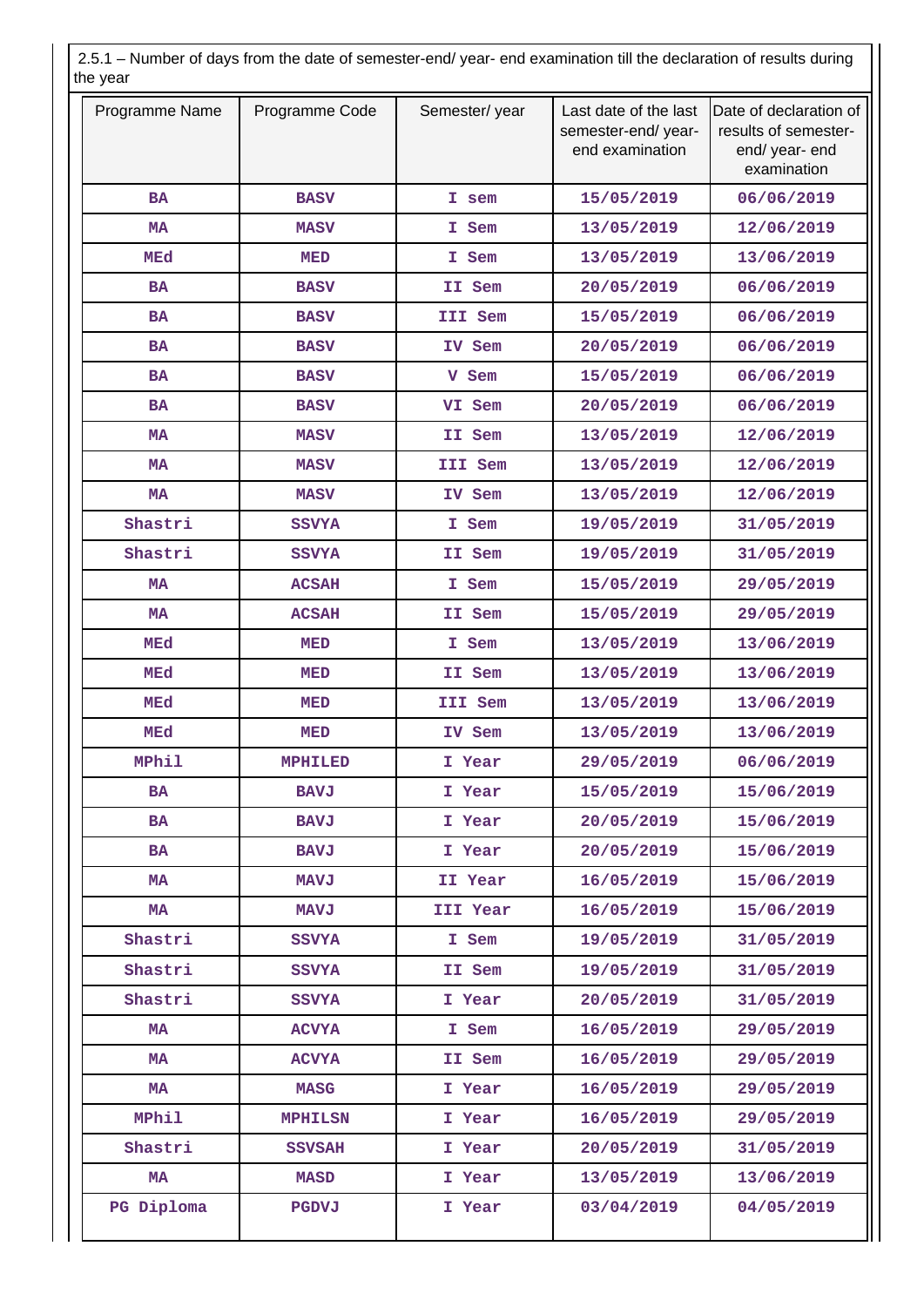|                                                                                                                                                   | <b>MA</b>                                                                                                                                                                                              | <b>MAY</b>                                                      |                                   | II Sem  |                                                                       |  | 13/05/2019                                                   | 06/06/2019      |
|---------------------------------------------------------------------------------------------------------------------------------------------------|--------------------------------------------------------------------------------------------------------------------------------------------------------------------------------------------------------|-----------------------------------------------------------------|-----------------------------------|---------|-----------------------------------------------------------------------|--|--------------------------------------------------------------|-----------------|
|                                                                                                                                                   | МA                                                                                                                                                                                                     | <b>MAY</b>                                                      |                                   | III Sem |                                                                       |  | 13/05/2019                                                   | 06/06/2019      |
|                                                                                                                                                   | <b>MA</b>                                                                                                                                                                                              | <b>MAY</b>                                                      |                                   | II Sem  |                                                                       |  | 13/05/2019                                                   | 13/06/2019      |
|                                                                                                                                                   | <b>MA</b>                                                                                                                                                                                              | <b>MAY</b>                                                      |                                   | III Sem |                                                                       |  | 13/05/2019                                                   | 13/06/2019      |
|                                                                                                                                                   |                                                                                                                                                                                                        |                                                                 |                                   |         | View File                                                             |  |                                                              |                 |
| 2.5.2 - Average percentage of Student complaints/grievances about evaluation against total number appeared in<br>the examinations during the year |                                                                                                                                                                                                        |                                                                 |                                   |         |                                                                       |  |                                                              |                 |
|                                                                                                                                                   | Number of complaints or grievances<br>about evaluation                                                                                                                                                 |                                                                 | Total number of students appeared |         | in the examination                                                    |  |                                                              | Percentage      |
|                                                                                                                                                   | 1                                                                                                                                                                                                      |                                                                 | 275                               |         |                                                                       |  | 0.36                                                         |                 |
|                                                                                                                                                   | 2.6 - Student Performance and Learning Outcomes                                                                                                                                                        |                                                                 |                                   |         |                                                                       |  |                                                              |                 |
|                                                                                                                                                   | 2.6.1 – Program outcomes, program specific outcomes and course outcomes for all programs offered by the<br>institution are stated and displayed in website of the institution (to provide the weblink) |                                                                 |                                   |         |                                                                       |  |                                                              |                 |
|                                                                                                                                                   |                                                                                                                                                                                                        | http://kksanskrituni.digitaluniversity.ac/Content.aspx?ID=29459 |                                   |         |                                                                       |  |                                                              |                 |
|                                                                                                                                                   | 2.6.2 - Pass percentage of students                                                                                                                                                                    |                                                                 |                                   |         |                                                                       |  |                                                              |                 |
|                                                                                                                                                   | Programme<br>Code                                                                                                                                                                                      | Programme<br>Name                                               | Programme<br>Specialization       |         | Number of<br>students<br>appeared in the<br>final year<br>examination |  | Number of<br>students passed<br>in final year<br>examination | Pass Percentage |
|                                                                                                                                                   | <b>BASV</b>                                                                                                                                                                                            | <b>BA</b>                                                       | Sahitya                           |         | 5                                                                     |  | 5                                                            | 100%            |
|                                                                                                                                                   | <b>MASV</b>                                                                                                                                                                                            | <b>MA</b>                                                       | Sahitya                           |         | 16                                                                    |  | 16                                                           | 100%            |
|                                                                                                                                                   | <b>ACSYA</b>                                                                                                                                                                                           | Acharya                                                         | (Aacharya)<br>Sahitya             |         | 3                                                                     |  | 3                                                            | 100%            |
|                                                                                                                                                   | <b>MED</b>                                                                                                                                                                                             | <b>MEd</b>                                                      | Education                         |         | $\mathbf 1$                                                           |  | 1                                                            | 100%            |
|                                                                                                                                                   | <b>BAVJ</b>                                                                                                                                                                                            | BA                                                              | Vedang                            |         | 7                                                                     |  | 7                                                            | 100%            |
|                                                                                                                                                   | <b>MAVJ</b>                                                                                                                                                                                            | MA                                                              | Vedang                            |         | 8                                                                     |  | 8                                                            | 100%            |
|                                                                                                                                                   | <b>MASV</b>                                                                                                                                                                                            | MA                                                              | Vyakaran                          |         | $\overline{\mathbf{2}}$                                               |  | $\overline{\mathbf{2}}$                                      | 100%            |
|                                                                                                                                                   | <b>ACVYA</b>                                                                                                                                                                                           | MA                                                              | Vyakaran                          |         | 9                                                                     |  | 9                                                            | 100%            |
|                                                                                                                                                   | <b>MASD</b>                                                                                                                                                                                            | MA                                                              | Vedanta                           |         | $\overline{2}$                                                        |  | $\overline{2}$                                               | 100%            |
|                                                                                                                                                   | PGDVJ                                                                                                                                                                                                  | PG Diploma                                                      | Vedang                            |         | 17                                                                    |  | 10                                                           | 58              |
|                                                                                                                                                   | <b>MAY</b>                                                                                                                                                                                             | MA                                                              | Yoga                              |         | 28                                                                    |  | 18                                                           | 100%            |
|                                                                                                                                                   | <b>MAY</b>                                                                                                                                                                                             | MA                                                              | Yoga                              |         | 12                                                                    |  | 11                                                           | 91              |
|                                                                                                                                                   |                                                                                                                                                                                                        |                                                                 |                                   |         |                                                                       |  |                                                              |                 |

### [View File](https://assessmentonline.naac.gov.in/public/Postacc/Pass_percentage/1542_Pass_percentage_1574844989.xlsx)

# **2.7 – Student Satisfaction Survey**

 2.7.1 – Student Satisfaction Survey (SSS) on overall institutional performance (Institution may design the questionnaire) (results and details be provided as weblink)

 [https://docs.google.com/forms/d/1tAMkKlWmrTsUJJZE9LUiZOO0yJ6ntTdkTDMRP87T8ck](https://docs.google.com/forms/d/1tAMkKlWmrTsUJJZE9LUiZOO0yJ6ntTdkTDMRP87T8ck/edit?usp=sharing) [/edit?usp=sharing](https://docs.google.com/forms/d/1tAMkKlWmrTsUJJZE9LUiZOO0yJ6ntTdkTDMRP87T8ck/edit?usp=sharing) 

# **CRITERION III – RESEARCH, INNOVATIONS AND EXTENSION**

### **3.1 – Promotion of Research and Facilities**

3.1.1 – Teachers awarded National/International fellowship for advanced studies/ research during the year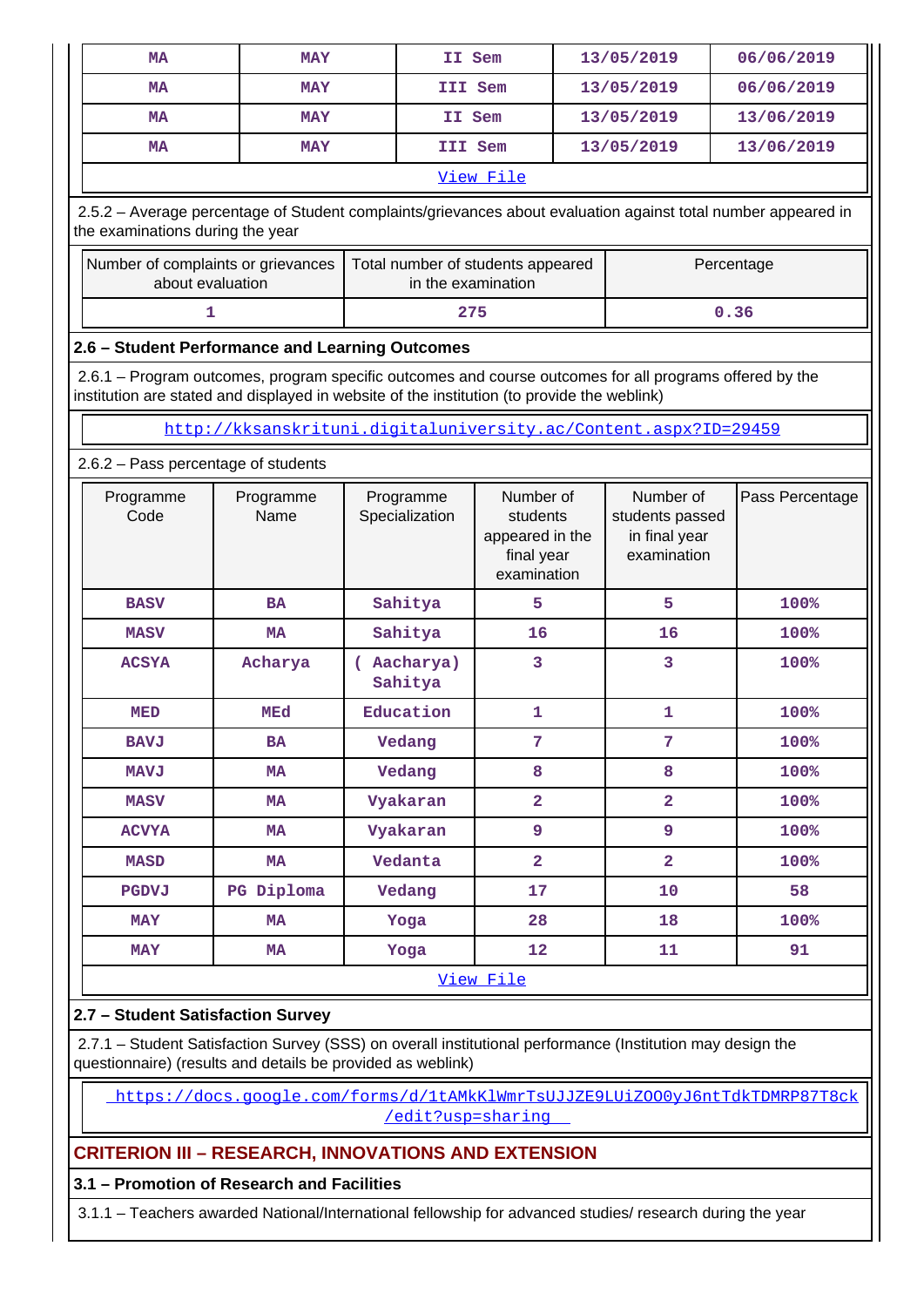|                                                                                           | <b>Type</b><br>Name of the teacher<br>awarded the<br>fellowship                                                                           |                         |  | Name of the award                  |                         |  | Date of award             | Awarding agency |                                    |  |  |
|-------------------------------------------------------------------------------------------|-------------------------------------------------------------------------------------------------------------------------------------------|-------------------------|--|------------------------------------|-------------------------|--|---------------------------|-----------------|------------------------------------|--|--|
|                                                                                           | National                                                                                                                                  | Dr. Madhusudan<br>Penna |  | Somanatha Trust<br>award           |                         |  | 01/02/2019                |                 | Somanatha Trust<br>, Gujrat        |  |  |
|                                                                                           |                                                                                                                                           |                         |  |                                    | View File               |  |                           |                 |                                    |  |  |
|                                                                                           |                                                                                                                                           |                         |  |                                    |                         |  |                           |                 |                                    |  |  |
|                                                                                           | 3.1.2 – Number of JRFs, SRFs, Post Doctoral Fellows, Research Associates and other fellows in the Institution<br>enrolled during the year |                         |  |                                    |                         |  |                           |                 |                                    |  |  |
|                                                                                           | Name of Research fellowship<br>Duration of the fellowship<br><b>Funding Agency</b>                                                        |                         |  |                                    |                         |  |                           |                 |                                    |  |  |
| Jayant Thool<br>5<br><b>UGC</b>                                                           |                                                                                                                                           |                         |  |                                    |                         |  |                           |                 |                                    |  |  |
|                                                                                           | Gaurav Kadlag                                                                                                                             |                         |  | 5                                  |                         |  |                           | <b>UGC</b>      |                                    |  |  |
| View File                                                                                 |                                                                                                                                           |                         |  |                                    |                         |  |                           |                 |                                    |  |  |
|                                                                                           | 3.2 - Resource Mobilization for Research                                                                                                  |                         |  |                                    |                         |  |                           |                 |                                    |  |  |
|                                                                                           | 3.2.1 – Research funds sanctioned and received from various agencies, industry and other organisations                                    |                         |  |                                    |                         |  |                           |                 |                                    |  |  |
|                                                                                           | Nature of the Project                                                                                                                     | Duration                |  | Name of the funding<br>agency      |                         |  | Total grant<br>sanctioned |                 | Amount received<br>during the year |  |  |
|                                                                                           | Major Projects                                                                                                                            | 1                       |  | R S Sansthan                       |                         |  | 3                         |                 | 3                                  |  |  |
| $\overline{a}$<br>0.5<br>Projects<br>0.5<br><b>KKSU</b><br>sponsored by<br>the University |                                                                                                                                           |                         |  |                                    |                         |  |                           |                 |                                    |  |  |
|                                                                                           |                                                                                                                                           |                         |  |                                    | View File               |  |                           |                 |                                    |  |  |
|                                                                                           | 3.3 - Innovation Ecosystem                                                                                                                |                         |  |                                    |                         |  |                           |                 |                                    |  |  |
|                                                                                           | 3.3.1 - Workshops/Seminars Conducted on Intellectual Property Rights (IPR) and Industry-Academia Innovative<br>practices during the year  |                         |  |                                    |                         |  |                           |                 |                                    |  |  |
|                                                                                           | Title of workshop/seminar                                                                                                                 |                         |  | Name of the Dept.                  |                         |  |                           | Date            |                                    |  |  |
|                                                                                           | 1) 10 Days Spoken<br>Sanskrit workshop                                                                                                    |                         |  | Ved Tatha Vyakarana                |                         |  |                           |                 | 13/07/2018                         |  |  |
|                                                                                           | 2) 2 days National<br>seminar on Vaidik<br>Yajnasits relevance                                                                            |                         |  | Ved Tatha Vyakarana                |                         |  |                           |                 | 28/09/2018                         |  |  |
|                                                                                           |                                                                                                                                           |                         |  |                                    | View File               |  |                           |                 |                                    |  |  |
|                                                                                           | 3.3.2 - Awards for Innovation won by Institution/Teachers/Research scholars/Students during the year                                      |                         |  |                                    |                         |  |                           |                 |                                    |  |  |
|                                                                                           | Title of the innovation                                                                                                                   | Name of Awardee         |  | Awarding Agency                    |                         |  | Date of award             |                 | Category                           |  |  |
|                                                                                           |                                                                                                                                           |                         |  | No Data Entered/Not Applicable !!! |                         |  |                           |                 |                                    |  |  |
|                                                                                           |                                                                                                                                           |                         |  |                                    | View File               |  |                           |                 |                                    |  |  |
|                                                                                           | 3.3.3 - No. of Incubation centre created, start-ups incubated on campus during the year                                                   |                         |  |                                    |                         |  |                           |                 |                                    |  |  |
|                                                                                           | Incubation<br>Center                                                                                                                      | Name                    |  | Sponsered By                       | Name of the<br>Start-up |  | Nature of Start-<br>up    |                 | Date of<br>Commencement            |  |  |
|                                                                                           | No Data Entered/Not Applicable !!!                                                                                                        |                         |  |                                    |                         |  |                           |                 |                                    |  |  |
|                                                                                           |                                                                                                                                           |                         |  |                                    | View File               |  |                           |                 |                                    |  |  |
|                                                                                           | 3.4 – Research Publications and Awards                                                                                                    |                         |  |                                    |                         |  |                           |                 |                                    |  |  |
|                                                                                           | $3.4.1$ – Ph. Ds awarded during the year                                                                                                  |                         |  |                                    |                         |  |                           |                 |                                    |  |  |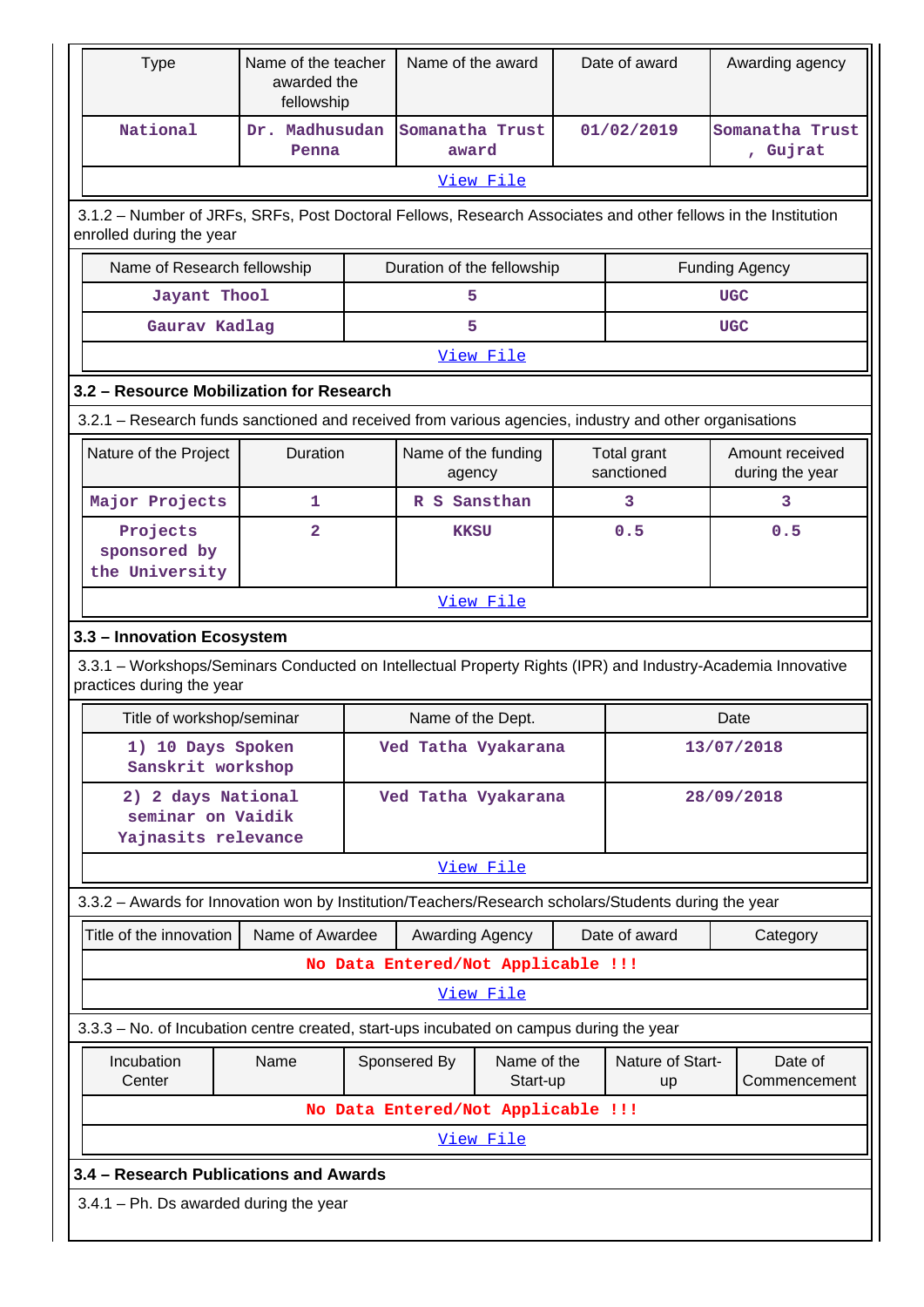|                                                                                                                                                                       | Name of the Department           |                                         |                        |           |                       |                | Number of PhD's Awarded                                            |                                                      |
|-----------------------------------------------------------------------------------------------------------------------------------------------------------------------|----------------------------------|-----------------------------------------|------------------------|-----------|-----------------------|----------------|--------------------------------------------------------------------|------------------------------------------------------|
|                                                                                                                                                                       | Vedang Jyotish                   |                                         |                        |           |                       | 4              |                                                                    |                                                      |
|                                                                                                                                                                       | Education                        |                                         |                        |           |                       | 11             |                                                                    |                                                      |
|                                                                                                                                                                       | Sahitya                          |                                         |                        |           |                       | 3              |                                                                    |                                                      |
|                                                                                                                                                                       | Vyakaran                         |                                         |                        |           |                       | $\mathbf{1}$   |                                                                    |                                                      |
|                                                                                                                                                                       | Yogshastra                       |                                         |                        | 10        |                       |                |                                                                    |                                                      |
| 3.4.2 - Research Publications in the Journals notified on UGC website during the year                                                                                 |                                  |                                         |                        |           |                       |                |                                                                    |                                                      |
| <b>Type</b>                                                                                                                                                           |                                  | Department                              |                        |           | Number of Publication |                |                                                                    | Average Impact Factor (if<br>any)                    |
| International                                                                                                                                                         |                                  | Bharatiya Darshan                       |                        |           | 6                     |                |                                                                    | 5.5                                                  |
| International                                                                                                                                                         | Vedang Jyotish                   |                                         |                        |           |                       |                | 5.5                                                                |                                                      |
| National                                                                                                                                                              | Ved tatha Vyakaran               |                                         |                        |           |                       |                |                                                                    | 6.2                                                  |
| International                                                                                                                                                         | Ved tatha Vyakaran               |                                         | 3                      |           |                       | 6.2            |                                                                    |                                                      |
| National                                                                                                                                                              | Sanskrit Bhasha<br>tatha Sahitya |                                         | 4                      |           |                       | 5.75           |                                                                    |                                                      |
| International                                                                                                                                                         | Sanskrit Bhasha<br>tatha Sahitya |                                         | 8                      |           |                       | 5.75           |                                                                    |                                                      |
| International                                                                                                                                                         |                                  | $\overline{3}$                          |                        |           | 6.5                   |                |                                                                    |                                                      |
|                                                                                                                                                                       |                                  |                                         |                        | View File |                       |                |                                                                    |                                                      |
| 3.4.3 - Books and Chapters in edited Volumes / Books published, and papers in National/International Conference                                                       |                                  |                                         |                        |           |                       |                |                                                                    |                                                      |
|                                                                                                                                                                       |                                  | Proceedings per Teacher during the year |                        |           |                       |                |                                                                    |                                                      |
|                                                                                                                                                                       | Department                       |                                         |                        |           |                       |                | Number of Publication                                              |                                                      |
| Bharatiya Darshan                                                                                                                                                     |                                  |                                         |                        |           |                       | 7              |                                                                    |                                                      |
|                                                                                                                                                                       | Vedang Jyotish                   |                                         |                        |           |                       | 3              |                                                                    |                                                      |
| Ved tatha Vyakaran                                                                                                                                                    |                                  |                                         |                        |           |                       | $\overline{2}$ |                                                                    |                                                      |
| Sanskrit Bhasha tatha Sahitya                                                                                                                                         |                                  |                                         |                        |           |                       | 12             |                                                                    |                                                      |
| Dept. of Education                                                                                                                                                    |                                  |                                         |                        |           |                       | 9              |                                                                    |                                                      |
|                                                                                                                                                                       |                                  |                                         |                        | View File |                       |                |                                                                    |                                                      |
| 3.4.4 - Patents published/awarded/applied during the year                                                                                                             |                                  |                                         |                        |           |                       |                |                                                                    |                                                      |
| <b>Patent Details</b>                                                                                                                                                 |                                  | Patent status                           |                        |           | <b>Patent Number</b>  |                |                                                                    | Date of Award                                        |
|                                                                                                                                                                       |                                  | No Data Entered/Not Applicable !!!      |                        |           |                       |                |                                                                    |                                                      |
|                                                                                                                                                                       |                                  |                                         |                        | View File |                       |                |                                                                    |                                                      |
| 3.4.5 - Bibliometrics of the publications during the last academic year based on average citation index in Scopus/<br>Web of Science or PubMed/ Indian Citation Index |                                  |                                         |                        |           |                       |                |                                                                    |                                                      |
| Title of the<br>Name of<br>Author<br>Paper                                                                                                                            |                                  | Title of journal                        | Year of<br>publication |           | <b>Citation Index</b> |                | Institutional<br>affiliation as<br>mentioned in<br>the publication | Number of<br>citations<br>excluding self<br>citation |
|                                                                                                                                                                       |                                  | No Data Entered/Not Applicable !!!      |                        |           |                       |                |                                                                    |                                                      |
|                                                                                                                                                                       |                                  |                                         |                        | View File |                       |                |                                                                    |                                                      |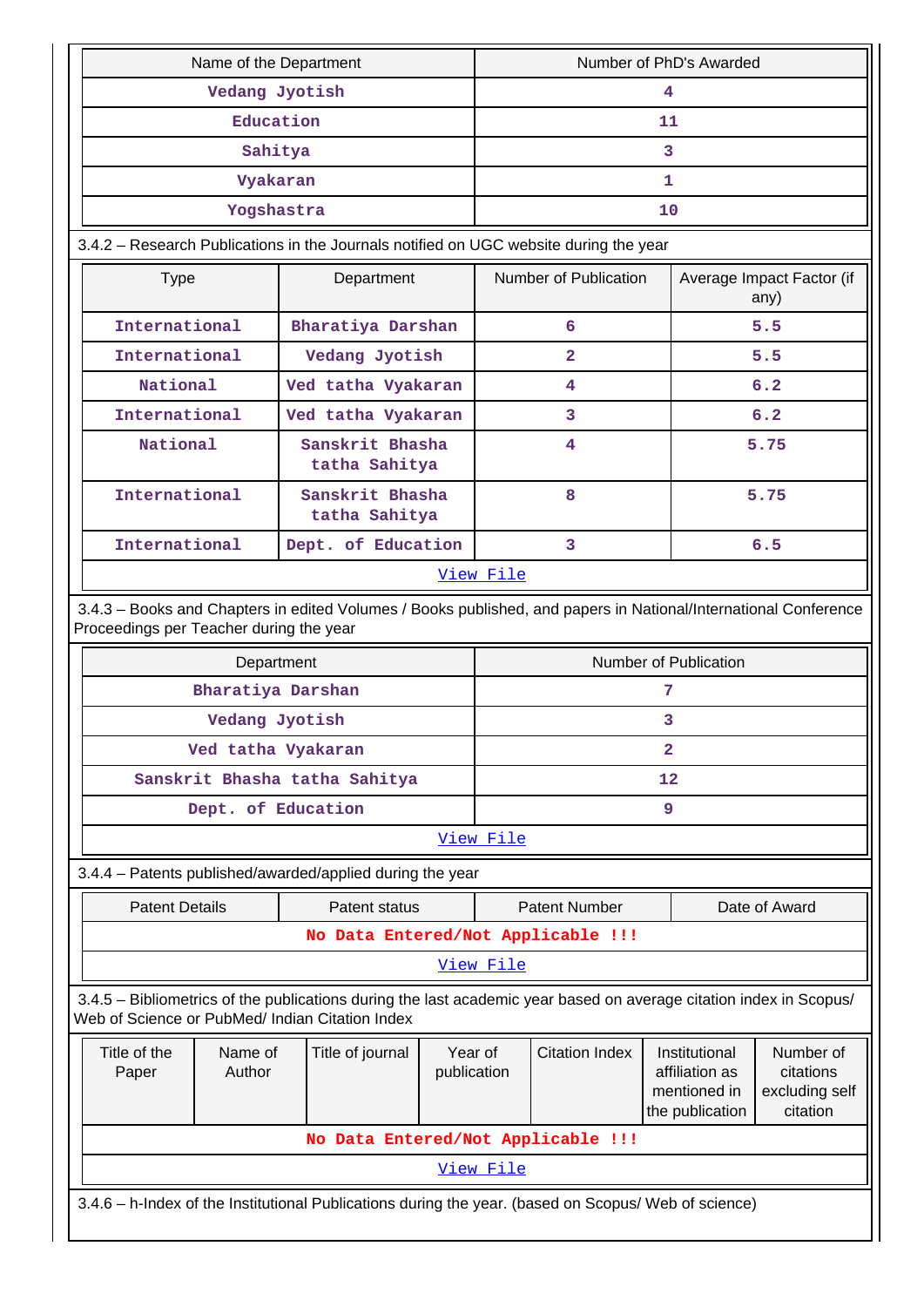| Title of the<br>Paper      |                                                                               | Name of<br>Author |  | Title of journal                                           | Year of<br>publication |                                                                         | h-index                                                                                                                                                                                                            | Number of<br>citations<br>excluding self<br>citation |                    | Institutional<br>affiliation as<br>mentioned in<br>the publication |
|----------------------------|-------------------------------------------------------------------------------|-------------------|--|------------------------------------------------------------|------------------------|-------------------------------------------------------------------------|--------------------------------------------------------------------------------------------------------------------------------------------------------------------------------------------------------------------|------------------------------------------------------|--------------------|--------------------------------------------------------------------|
|                            |                                                                               |                   |  |                                                            |                        |                                                                         | No Data Entered/Not Applicable !!!                                                                                                                                                                                 |                                                      |                    |                                                                    |
|                            |                                                                               |                   |  |                                                            |                        | View File                                                               |                                                                                                                                                                                                                    |                                                      |                    |                                                                    |
|                            |                                                                               |                   |  |                                                            |                        |                                                                         | 3.4.7 - Faculty participation in Seminars/Conferences and Symposia during the year                                                                                                                                 |                                                      |                    |                                                                    |
|                            | Number of Faculty                                                             |                   |  | International                                              | National               |                                                                         | <b>State</b>                                                                                                                                                                                                       |                                                      | Local              |                                                                    |
|                            | Attended/Semina<br>rs/Workshops                                               |                   |  | 15                                                         | 52                     |                                                                         | 13                                                                                                                                                                                                                 |                                                      |                    | 7                                                                  |
|                            | Presented<br>papers                                                           |                   |  | 21                                                         | 52                     |                                                                         | 6                                                                                                                                                                                                                  |                                                      |                    | $\overline{2}$                                                     |
|                            | Resource<br>persons                                                           |                   |  | 5                                                          | 15                     |                                                                         | 10                                                                                                                                                                                                                 |                                                      |                    | 27                                                                 |
|                            |                                                                               |                   |  |                                                            |                        | View File                                                               |                                                                                                                                                                                                                    |                                                      |                    |                                                                    |
| 3.5 - Consultancy          |                                                                               |                   |  |                                                            |                        |                                                                         |                                                                                                                                                                                                                    |                                                      |                    |                                                                    |
|                            |                                                                               |                   |  | 3.5.1 - Revenue generated from Consultancy during the year |                        |                                                                         |                                                                                                                                                                                                                    |                                                      |                    |                                                                    |
|                            | Name of the Consultan(s)<br>department                                        |                   |  | Name of consultancy<br>project                             |                        | Consulting/Sponsoring<br>Agency                                         |                                                                                                                                                                                                                    |                                                      |                    | Revenue generated<br>(amount in rupees)                            |
|                            | Vedang Jyotisha                                                               |                   |  | Jyotish and vastu<br>Consultancy                           |                        | P.G.T.D Vedang<br>jyotish Dr. K.K.<br>Pandey 9324151155                 |                                                                                                                                                                                                                    |                                                      | 177000             |                                                                    |
|                            | Sanskrit Bhasha<br>Tatha Sahitya                                              |                   |  | Language<br>Consultancy                                    |                        |                                                                         | Sanskrit Bhasha<br>Tatha Sahitya                                                                                                                                                                                   |                                                      |                    | 3000                                                               |
|                            |                                                                               |                   |  |                                                            |                        | View File                                                               |                                                                                                                                                                                                                    |                                                      |                    |                                                                    |
|                            |                                                                               |                   |  |                                                            |                        |                                                                         | 3.5.2 – Revenue generated from Corporate Training by the institution during the year                                                                                                                               |                                                      |                    |                                                                    |
|                            | Name of the<br>Consultan(s)<br>department                                     |                   |  | Title of the<br>programme                                  |                        | Agency seeking /<br>Revenue generated<br>(amount in rupees)<br>training |                                                                                                                                                                                                                    |                                                      | Number of trainees |                                                                    |
|                            |                                                                               |                   |  | No Data Entered/Not Applicable !!!                         |                        |                                                                         |                                                                                                                                                                                                                    |                                                      |                    |                                                                    |
|                            |                                                                               |                   |  |                                                            |                        | View File                                                               |                                                                                                                                                                                                                    |                                                      |                    |                                                                    |
| 3.6 - Extension Activities |                                                                               |                   |  |                                                            |                        |                                                                         |                                                                                                                                                                                                                    |                                                      |                    |                                                                    |
|                            |                                                                               |                   |  |                                                            |                        |                                                                         | 3.6.1 - Number of extension and outreach programmes conducted in collaboration with industry, community and<br>Non- Government Organisations through NSS/NCC/Red cross/Youth Red Cross (YRC) etc., during the year |                                                      |                    |                                                                    |
|                            | Title of the activities                                                       |                   |  | Organising unit/agency/<br>collaborating agency            |                        |                                                                         | Number of teachers<br>participated in such<br>activities                                                                                                                                                           |                                                      |                    | Number of students<br>participated in such<br>activities           |
|                            | <b>Blood Donation</b>                                                         |                   |  | NSS Unit                                                   |                        |                                                                         | 3                                                                                                                                                                                                                  |                                                      |                    | 24                                                                 |
|                            | Health Check up<br>Camp                                                       |                   |  | NSS Unit                                                   |                        |                                                                         | 3                                                                                                                                                                                                                  |                                                      |                    | 98                                                                 |
|                            | Youth Day                                                                     |                   |  | NSS Unit                                                   |                        |                                                                         | 8                                                                                                                                                                                                                  |                                                      |                    | 54                                                                 |
|                            |                                                                               |                   |  | NSS Unit                                                   |                        |                                                                         | 8                                                                                                                                                                                                                  |                                                      |                    | 194                                                                |
|                            | Plantation Drive<br>Surya Namskar Diwas<br>at different<br>school( 9 Activity |                   |  | NSS Unit                                                   |                        |                                                                         | 10                                                                                                                                                                                                                 |                                                      | 599                |                                                                    |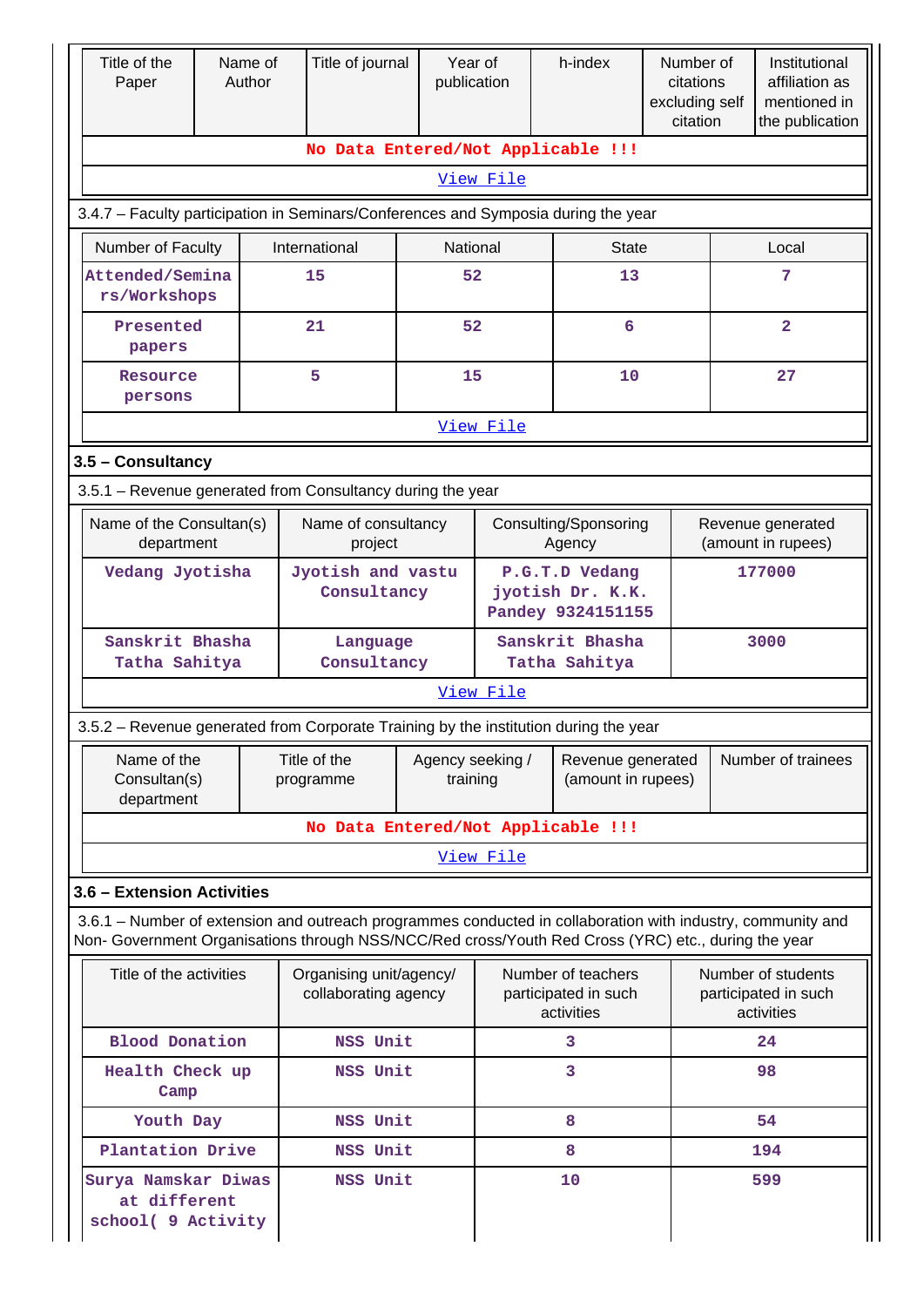|                 | at different<br>location)                                                         |                                                                                                                                                                                                                |                                                                                                                       |           |                                                         |  |                                                         |
|-----------------|-----------------------------------------------------------------------------------|----------------------------------------------------------------------------------------------------------------------------------------------------------------------------------------------------------------|-----------------------------------------------------------------------------------------------------------------------|-----------|---------------------------------------------------------|--|---------------------------------------------------------|
|                 | Yoga camp at<br>different school(<br>11 Activity at<br>different location)        | NSS Unit                                                                                                                                                                                                       |                                                                                                                       |           | 10                                                      |  | 704                                                     |
|                 | Seven Days<br>Residential Camp                                                    | NSS Unit                                                                                                                                                                                                       |                                                                                                                       |           | 5                                                       |  | 52                                                      |
|                 |                                                                                   |                                                                                                                                                                                                                |                                                                                                                       | View File |                                                         |  |                                                         |
| during the year |                                                                                   | 3.6.2 - Awards and recognition received for extension activities from Government and other recognized bodies                                                                                                   |                                                                                                                       |           |                                                         |  |                                                         |
|                 | Name of the activity                                                              | Award/Recognition                                                                                                                                                                                              |                                                                                                                       |           | <b>Awarding Bodies</b>                                  |  | Number of students<br><b>Benefited</b>                  |
|                 | Award for active<br>Best Volunteer<br>participation in<br>Award<br>all activities |                                                                                                                                                                                                                |                                                                                                                       |           | NSS, Govt of<br>Maharashtra                             |  | 1                                                       |
|                 |                                                                                   |                                                                                                                                                                                                                |                                                                                                                       | View File |                                                         |  |                                                         |
|                 |                                                                                   | 3.6.3 - Students participating in extension activities with Government Organisations, Non-Government<br>Organisations and programmes such as Swachh Bharat, Aids Awareness, Gender Issue, etc. during the year |                                                                                                                       |           |                                                         |  |                                                         |
|                 | Name of the scheme                                                                | Organising unit/Agen<br>cy/collaborating<br>agency                                                                                                                                                             | Name of the activity                                                                                                  |           | Number of teachers<br>participated in such<br>activites |  | Number of students<br>participated in such<br>activites |
|                 | Slogans and<br>awareness theme<br>Painting on<br>Compound wall                    | <b>CISFA college</b><br>, Unit of KKSU<br>NEERI, Nagpur                                                                                                                                                        | Full wall<br>Painting with<br>Slogans and<br>Picture Theme<br>related to<br>Swacch Bharat,<br>Health Traffic<br>Rules |           | $\overline{2}$                                          |  | 50                                                      |
|                 | Health<br>awareness and<br>Cleanliness<br>drive                                   | NSS                                                                                                                                                                                                            | Seven Days<br>Residential<br>Camp                                                                                     |           | 5                                                       |  | 52                                                      |
|                 | Health<br>awareness                                                               | NSS                                                                                                                                                                                                            | Surya Namskar<br>Diwas at<br>different<br>school(9<br>Activity at<br>different<br>location)                           |           | 10 <sup>°</sup>                                         |  | 599                                                     |
|                 | Health<br>awareness                                                               | NSS                                                                                                                                                                                                            | Yoga camp at<br>different<br>school(11<br>Activity at<br>different<br>location)                                       |           | 10                                                      |  | 704                                                     |
|                 | Cleanliness<br>drive                                                              | NSS                                                                                                                                                                                                            | Plantation<br>Drive                                                                                                   |           | 8                                                       |  | 194                                                     |
|                 | Youth Day                                                                         | NSS                                                                                                                                                                                                            | Youth Day                                                                                                             |           | 8                                                       |  | 54                                                      |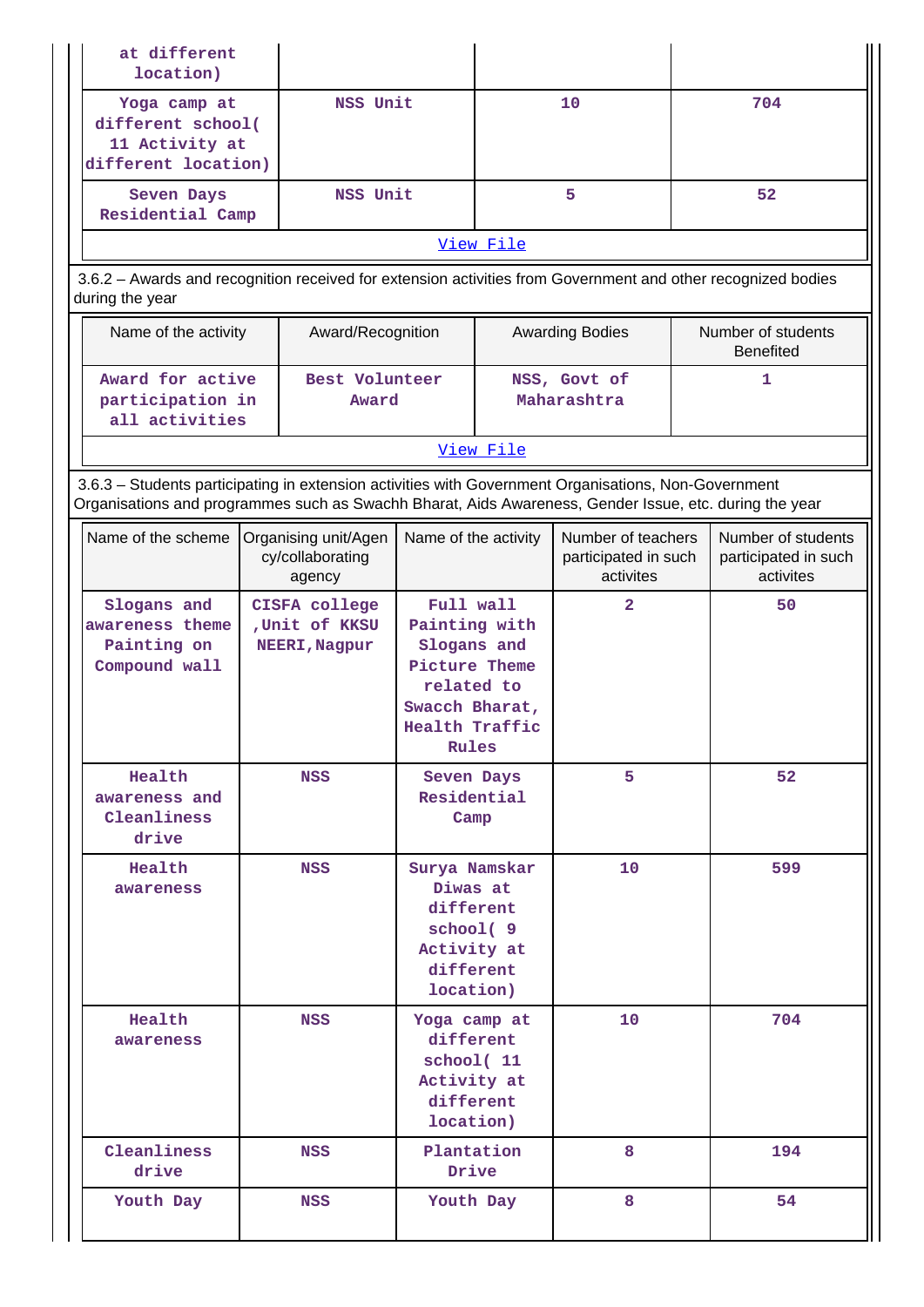| Health<br>awareness                                                                                                                                      |                          | <b>NSS</b>                               |                                                                 | Health Check up<br>Camp                                                                           |                                                 | 3                  |                    | 98                                                        |                |  |
|----------------------------------------------------------------------------------------------------------------------------------------------------------|--------------------------|------------------------------------------|-----------------------------------------------------------------|---------------------------------------------------------------------------------------------------|-------------------------------------------------|--------------------|--------------------|-----------------------------------------------------------|----------------|--|
| Health<br>awareness                                                                                                                                      |                          | <b>NSS</b>                               |                                                                 | <b>Blood Donation</b>                                                                             |                                                 |                    | 3                  |                                                           | 24             |  |
|                                                                                                                                                          |                          |                                          |                                                                 |                                                                                                   | View File                                       |                    |                    |                                                           |                |  |
| 3.7 - Collaborations                                                                                                                                     |                          |                                          |                                                                 |                                                                                                   |                                                 |                    |                    |                                                           |                |  |
| 3.7.1 – Number of Collaborative activities for research, faculty exchange, student exchange during the year                                              |                          |                                          |                                                                 |                                                                                                   |                                                 |                    |                    |                                                           |                |  |
| Nature of activity                                                                                                                                       |                          |                                          | Participant                                                     |                                                                                                   | Source of financial support                     |                    |                    | Duration                                                  |                |  |
| Research                                                                                                                                                 | 126                      |                                          |                                                                 |                                                                                                   |                                                 | KKSU, Ramtek       |                    |                                                           | $\overline{a}$ |  |
| Research, Seminar,<br>Workshop                                                                                                                           |                          |                                          | 98                                                              |                                                                                                   | Yoga Samskrutham<br>University, Florida         |                    |                    |                                                           | $\overline{2}$ |  |
| project                                                                                                                                                  | Inter disciplinary<br>65 |                                          |                                                                 | Indic Academy                                                                                     |                                                 |                    | 4                  |                                                           |                |  |
| 111<br>Research, Seminar,<br>Workshop                                                                                                                    |                          | Rashtriya Sanskrit<br>Tirupati and KKSU, | Vidyapeetha,<br>Ramtek                                          |                                                                                                   |                                                 | 8                  |                    |                                                           |                |  |
|                                                                                                                                                          |                          |                                          | View File                                                       |                                                                                                   |                                                 |                    |                    |                                                           |                |  |
| 3.7.2 - Linkages with institutions/industries for internship, on-the- job training, project work, sharing of research<br>facilities etc. during the year |                          |                                          |                                                                 |                                                                                                   |                                                 |                    |                    |                                                           |                |  |
| Nature of linkage                                                                                                                                        | Title of the<br>linkage  |                                          |                                                                 | Name of the<br>partnering<br>institution/<br>industry<br>/research lab<br>with contact<br>details | <b>Duration From</b>                            |                    | <b>Duration To</b> |                                                           | Participant    |  |
|                                                                                                                                                          |                          |                                          |                                                                 |                                                                                                   | No Data Entered/Not Applicable !!!<br>View File |                    |                    |                                                           |                |  |
| 3.7.3 - MoUs signed with institutions of national, international importance, other universities, industries, corporate<br>houses etc. during the year    |                          |                                          |                                                                 |                                                                                                   |                                                 |                    |                    |                                                           |                |  |
| Organisation                                                                                                                                             |                          |                                          | Date of MoU signed                                              |                                                                                                   |                                                 | Purpose/Activities |                    | Number of<br>students/teachers<br>participated under MoUs |                |  |
| Scope Institute,<br>Bangalore                                                                                                                            |                          |                                          | 10/12/2018                                                      |                                                                                                   | Academic Programs                               |                    |                    |                                                           | 33             |  |
| <b>RFRF</b><br>15/02/2019                                                                                                                                |                          |                                          | accessibility for<br>activities, Program<br>, Seminar, workshop | Awareness,<br>publicity<br>research                                                               |                                                 |                    | 98                 |                                                           |                |  |
| Karnataka Sanskrit<br>21/03/2018<br>University                                                                                                           |                          |                                          | Organization of<br>activities and<br>Staff/Students             | joint and<br>scientific<br>exchange of                                                            |                                                 |                    | 46                 |                                                           |                |  |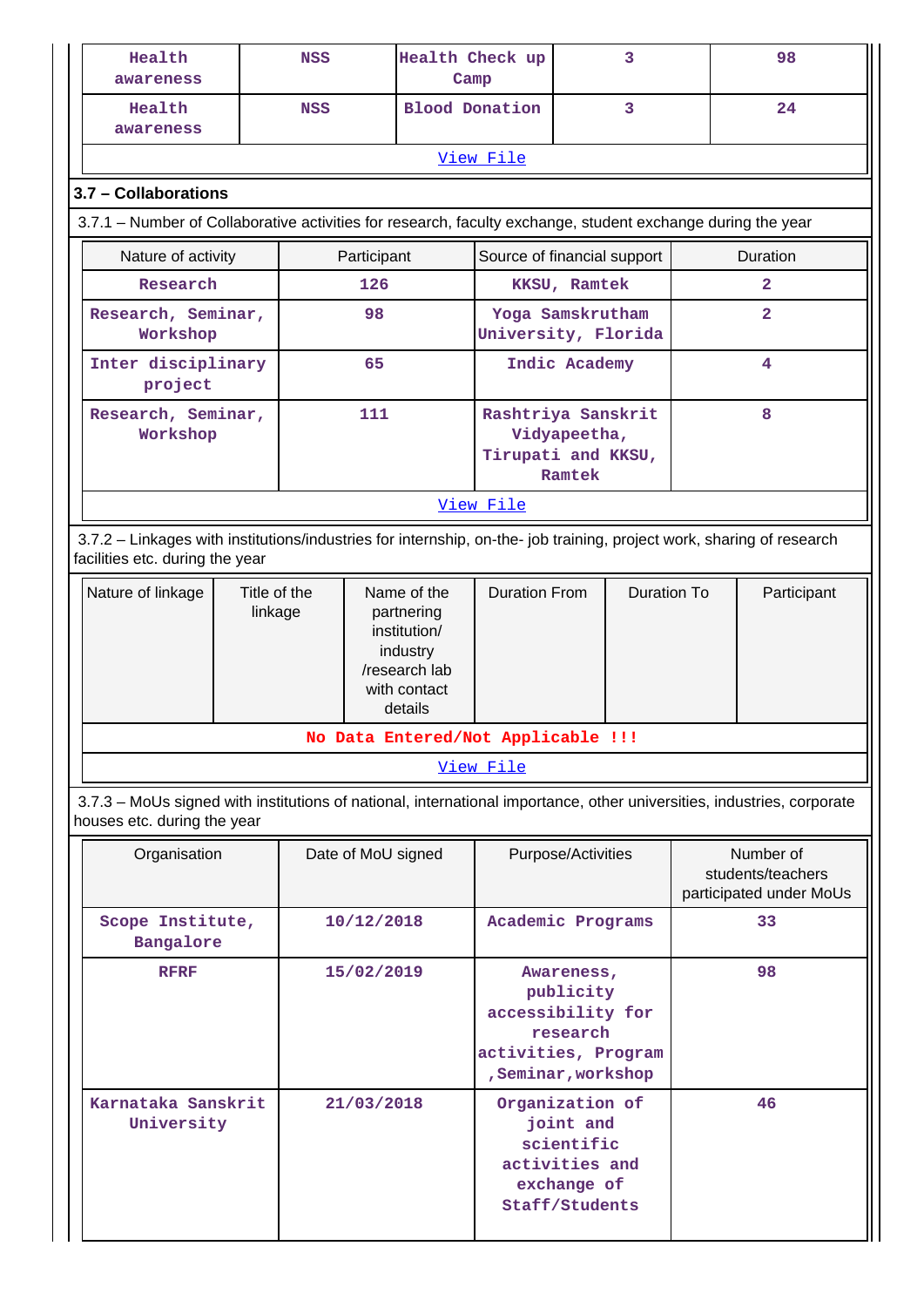| Rashtriya Sanskrit<br>vidyapeetha,<br>Tirupati                                              |                     | 08/02/2019                                  |                | View File            | To Organize joint<br>academic and<br>ancient indian<br>studies activities<br>such as conference,<br>Seminar, workshop<br>etc |                                | 37                 |  |
|---------------------------------------------------------------------------------------------|---------------------|---------------------------------------------|----------------|----------------------|------------------------------------------------------------------------------------------------------------------------------|--------------------------------|--------------------|--|
| <b>CRITERION IV - INFRASTRUCTURE AND LEARNING RESOURCES</b><br>4.1 - Physical Facilities    |                     |                                             |                |                      |                                                                                                                              |                                |                    |  |
| 4.1.1 - Budget allocation, excluding salary for infrastructure augmentation during the year |                     |                                             |                |                      |                                                                                                                              |                                |                    |  |
| Budget allocated for infrastructure augmentation                                            |                     |                                             |                |                      | Budget utilized for infrastructure development                                                                               |                                |                    |  |
| 29925                                                                                       |                     |                                             |                |                      |                                                                                                                              | 899.04                         |                    |  |
| 4.1.2 - Details of augmentation in infrastructure facilities during the year                |                     |                                             |                |                      |                                                                                                                              |                                |                    |  |
|                                                                                             | <b>Facilities</b>   |                                             |                |                      |                                                                                                                              | <b>Existing or Newly Added</b> |                    |  |
| Campus Area                                                                                 |                     |                                             |                | Newly Added          |                                                                                                                              |                                |                    |  |
| Class rooms                                                                                 |                     |                                             |                |                      |                                                                                                                              | Existing                       |                    |  |
|                                                                                             | Laboratories        |                                             |                |                      |                                                                                                                              | Existing                       |                    |  |
|                                                                                             |                     | Seminar Halls                               |                |                      |                                                                                                                              | Existing                       |                    |  |
|                                                                                             |                     | Classrooms with LCD facilities              |                | Existing             |                                                                                                                              |                                |                    |  |
| Seminar halls with ICT facilities                                                           |                     | Number of important equipments              |                | Existing<br>Existing |                                                                                                                              |                                |                    |  |
| purchased (Greater than 1-0 lakh)<br>during the current year                                |                     |                                             |                |                      |                                                                                                                              |                                |                    |  |
|                                                                                             |                     |                                             |                | No file uploaded.    |                                                                                                                              |                                |                    |  |
| 4.2 - Library as a Learning Resource                                                        |                     |                                             |                |                      |                                                                                                                              |                                |                    |  |
| 4.2.1 - Library is automated {Integrated Library Management System (ILMS)}                  |                     |                                             |                |                      |                                                                                                                              |                                |                    |  |
| Name of the ILMS<br>software                                                                |                     | Nature of automation (fully<br>or patially) |                |                      | Version                                                                                                                      |                                | Year of automation |  |
| <b>SOUL</b>                                                                                 |                     | Fully                                       |                |                      | 2.0                                                                                                                          |                                | 2015               |  |
| <b>KOHA</b>                                                                                 |                     | Partially                                   |                |                      | Latest                                                                                                                       |                                | 2019               |  |
| D-Space                                                                                     |                     | Fully                                       |                |                      | Latest                                                                                                                       |                                | 2019               |  |
| <b>URKUND</b>                                                                               |                     | Fully                                       |                |                      | Latest                                                                                                                       |                                | 2016               |  |
| 4.2.2 - Library Services                                                                    |                     |                                             |                |                      |                                                                                                                              |                                |                    |  |
| Service Type                                                                                | Library<br>Existing |                                             |                |                      | Newly Added                                                                                                                  |                                | Total              |  |
| <b>Text Books</b><br>11392                                                                  |                     | 2291819                                     | 2529           |                      | 463748                                                                                                                       | 13921                          | 2755567            |  |
| Reference<br>1871<br><b>Books</b>                                                           |                     | 496783                                      | 248            |                      | 44993                                                                                                                        | 2119                           | 541776             |  |
| CD & Video<br>36                                                                            |                     | 5480                                        | $\mathbf{0}$   |                      | $\mathbf 0$                                                                                                                  | 36                             | 5480               |  |
| $\mathbf 0$<br>e-Books<br>$\mathbf 0$                                                       |                     |                                             | 35000<br>50000 |                      | 35000                                                                                                                        | 50000                          |                    |  |
| Journals<br>52                                                                              |                     | 136072                                      | 15             |                      | 18345                                                                                                                        | 67                             | 154417             |  |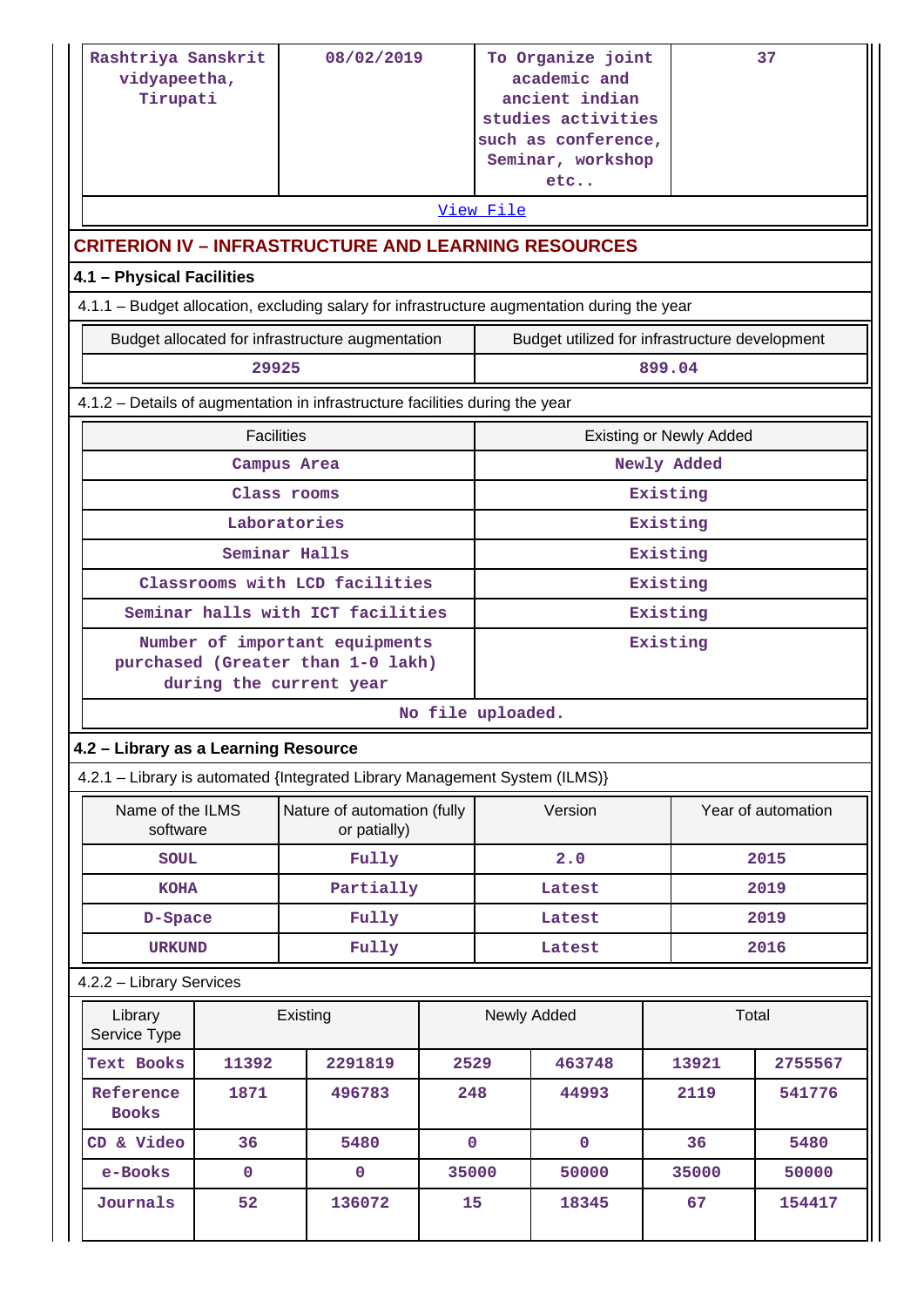| e-Journals<br>6296<br>0<br>5966<br>$\Omega$<br>12262 |                            |                     |                                                                                                                                                                                                                |                            |                                                                    |                                                                                   |                    | $\mathbf{0}$                                      |         |               |
|------------------------------------------------------|----------------------------|---------------------|----------------------------------------------------------------------------------------------------------------------------------------------------------------------------------------------------------------|----------------------------|--------------------------------------------------------------------|-----------------------------------------------------------------------------------|--------------------|---------------------------------------------------|---------|---------------|
|                                                      |                            |                     |                                                                                                                                                                                                                |                            | View File                                                          |                                                                                   |                    |                                                   |         |               |
| (Learning Management System (LMS) etc                |                            |                     | 4.2.3 - E-content developed by teachers such as: e-PG- Pathshala, CEC (under e-PG- Pathshala CEC (Under<br>Graduate) SWAYAM other MOOCs platform NPTEL/NMEICT/any other Government initiatives & institutional |                            |                                                                    |                                                                                   |                    |                                                   |         |               |
|                                                      | Name of the Teacher        |                     | Name of the Module                                                                                                                                                                                             |                            |                                                                    | Platform on which module<br>is developed                                          |                    | Date of launching e-                              | content |               |
| Dr.                                                  | M. Penna                   | Yoga                |                                                                                                                                                                                                                |                            | Youtube                                                            |                                                                                   |                    | 17/12/2018                                        |         |               |
| Dr. M. Penna                                         |                            |                     | Inclusion of<br>sastras in modern<br>education<br>curriculum                                                                                                                                                   |                            | Youtube<br>16/03/2019                                              |                                                                                   |                    |                                                   |         |               |
| Dr. M. Penna                                         |                            |                     | Patanjali Yoga<br>Sutrani                                                                                                                                                                                      |                            | Youtube                                                            |                                                                                   |                    | 31/03/2019                                        |         |               |
| Dr. M. Penna                                         |                            |                     | Bhagavat in<br>samskrit                                                                                                                                                                                        |                            | Youtube                                                            |                                                                                   |                    | 06/06/2019                                        |         |               |
|                                                      |                            |                     |                                                                                                                                                                                                                |                            | View File                                                          |                                                                                   |                    |                                                   |         |               |
| 4.3 - IT Infrastructure                              |                            |                     |                                                                                                                                                                                                                |                            |                                                                    |                                                                                   |                    |                                                   |         |               |
| 4.3.1 - Technology Upgradation (overall)             |                            |                     |                                                                                                                                                                                                                |                            |                                                                    |                                                                                   |                    |                                                   |         |               |
| <b>Type</b>                                          | <b>Total Co</b><br>mputers | Computer<br>Lab     | Internet                                                                                                                                                                                                       | <b>Browsing</b><br>centers | Computer<br>Centers                                                | Office                                                                            | Departme<br>nts    | Available<br><b>Bandwidt</b><br>h (MBPS/<br>GBPS) |         | <b>Others</b> |
| Existin<br>g                                         | 68                         | $\Omega$            | $\Omega$                                                                                                                                                                                                       | $\mathbf 0$                | $\Omega$                                                           | 42                                                                                | $\mathbf 0$        | 1                                                 |         | 12            |
| Added                                                | 100                        | 1                   | $\mathbf{0}$                                                                                                                                                                                                   | $\mathbf{O}$               | $\mathbf 0$                                                        | 60                                                                                | 20                 | $\mathbf 0$                                       |         | 46            |
| Total                                                | 168                        | 1                   | $\mathbf{0}$                                                                                                                                                                                                   | $\mathbf 0$                | 0                                                                  | 102                                                                               | 20                 | 1                                                 |         | 58            |
|                                                      |                            |                     | 4.3.2 – Bandwidth available of internet connection in the Institution (Leased line)                                                                                                                            |                            |                                                                    |                                                                                   |                    |                                                   |         |               |
|                                                      |                            |                     |                                                                                                                                                                                                                | 100 MBPS/ GBPS             |                                                                    |                                                                                   |                    |                                                   |         |               |
| 4.3.3 - Facility for e-content                       |                            |                     |                                                                                                                                                                                                                |                            |                                                                    |                                                                                   |                    |                                                   |         |               |
|                                                      |                            |                     | Name of the e-content development facility                                                                                                                                                                     |                            |                                                                    | Provide the link of the videos and media centre and                               | recording facility |                                                   |         |               |
|                                                      |                            | Google books        |                                                                                                                                                                                                                |                            | http://kksanskrituni.digitaluniversity.<br>ac/Content.aspx?ID=1284 |                                                                                   |                    |                                                   |         |               |
|                                                      |                            | website             | Rastriya Sanskrit Sansthan ( E Books<br>and Journals) and other ferr links on                                                                                                                                  |                            |                                                                    | http://kksanskrituni.digitaluniversity.<br>ac/Content.aspx?ID=1064                |                    |                                                   |         |               |
|                                                      |                            |                     | Krishi Kosh Repositoary                                                                                                                                                                                        |                            | http://kksanskrituni.digitaluniversity.<br>ac/Content.aspx?ID=1185 |                                                                                   |                    |                                                   |         |               |
|                                                      |                            | Sanskrit E Journals |                                                                                                                                                                                                                |                            |                                                                    | http://kksanskrituni.digitaluniversity.<br>ac/Content.aspx?ID=1268                |                    |                                                   |         |               |
|                                                      |                            | India, Calcatta     | E Journals South Asia Archive National<br>Digital Library World ebook Library<br>Internet Archive National Library of                                                                                          |                            |                                                                    | http://kksanskrituni.digitaluniversity.<br>ac/WebFiles/10%20-%20E-%20Journals.pdf |                    |                                                   |         |               |
|                                                      |                            |                     | OALIB Open Access Library (Free access                                                                                                                                                                         |                            |                                                                    | http://www.oalib.com/center                                                       |                    |                                                   |         |               |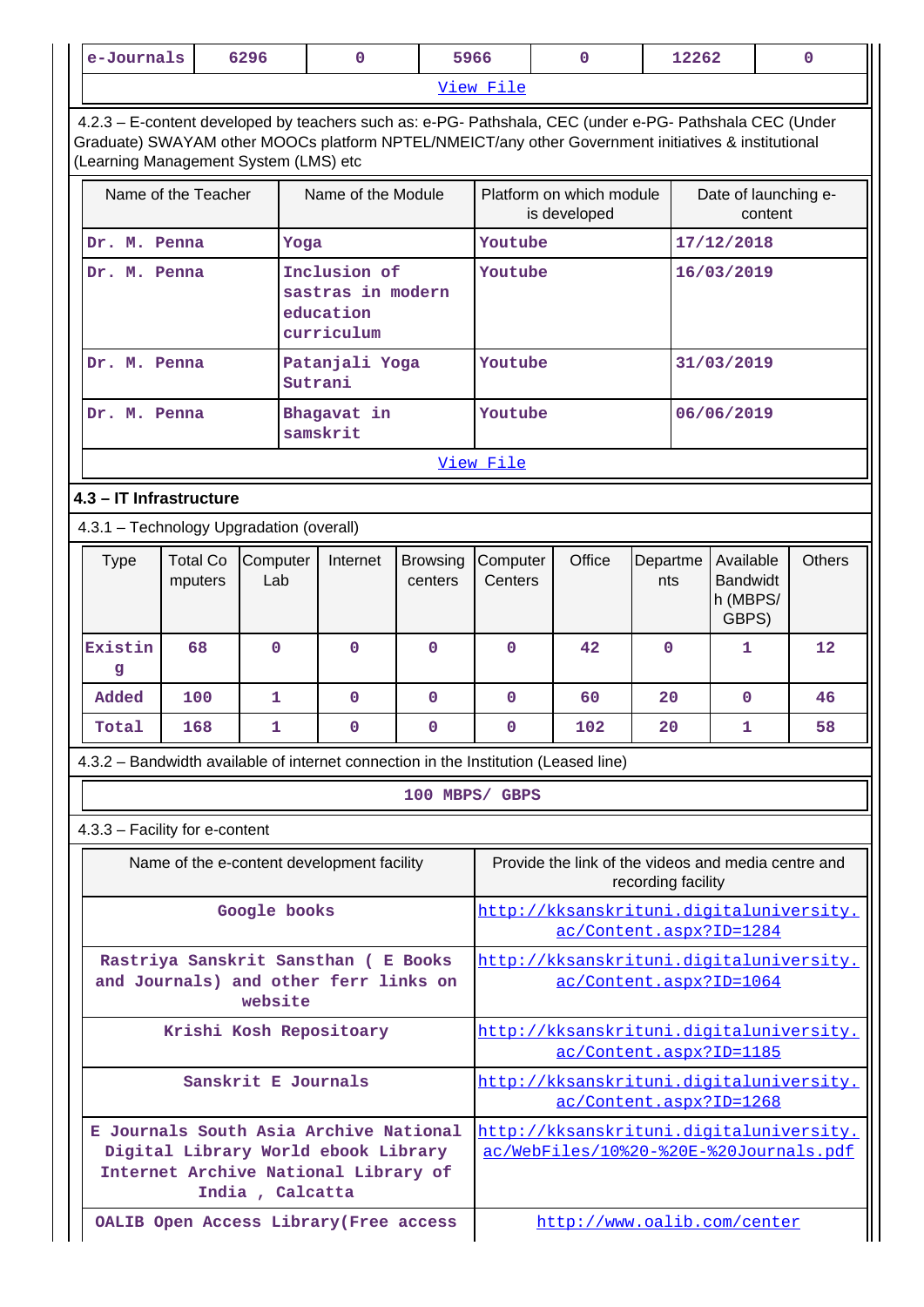### **4.4 – Maintenance of Campus Infrastructure**

 4.4.1 – Expenditure incurred on maintenance of physical facilities and academic support facilities, excluding salary component, during the year

| Assigned Budget on<br>academic facilities | Expenditure incurred on<br>maintenance of academic<br><b>facilities</b> | Assigned budget on<br>physical facilities | Expenditure incurredon<br>maintenance of physical<br>facilites |
|-------------------------------------------|-------------------------------------------------------------------------|-------------------------------------------|----------------------------------------------------------------|
| 3.25                                      | 3.22                                                                    | 16                                        | 11.87                                                          |

 4.4.2 – Procedures and policies for maintaining and utilizing physical, academic and support facilities - laboratory, library, sports complex, computers, classrooms etc. (maximum 500 words) (information to be available in institutional Website, provide link)

 **The civil and electrical works are carried out under the supervision of Engineering Section in collaboration with Public Works Department (PWD). The equipment like AC's, UPS's are maintained through Annual Maintenance Contract (AMC). The maintenance of water supply is also taken care by the Engineering Section. The maintenance of cleanliness of campus, bathrooms, garden etc., is outsourced.. • The existing infrastructure like eclass rooms, auditorium, library, university computer center, seminar halls are being used outside office hours for running programs like Sanskrit sibirams, remedial coaching etc. • All the buildings are well equipped with power backup and drinking water purifiers. • The University has a lush green campus with various plants and lawns, thereby providing a suitable atmosphere for all sorts of activities. • Street lights and mast lights are installed throughout all the paths. • University is a TOBACCO free area. • Recycled water is used in farming and gardening. • Water harvesting pits are used to maintain and save ground water. • Electronic digital board is installed to display welcome messages, details like program schedules, academic schedules, slogans of the day etc. • The University has developed a unique teaching method by synergizing the traditional system of teaching and modern ICT methods. • Continuous efforts are made to maintain the campus clean and green with the help of NSS voluntaries under Swacha Bharat program. • The sanitary maintenance of the university is out sourced . • The services of the doctors of health center are also utilized for making the campus disease free.**

<http://kksanskrituni.digitaluniversity.ac/WebFiles/Procedures%20and%20policies%20for%20maintaining.pdf>

# **CRITERION V – STUDENT SUPPORT AND PROGRESSION**

| 5.1 – Student Support                                                                                                                                                                                           |                                |                    |                         |  |  |  |  |  |  |
|-----------------------------------------------------------------------------------------------------------------------------------------------------------------------------------------------------------------|--------------------------------|--------------------|-------------------------|--|--|--|--|--|--|
| 5.1.1 - Scholarships and Financial Support                                                                                                                                                                      |                                |                    |                         |  |  |  |  |  |  |
|                                                                                                                                                                                                                 | Name/Title of the scheme       | Number of students | <b>Amount in Rupees</b> |  |  |  |  |  |  |
| Financial Support<br>from institution                                                                                                                                                                           | Student Welfare<br>Scheme      | 41                 | 39000                   |  |  |  |  |  |  |
| Financial Support<br>from Other Sources                                                                                                                                                                         |                                |                    |                         |  |  |  |  |  |  |
| a) National                                                                                                                                                                                                     | Rashtriya Sanskrit<br>Sansthan | 3                  | 60000                   |  |  |  |  |  |  |
| b) International                                                                                                                                                                                                | <b>NIL</b>                     | 0                  | O                       |  |  |  |  |  |  |
| View File                                                                                                                                                                                                       |                                |                    |                         |  |  |  |  |  |  |
| 5.1.2 – Number of capability enhancement and development schemes such as Soft skill development, Remedial<br>coaching, Language lab, Bridge courses, Yoga, Meditation, Personal Counselling and Mentoring etc., |                                |                    |                         |  |  |  |  |  |  |
| Name of the capability                                                                                                                                                                                          | Date of implemetation          | Number of students | Agencies involved       |  |  |  |  |  |  |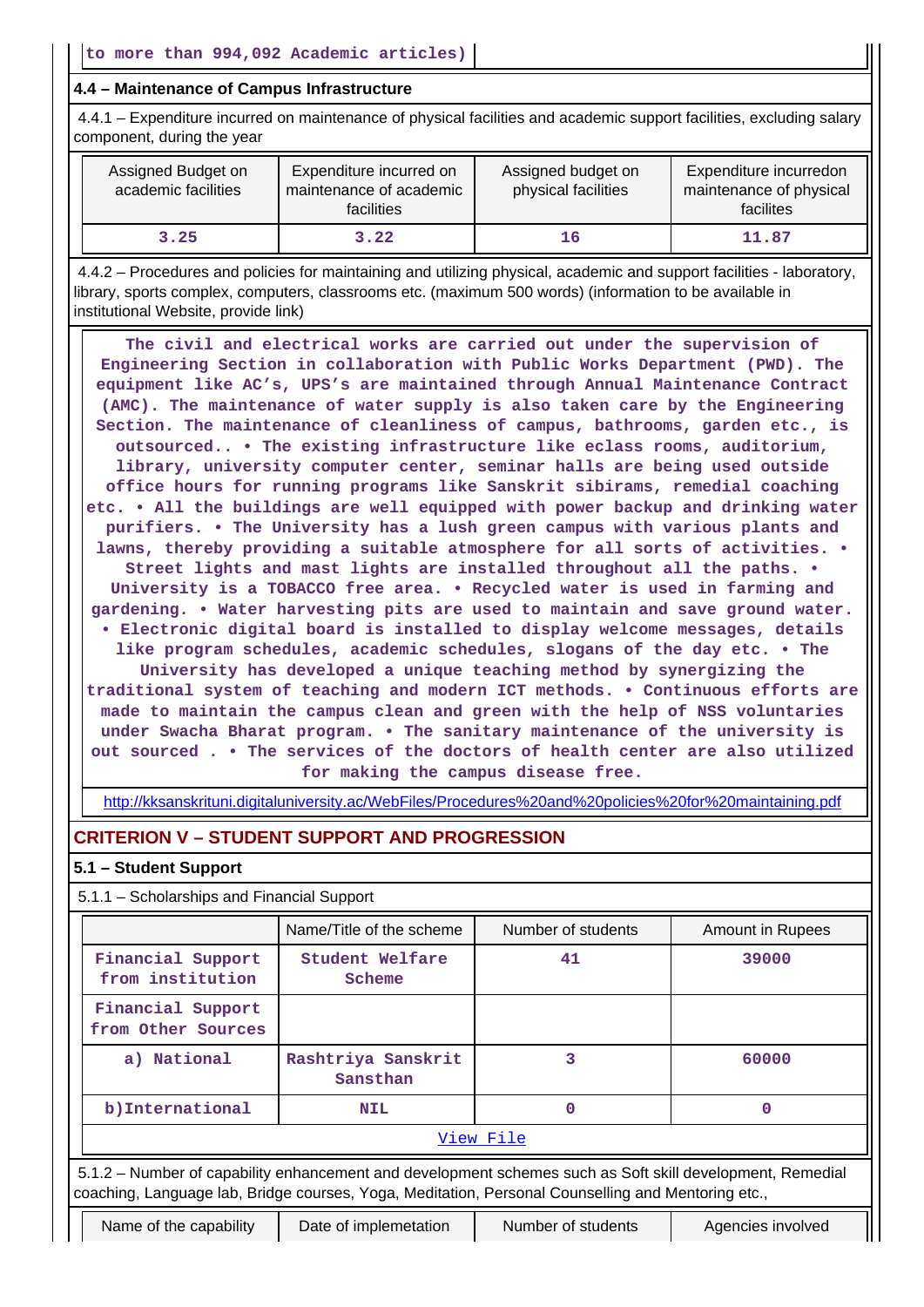| enhancement scheme                                                                                                                       |                                                                                                          |            | enrolled                                   |                               |             |  |
|------------------------------------------------------------------------------------------------------------------------------------------|----------------------------------------------------------------------------------------------------------|------------|--------------------------------------------|-------------------------------|-------------|--|
| Soft skill<br>Development                                                                                                                |                                                                                                          | 07/06/2018 | 67                                         |                               | <b>BNNS</b> |  |
| Yoga and Meditation                                                                                                                      |                                                                                                          | 22/06/2018 | 440                                        |                               | <b>KKSU</b> |  |
| Bridge course                                                                                                                            |                                                                                                          | 01/07/2018 | 18                                         |                               | <b>KKSU</b> |  |
| Remidial Class                                                                                                                           |                                                                                                          | 03/10/2018 | 28                                         |                               | <b>KKSU</b> |  |
| Personal<br>Counselling                                                                                                                  |                                                                                                          | 09/06/2018 | 179                                        |                               | <b>KKSU</b> |  |
|                                                                                                                                          |                                                                                                          |            | <u>View File View File</u>                 |                               |             |  |
| 5.1.3 – Students benefited by guidance for competitive examinations and career counselling offered by the<br>institution during the year |                                                                                                          |            |                                            |                               |             |  |
| Year                                                                                                                                     | Name of the<br>Number of<br>Number of<br>benefited<br>scheme<br>benefited<br>students for<br>students by |            | Number of<br>students who<br>have passedin | Number of<br>studentsp placed |             |  |

|      |                                  | competitive<br>examination | career<br>counseling<br>activities | the comp. exam |   |
|------|----------------------------------|----------------------------|------------------------------------|----------------|---|
| 2019 | Career<br>Guidance<br>Program    | 189                        | 0                                  |                | 0 |
| 2019 | Career<br>Counselling<br>Program | 0                          | 231                                | 9              | 0 |

### [View File](https://assessmentonline.naac.gov.in/public/Postacc/Guidance/1542_Guidance_1574927741.xlsx)

 5.1.4 – Institutional mechanism for transparency, timely redressal of student grievances, Prevention of sexual harassment and ragging cases during the year

| Total grievances received | Number of grievances redressed | Avg. number of days for grievance<br>redressal |
|---------------------------|--------------------------------|------------------------------------------------|
|                           |                                |                                                |

### **5.2 – Student Progression**

5.2.1 – Details of campus placement during the year

|                                    | On campus                             |                              | Off campus                         |                                       |                              |  |
|------------------------------------|---------------------------------------|------------------------------|------------------------------------|---------------------------------------|------------------------------|--|
| Nameof<br>organizations<br>visited | Number of<br>students<br>participated | Number of<br>stduents placed | Nameof<br>organizations<br>visited | Number of<br>students<br>participated | Number of<br>stduents placed |  |
| NIL                                |                                       |                              | Other                              |                                       |                              |  |

#### **No file uploaded.**

5.2.2 – Student progression to higher education in percentage during the year

| Year | Number of<br>students<br>enrolling into<br>higher education | Programme<br>graduated from | Depratment<br>graduated from | Name of<br>institution joined | Name of<br>programme<br>admitted to |
|------|-------------------------------------------------------------|-----------------------------|------------------------------|-------------------------------|-------------------------------------|
| 2019 | 6                                                           | <b>MA</b>                   | Education                    | K.K.S.<br>University          | $M.$ Phil.,<br>Ph.D.                |
| 2019 | 4                                                           | <b>BA</b>                   | Ved tatha<br>Vyakaran        | K.K.S.<br>University          | $M.A.$ , $Ph.D$                     |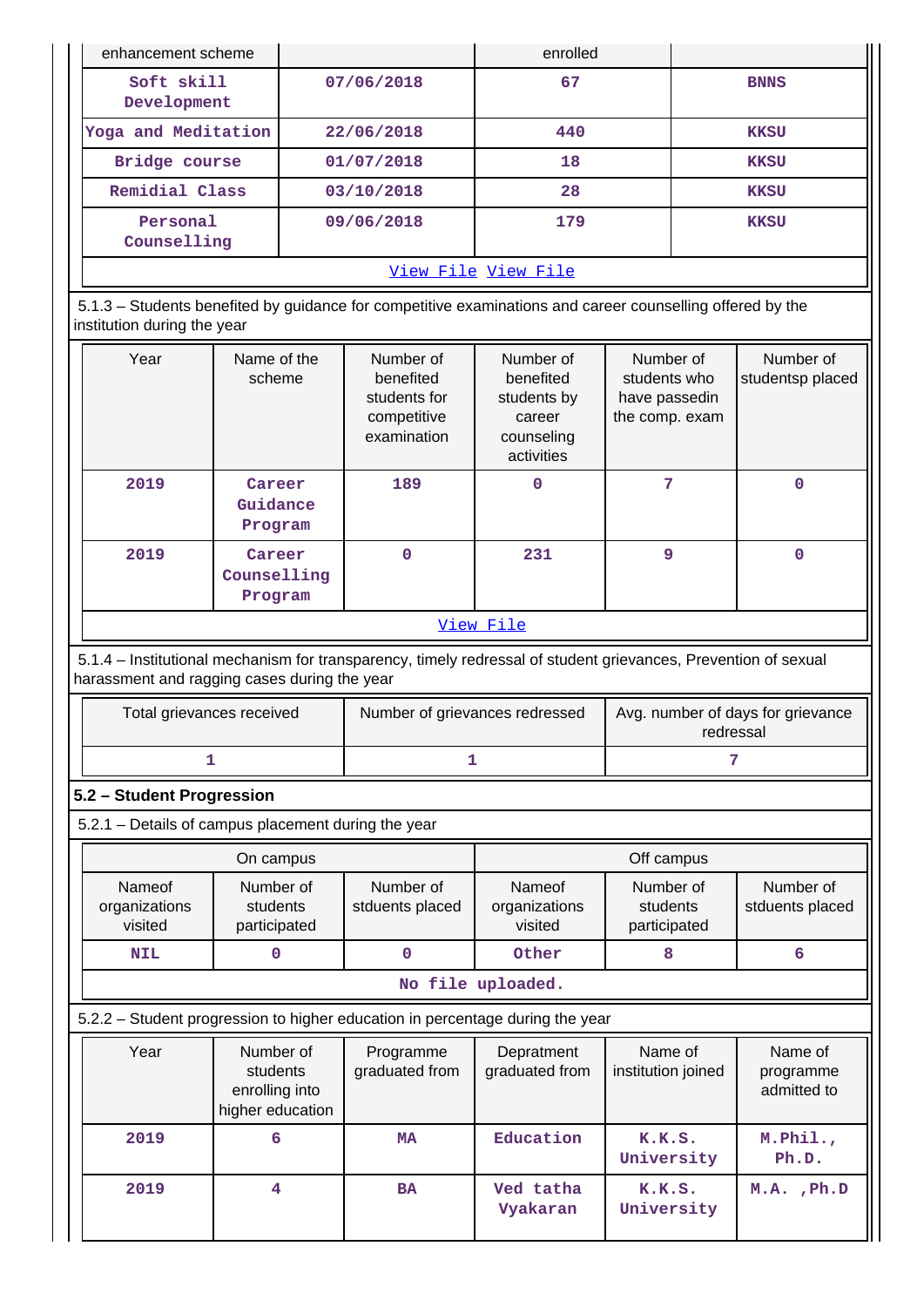| 2019                                                                                                                                                                                   | 13                                                         |  | <b>BA</b>                 |                                   |                        | SanskritBhas<br>ha Tatha<br>Sahitya |    | K.K.S.<br>University                    |  |  | $M.A.$ , $Ph.D$          |
|----------------------------------------------------------------------------------------------------------------------------------------------------------------------------------------|------------------------------------------------------------|--|---------------------------|-----------------------------------|------------------------|-------------------------------------|----|-----------------------------------------|--|--|--------------------------|
| View File                                                                                                                                                                              |                                                            |  |                           |                                   |                        |                                     |    |                                         |  |  |                          |
| 5.2.3 - Students qualifying in state/ national/ international level examinations during the year<br>(eg:NET/SET/SLET/GATE/GMAT/CAT/GRE/TOFEL/Civil Services/State Government Services) |                                                            |  |                           |                                   |                        |                                     |    |                                         |  |  |                          |
| Items                                                                                                                                                                                  |                                                            |  |                           |                                   |                        |                                     |    | Number of students selected/ qualifying |  |  |                          |
| NET                                                                                                                                                                                    |                                                            |  |                           |                                   |                        |                                     |    | 3                                       |  |  |                          |
|                                                                                                                                                                                        | <b>SET</b>                                                 |  |                           |                                   |                        |                                     |    | $\mathbf 0$                             |  |  |                          |
|                                                                                                                                                                                        | <b>SLET</b>                                                |  |                           |                                   |                        |                                     |    | $\mathbf 0$                             |  |  |                          |
|                                                                                                                                                                                        | <b>GATE</b>                                                |  |                           |                                   |                        |                                     |    | $\mathbf 0$                             |  |  |                          |
|                                                                                                                                                                                        | <b>GMAT</b>                                                |  |                           |                                   |                        |                                     |    | $\mathbf 0$                             |  |  |                          |
|                                                                                                                                                                                        | <b>CAT</b>                                                 |  |                           |                                   |                        |                                     |    | $\mathbf 0$                             |  |  |                          |
|                                                                                                                                                                                        | <b>GRE</b>                                                 |  |                           |                                   |                        |                                     |    | $\mathbf 0$                             |  |  |                          |
|                                                                                                                                                                                        | <b>TOFEL</b>                                               |  |                           |                                   |                        |                                     |    | 0                                       |  |  |                          |
|                                                                                                                                                                                        | Civil Services                                             |  |                           |                                   |                        |                                     |    | $\mathbf 0$                             |  |  |                          |
|                                                                                                                                                                                        | Any Other                                                  |  |                           |                                   |                        |                                     |    | $\mathbf 0$                             |  |  |                          |
| View File                                                                                                                                                                              |                                                            |  |                           |                                   |                        |                                     |    |                                         |  |  |                          |
| 5.2.4 - Sports and cultural activities / competitions organised at the institution level during the year                                                                               |                                                            |  |                           |                                   |                        |                                     |    |                                         |  |  |                          |
|                                                                                                                                                                                        | Activity                                                   |  |                           | Level                             | Number of Participants |                                     |    |                                         |  |  |                          |
|                                                                                                                                                                                        | <b>KABADDI</b>                                             |  | University Level          |                                   |                        | 14                                  |    |                                         |  |  |                          |
|                                                                                                                                                                                        | <b>VOLLEYBALL</b>                                          |  | University Level          |                                   |                        | 15                                  |    |                                         |  |  |                          |
|                                                                                                                                                                                        | <b>BASKETBALL</b>                                          |  | University Level          |                                   |                        |                                     | 13 |                                         |  |  |                          |
|                                                                                                                                                                                        | <b>KHOKHO</b>                                              |  |                           |                                   | University Level<br>12 |                                     |    |                                         |  |  |                          |
|                                                                                                                                                                                        |                                                            |  |                           |                                   | View File              |                                     |    |                                         |  |  |                          |
| 5.3 - Student Participation and Activities                                                                                                                                             |                                                            |  |                           |                                   |                        |                                     |    |                                         |  |  |                          |
| 5.3.1 - Number of awards/medals for outstanding performance in sports/cultural activities at national/international<br>level (award for a team event should be counted as one)         |                                                            |  |                           |                                   |                        |                                     |    |                                         |  |  |                          |
| Year                                                                                                                                                                                   | Name of the<br>award/medal                                 |  | National/<br>Internaional | Number of<br>awards for<br>Sports |                        | Number of<br>awards for<br>Cultural |    | Student ID<br>number                    |  |  | Name of the<br>student   |
| 2019                                                                                                                                                                                   | Gold medal<br>in Interna<br>tional<br>yoga compe<br>tition |  | Internatio<br>na1         | $\mathbf 0$                       |                        | 1                                   |    | $\mathbf 0$                             |  |  | Priyanka<br>Vairagade    |
| Internatio<br>2019<br>Silver<br>$\mathbf 0$<br>medal in<br>na1<br>World yoga<br>championsh<br>ip                                                                                       |                                                            |  | 1                         |                                   | $\mathbf 0$            |                                     |    | Dhanshree<br>Lekurwade                  |  |  |                          |
| 2019                                                                                                                                                                                   | Sanskrit<br>Animation<br>National C<br>ompetition          |  | National                  | $\mathbf 0$                       |                        | $\mathbf{1}$                        |    | $\mathbf 0$                             |  |  | Vitrag<br><b>Vaswade</b> |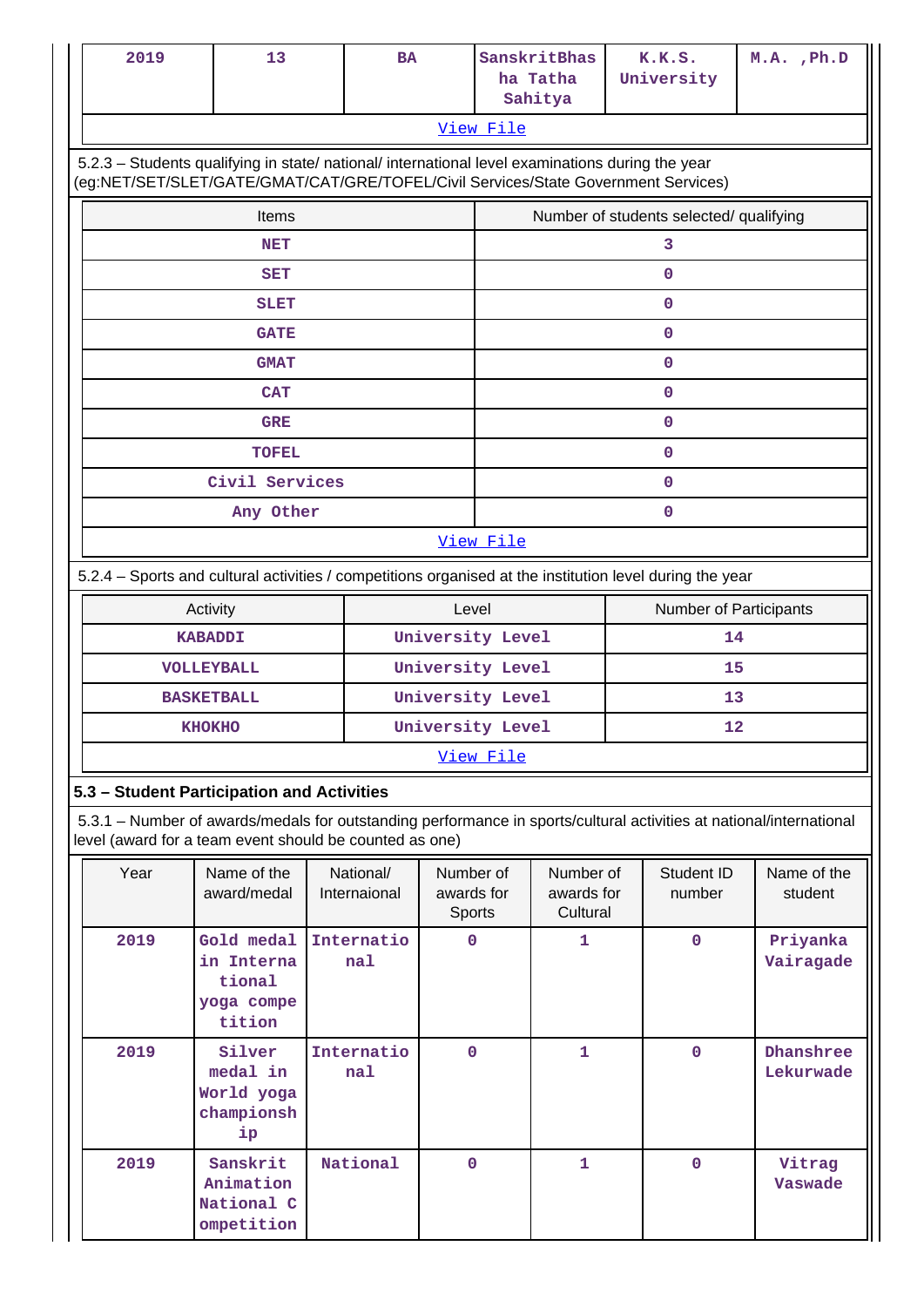### [View File](https://assessmentonline.naac.gov.in/public/Postacc/awards_in_activities/1542_awards_in_activities_1577250749.xlsx)

 5.3.2 – Activity of Student Council & representation of students on academic & administrative bodies/committees of the institution (maximum 500 words)

 **• Hostel Committee :The students representative in Hostel committee, They are taking initiative against the Issue regarding hostel and also participating in framing scheduling the hostel activity. • ICC : There are women student in the Womens Grievance Committee that deals with all matters of harassment of women staff and the students. • Anti ragging committee : Student members of the anti ragging committees help in preventing ragging by interacting with their classmates. • There is overall supervision of the Heads of Departments.**

### **5.4 – Alumni Engagement**

5.4.1 – Whether the institution has registered Alumni Association?

 **No**

 **The University has a registered Alumni association. Alumni association conducts annual gettogether and also conducts workshop, Guest lectures, Yoga training camp for students as well as seniors citizens. Alumni association also provides special care, guidance and support in making their junior students getting good placement after the educational programme. Alumni Student helps their junior Students in the term of providing information regarding the placement in their respective institutions where they are already employed. They also make aware juniors about the job related advertisements.**

5.4.2 – No. of registered Alumni:

**175**

5.4.3 – Alumni contribution during the year (in Rupees) :

**42500**

5.4.4 – Meetings/activities organized by Alumni Association :

**02**

### **CRITERION VI – GOVERNANCE, LEADERSHIP AND MANAGEMENT**

#### **6.1 – Institutional Vision and Leadership**

 6.1.1 – Mention two practices of decentralization and participative management during the last year (maximum 500 words)

 **Yes. The University promotes the culture of participation as per the University vision and objectives mentioned in the Act The festivals, celebrations etc., are carried out by the staff and students together by themselves. Moreover, there are representations of the staff in statutory bodies of the University like Academic Council etc. All University authorities promote a culture of participate management. The decentralization of power is a policy of the University and every officer, in addition to the empowered duties and powers is delegated to exercise certain powers in order to ease the administration and to make it participatory. The decision of the authorities is implemented with all due care. Apart from this, various Boards of Studies under different faculties and departments provide the said opportunities. There are several committees and Cells at the department Level . The committees are headed by a faculty member nominated as coordinator and assisted by three to four faculty nominees. Students are also encouraged to participate in the department level committees and Cells such as Anti Ragging Committee and Placement and Training Cell. The cells and committees prepare activity schedules, plans for organizing events and celebrations as per the prescribed norms of functioning. Women Cell: The**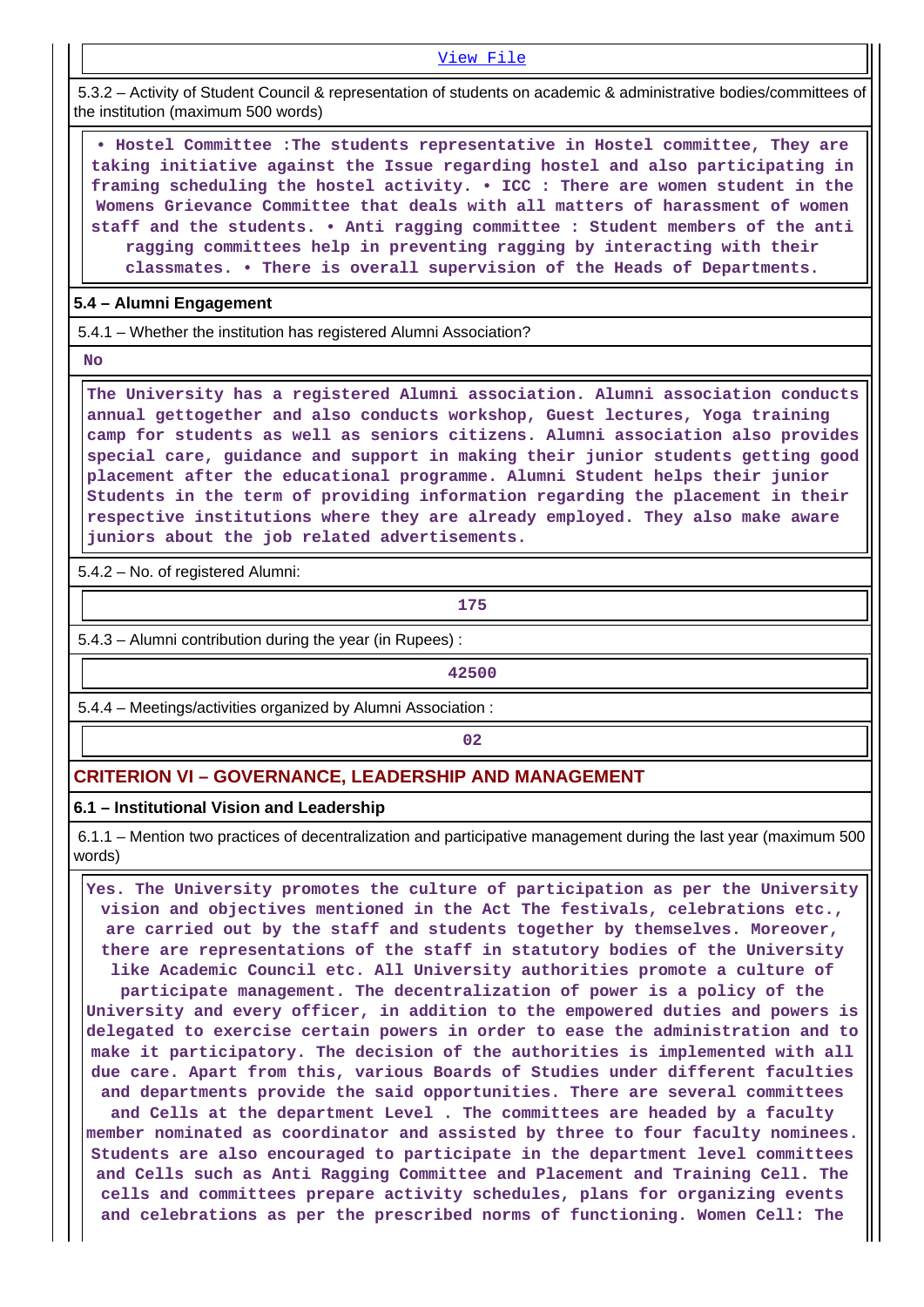**Women Cell regularly conducts gender sensitization programmes for University faculties and students. Grievances Redressal Cell: Grievances Redressal Cell / complaint committees have been constituted by the institution. As and when grievances are received they are attended promptly and resolved effectively through the committees. There are AntiRagging Cell, Sexual Harassment Prevention Cell and other such student welfare cells and committees which are functioning under the supervision of the teaching faculty. Placement Cell: The Placement Cells function to provide to the society well cultured and civilized students in placements**

6.1.2 – Does the institution have a Management Information System (MIS)?

*Yes* **6.2 – Strategy Development and Deployment** 6.2.1 – Quality improvement strategies adopted by the institution for each of the following (with in 100 words each): Strategy Type **Details Teaching and Learning The pedagogy/ tutorial system is rammed sensing the importance of the concepts in the formulation of academic programme. The course structure is also framed in order to achieve the target of better teaching learning orientation. The University has provided ICT facilities, PPT Multimedia, Audio Visual aids, Projector and Video Conferencing etc. are used in teaching. Curriculum Development The Curriculum is designed and updated as per the growing needs of the stakeholders so that they are well versed, not only in traditional Sanskrit subjects, but in modern subjects like English, Computer Science, Civil Services, Hospitality Management, Soft skills etc. as well, which enhance their global competencies. The curriculum of teacher education programs are designed and updated as per NCTE, UGC guidelines. Foreign languages such as German, French, Russian are also included in the programs such as B.Sc Hospitality studies and B.A. Travel and Tourism Environmental Education and Diploma in Ancient Indian Sciences etc… with a view to foster global competencies among students. Inculcating a sound value system among students: Sanskrit education is primarily a value based education based on the eternal values of purusharthas. Through the activities of the NSS, values like social responsibility and community participation are also being inculcated. The value system inculcated by the students is reflected in their**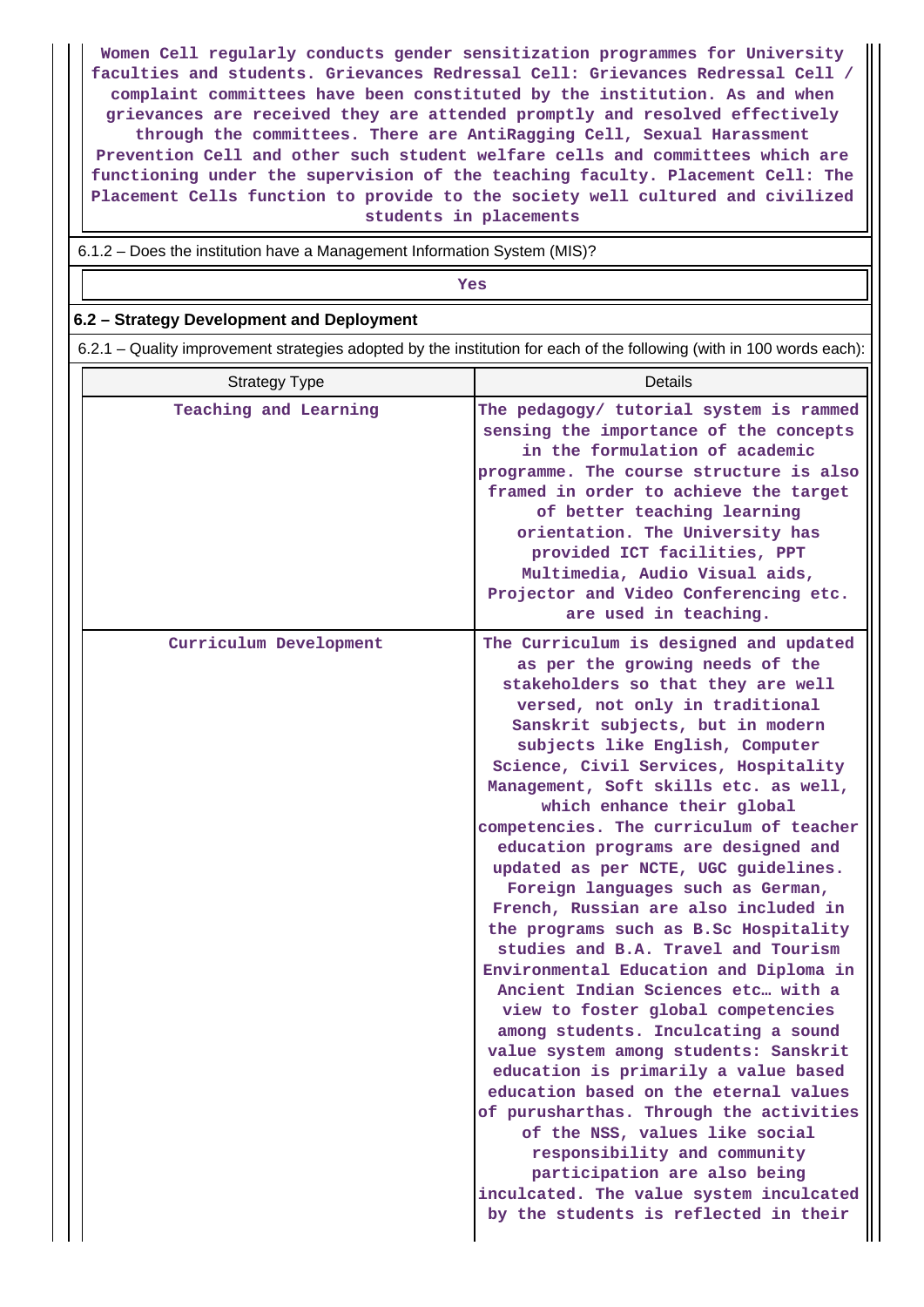|                            | activities in the public domain: (i)<br>Blood Donation camps. (ii) Campus<br>cleanliness drive. (iii) Tree<br>plantation drive and Green campus<br>drive. (iv) NSS camps for social<br>service. (v) Disciplined campus with<br>minimal incidents of student breach of<br>discipline. Quest for excellence Quest<br>for excellence reflects in every deed<br>of the University whether it is<br>curricular, cocurricular or<br>extracurricular activity. Teacher<br>Education curriculum is designed as per<br>NCTE norms and the needs of present<br>society. It is focused on gender<br>equality, marginalization, and weaker<br>sections of the society so that the<br>teacher can able to solve the problems<br>of the students and society. (vi) NSS<br>camps for social service.                                                                                                                                                                                                                                                                          |
|----------------------------|----------------------------------------------------------------------------------------------------------------------------------------------------------------------------------------------------------------------------------------------------------------------------------------------------------------------------------------------------------------------------------------------------------------------------------------------------------------------------------------------------------------------------------------------------------------------------------------------------------------------------------------------------------------------------------------------------------------------------------------------------------------------------------------------------------------------------------------------------------------------------------------------------------------------------------------------------------------------------------------------------------------------------------------------------------------|
| Examination and Evaluation | External and internal evaluation<br>methods are adopted to assess the<br>students in the rational objectives in<br>an objective manner. All programmes are<br>taught in Sanskrit medium only and the<br>medium of examination is Sanskrit. For<br>modern subjects the medium of<br>instruction and examination will be<br>English/Hindi and for other languages,<br>the respective language will be the<br>medium of instruction and examination.                                                                                                                                                                                                                                                                                                                                                                                                                                                                                                                                                                                                              |
| Research and Development   | The quality improvement strategy<br>adopted by the University for Research<br>Development is as follows. ? Quality<br>The maintenance of quality in research<br>is the major objective of the<br>University. Productive research work is<br>the net gain in the balance sheet at<br>the end. ? Social Aptitude University<br>takes special care to encourage the<br>scholars to opt for subjects of social<br>significance. ? Uniqueness Scholars are<br>guided to follow a unique path instead<br>of traversing in a regular flow. Not<br>just in the selection of subjects, the<br>mode of data collection and analysis<br>with a quest to illuminate the truth<br>has been identified as a tool for a<br>result oriented research. ? Development<br>In support of research, various<br>development works have been undertaken<br>mostly in the University library and<br>departments. Facilities such as ICI,<br>INFLIBNET and ejournals etc. are<br>provided for the development of<br>research. The Departments of the<br>University organize Conference, |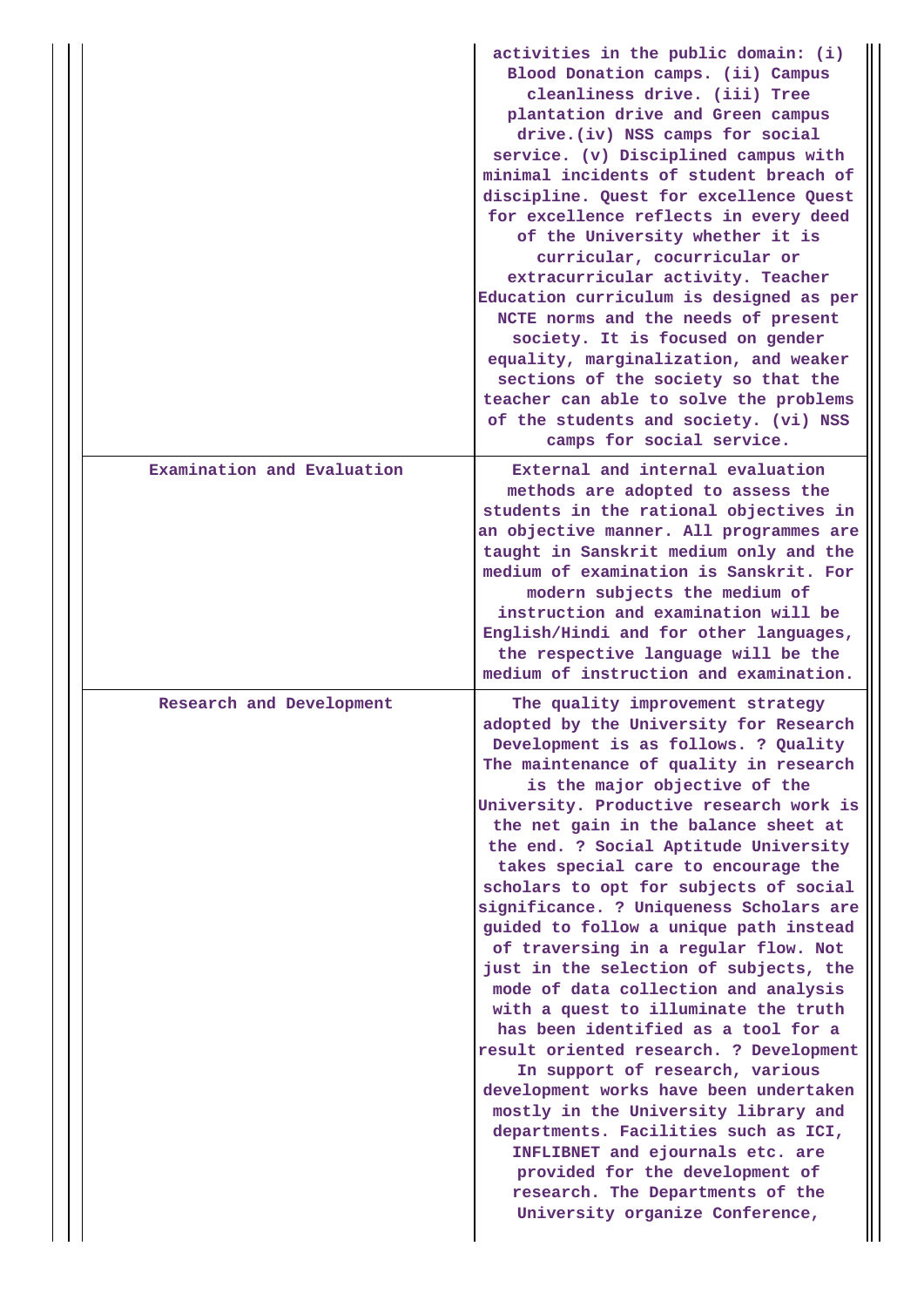|  |                                                               | Seminars, Workshops, training<br>programmes to promote research culture<br>in the University. ? The central<br>library of the University is provided<br>with internet facility for research<br>scholars to assist in carrying out<br>research in their respective areas. ?<br>SOUL, ejournals and library for<br>outsiders are the facilities specially<br>provided. The Central Library of the<br>University provides useful information<br>to the students and faculty. Besides<br>this the faculty members and career<br>counseling cell provide the necessary<br>information to the research students<br>related to their research work.                                                                                                                                                                                                                                                                                                                                                                                                                                                                                                                   |
|--|---------------------------------------------------------------|----------------------------------------------------------------------------------------------------------------------------------------------------------------------------------------------------------------------------------------------------------------------------------------------------------------------------------------------------------------------------------------------------------------------------------------------------------------------------------------------------------------------------------------------------------------------------------------------------------------------------------------------------------------------------------------------------------------------------------------------------------------------------------------------------------------------------------------------------------------------------------------------------------------------------------------------------------------------------------------------------------------------------------------------------------------------------------------------------------------------------------------------------------------|
|  | Library, ICT and Physical<br>Infrastructure / Instrumentation | Establishment of Campus wide Area<br>Network with Internet connectivity of<br>100 Mbps under NKN (National Knowledge<br>Network) Project of MHRD for eresource<br>access. ? Free access to ejournals,<br>databases, lecture videos, A View<br>software and other online resources<br>through INFLIBNET UGC Infonet Digital<br>Library Consortium. ? Addition of<br>specialist software such as -Web OPAC<br>(SOUL 2.0), EDPS, Admission and<br>Examination software developed by MKCL.<br>? Created Video Conferencing facility<br>at University campus with the help of<br>NMEICT 100 mbps connectivity and CISCO<br>Systems. ? Provided esuvidha facility<br>under Online Digital University<br>Framework developed by MKCL to<br>facilitate affiliated colleges and<br>students. ? The necessary software and<br>software development tools have been<br>provided for the preparation of<br>lecture, slides, reports, application<br>software etc. The faculty, research<br>scholars and students have free access<br>to ejournals, database, A View software<br>and other online resources through<br>INFLIBNET UGC Infonet Digital Library<br>Consortium. |
|  | Human Resource Management                                     | ? Optimum utilization of the human<br>resource by way of use of ICT and<br>networking. ? Through equity and access<br>in work culture the efficiency of human<br>resource is enhanced.                                                                                                                                                                                                                                                                                                                                                                                                                                                                                                                                                                                                                                                                                                                                                                                                                                                                                                                                                                         |
|  | Industry Interaction / Collaboration                          | ? Yes, people from industries often<br>consult University's various<br>departments such as Agama and Jyothisha<br>for their various needs such as Agama<br>rituals, MuhurtaNirnaya to start new<br>ventures etc. ? Also, seeking the<br>support and training from the                                                                                                                                                                                                                                                                                                                                                                                                                                                                                                                                                                                                                                                                                                                                                                                                                                                                                          |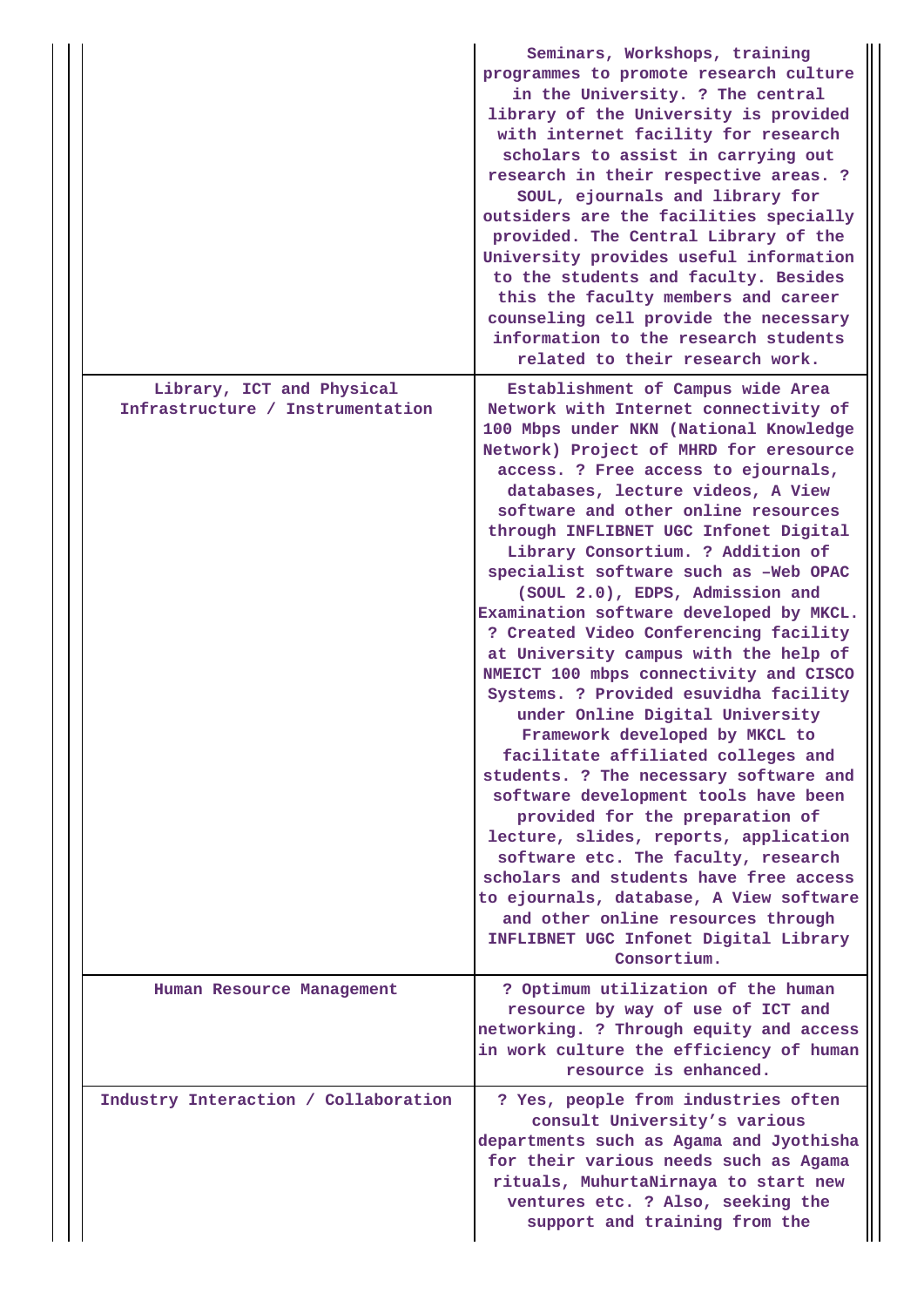|                       | University are Business Schools, for<br>value based Management Principles as<br>envisaged in ancient Sanskrit texts.                                                                                                                                                                          |
|-----------------------|-----------------------------------------------------------------------------------------------------------------------------------------------------------------------------------------------------------------------------------------------------------------------------------------------|
| Admission of Students | Course Admission Mode 1. All<br>Diploma/Degree/ PG degree courses are<br>spot admission system 3. P.G. courses<br>Through merit list 4. M. Phil. Through<br>entrance test 5. Ph.D. Through entrance<br>test 6. M.Ed. Merit with common<br>entrance test conducted by the state<br>government. |

6.2.2 – Implementation of e-governance in areas of operations:

| E-governace area     | <b>Details</b>                                                                                                                                                                                                                                                                                                                                                                                                                                                                                                                                                                                                                                                                                                                                                                                                                                          |
|----------------------|---------------------------------------------------------------------------------------------------------------------------------------------------------------------------------------------------------------------------------------------------------------------------------------------------------------------------------------------------------------------------------------------------------------------------------------------------------------------------------------------------------------------------------------------------------------------------------------------------------------------------------------------------------------------------------------------------------------------------------------------------------------------------------------------------------------------------------------------------------|
| Administration       | The Section is primarily responsible<br>for implementation of rules and<br>regulations and policies of Vidyapeetha<br>as per its Memorandum of Association,<br>University Grants Commission,<br>regulatory bodies and Government of<br>India in matters relating to<br>establishment and employees<br>services. Functions and duties of the<br>Section The major activities of the<br>Section include works related to .<br>Recruitment, selection, training<br>development . Salary . Employees<br>relations and welfare measures .<br>Maintenance of disciplines .<br>Advertising and printing works. .<br>Implementation of Right to Information<br>Act in the function areas of<br>Administration. . Replying to audit<br>queries . Processing of medical bills<br>of all the employees. , Govt. of<br>Maharashtra                                  |
| Finance and Accounts | The Department of Finance and Accounts<br>functions under the division of Finance<br>officers. It Consists of Asstt.<br>Registrar, Section Officer (A/Cs),<br>Assistants, UDCs/Cashier and LDCs. All<br>the transactions of any institution<br>either begin from the Accounts<br>Department or end with the Accounts<br>Department. Considering this, the<br>Accounts Department plays a vital role<br>in the day to day functioning of the<br>institution. The other activities of the<br>Accounts Department can broadly be<br>classified as under: 1. Preparation of<br>Budget Estimates 2. Providing<br>information to the Ministry and other<br>departments with respect to Income and<br>Expenditure of the University. 3.<br>Dealing with Auditors 4. Investment of<br>GP fund 5. Maintenance of GP Fund and<br>other Advances 6. Preparation of |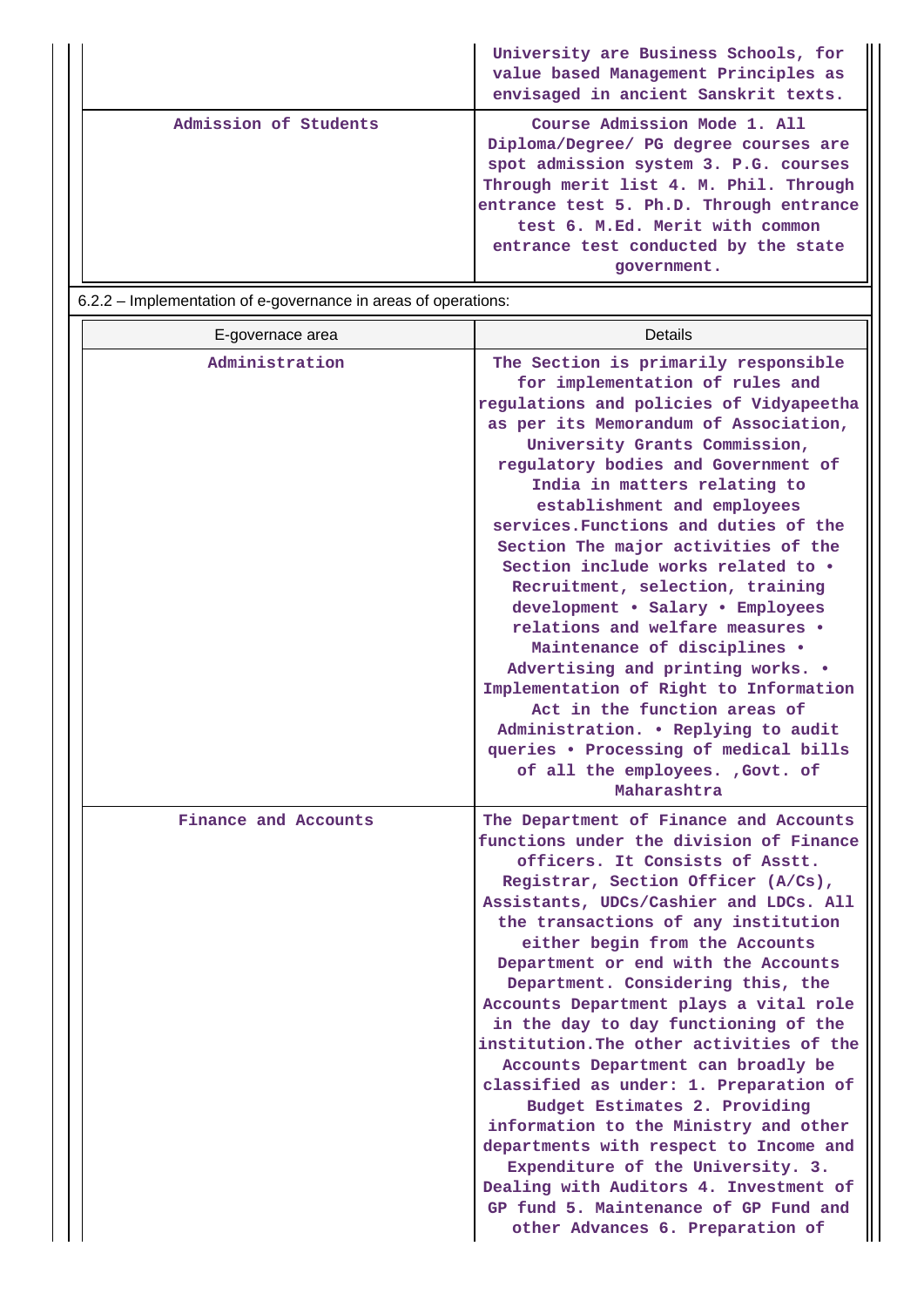|  |                               | monthly Salary and Pension bill. 7.<br>Calculation of Income Tax on Salary and<br>Pension. 8. Preparation of Income Tax<br>Returns                                                                                                                                                                                                                                                                                                                                                                                                                                                                                                                                                                                                                                                                                                                                                                                                                                                                                                                                                                                                                                                                                                                                                                                                                                                                                                                                                                                                                                                                                                                                                                                                                                                                                                                                                                                                                                                                                                         |
|--|-------------------------------|--------------------------------------------------------------------------------------------------------------------------------------------------------------------------------------------------------------------------------------------------------------------------------------------------------------------------------------------------------------------------------------------------------------------------------------------------------------------------------------------------------------------------------------------------------------------------------------------------------------------------------------------------------------------------------------------------------------------------------------------------------------------------------------------------------------------------------------------------------------------------------------------------------------------------------------------------------------------------------------------------------------------------------------------------------------------------------------------------------------------------------------------------------------------------------------------------------------------------------------------------------------------------------------------------------------------------------------------------------------------------------------------------------------------------------------------------------------------------------------------------------------------------------------------------------------------------------------------------------------------------------------------------------------------------------------------------------------------------------------------------------------------------------------------------------------------------------------------------------------------------------------------------------------------------------------------------------------------------------------------------------------------------------------------|
|  | Student Admission and Support | Student Admission and Support:<br>University has made available the<br>facility of Online Application for<br>Admission to the aspiring students.<br>Applicants seeking admission to the<br>courses offered by University<br>affiliated colleges and institutes may<br>use this facility. The objective of<br>OnlineApplication is to Help applicants<br>(and their parents) by providing<br>thorough information about courses and<br>colleges which offer it Assist in<br>applying for any course in any college<br>of this university without any hassles<br>The motivation behind the 'Online<br>Application for Admission is to provide<br>an online mechanism through which<br>applicants can directly apply online to<br>various courses and colleges affiliated<br>to university. This is also about<br>enabling applicants from distant/remote<br>locations to apply to colleges of their<br>choice without physically going to<br>college for purchasing brochure, form<br>etc. The class mentor is also appointed<br>for each class to help / mentor the<br>students. The University has the<br>following students support systems: ?<br>Career guidance and counseling cell ?<br>Alumni Association ? The University has<br>well established N.S.S. unit to support<br>the students in overall development ?<br>Yoga classes to enable the students to<br>cope up with stress in life ? Special<br>facilities for girl students and female<br>staff like common room, napkin vending<br>machine etc. are provided ? Security,<br>enough lighting in campus and CC<br>cameras in the campus. ? Adoption of<br>career oriented courses such as<br>certificate, diploma and advanced<br>diploma courses of University in Yoga,<br>Manuscriptology and Jyotish. ? SET/NET<br>Coaching Centre. ? Internet facility in<br>Library. ? Access to the information<br>through website of the University. ?<br>Antiragging committee is formed to curb<br>the menace of ragging ? Scholarship is<br>provided for all the eligible students |
|  | Examination                   | through various Government schemes<br>Examination . The University has been                                                                                                                                                                                                                                                                                                                                                                                                                                                                                                                                                                                                                                                                                                                                                                                                                                                                                                                                                                                                                                                                                                                                                                                                                                                                                                                                                                                                                                                                                                                                                                                                                                                                                                                                                                                                                                                                                                                                                                |
|  |                               | successfully declaring result within<br>stipulated time every year                                                                                                                                                                                                                                                                                                                                                                                                                                                                                                                                                                                                                                                                                                                                                                                                                                                                                                                                                                                                                                                                                                                                                                                                                                                                                                                                                                                                                                                                                                                                                                                                                                                                                                                                                                                                                                                                                                                                                                         |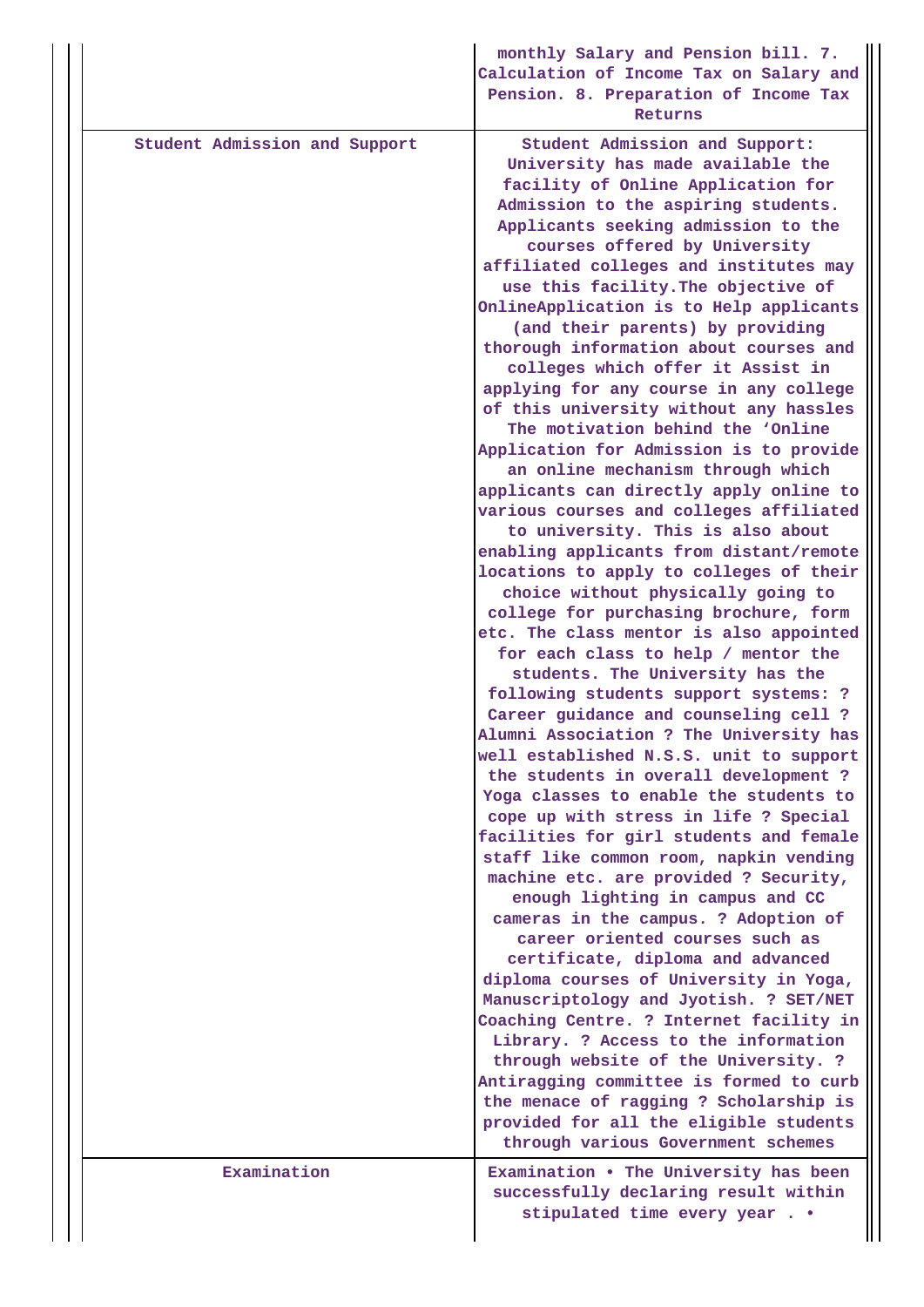|                          | Examination work (pre and post) for<br>UG/PG courses through MKCL Digital<br>University Portal. . Final degree<br>certificates are issued with 7 security<br>features. • Transparency in the<br>evaluation process by keeping a gateway<br>open for students demanding a copy of<br>answer sheet, is one of the significant<br>feature which University has adopted.<br>Examination form of regular students as<br>well as external or exstudents shall be<br>accepted by HOD/Principal within the<br>prescribed format by the university<br>time to time. The forms so accepted<br>should be scrutinized and corrected and<br>categories wise numerical list of<br>examiner appearing from that<br>college/university shall be submitted<br>to the office of the pariksha Niyantrak<br>before the schedule date along with<br>demand draft of fees so collected.                                                                                                                                                                                                                                                                                                                                                                                                                                                                                                                                                                                                               |
|--------------------------|---------------------------------------------------------------------------------------------------------------------------------------------------------------------------------------------------------------------------------------------------------------------------------------------------------------------------------------------------------------------------------------------------------------------------------------------------------------------------------------------------------------------------------------------------------------------------------------------------------------------------------------------------------------------------------------------------------------------------------------------------------------------------------------------------------------------------------------------------------------------------------------------------------------------------------------------------------------------------------------------------------------------------------------------------------------------------------------------------------------------------------------------------------------------------------------------------------------------------------------------------------------------------------------------------------------------------------------------------------------------------------------------------------------------------------------------------------------------------------|
| Planning and Development | Various presentations, seminars,<br>workshops etc., are organized with a<br>view to develope human resources of the<br>University research scholars. . The<br>University has always selected and<br>recruited highly qualified people for<br>teaching and nonteaching positions. The<br>recruitment is done strictly in<br>accordance with the UGC rules and merit<br>of the candidate. . To develop the<br>skills, the Faculty members are<br>encouraged to participate in<br>Orientation programme, Refresher<br>Courses and other training camps. • By<br>attending seminars, conferences,<br>workshops at national and international<br>level, the Faculty enhance their<br>teaching skills. . By organizing<br>seminars, conferences, symposia and<br>meeting scholars of other institutions,<br>the Faculty, while improving their<br>managerial skills, keeps abreast of the<br>new developments in their fields. The<br>ViceChancellor is Principal Academic<br>and Executive Officer. The Registrar,<br>Director, Board of Planning and<br>Development, The Controller of<br>Examinations, Finance Officer, Deans of<br>the Faculties and Heads of the<br>Departments participate in the decision<br>making process. . There are authorities<br>delegated with the powers to take<br>policy decisions. The Management<br>council, the Academic Council, the<br>Finance Committee, the Planning and<br>Development Board, Board of<br>Examinations and Board of Studies |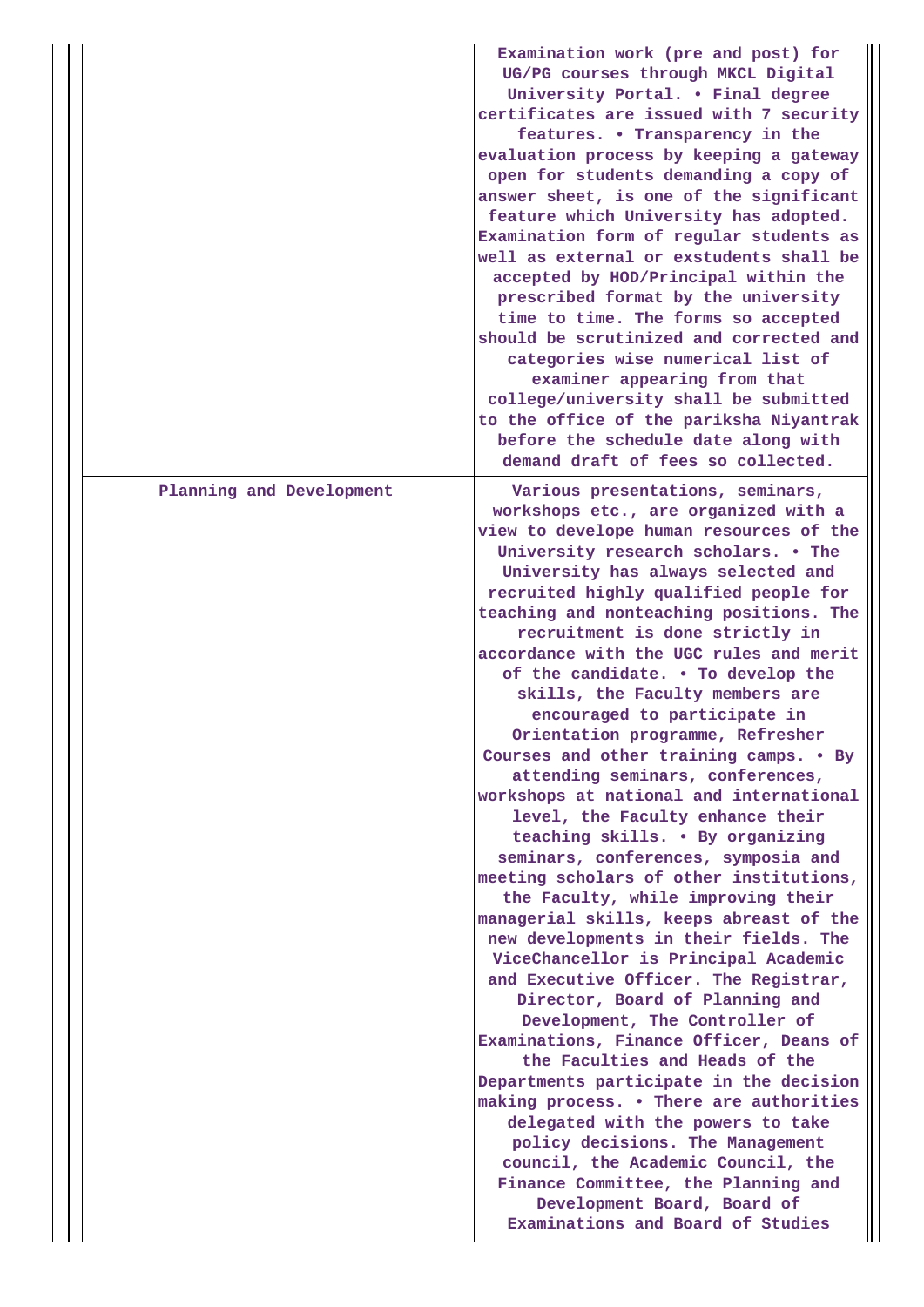### **consisting of both the teaching and nonteaching staff are the bodies responsible for governance of the institution**

# **6.3 – Faculty Empowerment Strategies**

 6.3.1 – Teachers provided with financial support to attend conferences / workshops and towards membership fee of professional bodies during the year

| Year | Name of Teacher            | Name of conference/<br>workshop attended<br>for which financial<br>support provided                                                                                                                                          | Name of the<br>professional body for<br>which membership<br>fee is provided                                                        | Amount of support |
|------|----------------------------|------------------------------------------------------------------------------------------------------------------------------------------------------------------------------------------------------------------------------|------------------------------------------------------------------------------------------------------------------------------------|-------------------|
| 2019 | Dr.Rajendra C<br>Jain      | One day<br>Regional<br>Workshop of<br>Adaptation,<br>Promotion<br>Production of<br>MOOCs under<br><b>SWAYAM</b>                                                                                                              | UGC Fund, KKSU,<br>Ramtek                                                                                                          | 11650             |
| 2019 | Dr.Rajendra C<br>Jain      | Three days<br>International<br>Conference on<br>Dispassionate<br>Churning of<br>Indology, Udupi<br>(Karnataka)                                                                                                               | UGC Fund, KKSU,<br>Ramtek                                                                                                          | 9511              |
| 2019 | Anagha Ambekar             | Training<br>Workshop on the University, New<br>Sexual<br>harasment of<br>women at work<br>place                                                                                                                              | National Law<br>Delhi                                                                                                              | 1600              |
| 2019 | Pallavi Kawale             | A Three day<br>International<br>Conference on<br>Dispassionate<br>Churning Of<br>Indology, Udupi<br>Convention                                                                                                               | Bhartiya Vidvat<br>Parishat and<br>Tattwa<br>Samshodhan<br>Samsat $(R)$                                                            | 2000              |
| 2019 | Renushree<br><b>Bansod</b> | 1.<br>International<br>Conference for<br>Development<br>Discourse on<br>"Holistic<br>Health by<br>Yoga",<br>Hyderabad 2.<br>International<br>Conference on<br>Dispassionate<br>Churninng of<br>Indology, Udupi<br>Convention | 1. Research for<br>Resurgence<br>Foundation 1.<br>Bhartiya Vidvat<br>Parishat and<br>Tattwa<br>Samshodhan<br>Samsat $(R)$<br>Udupi | 2000              |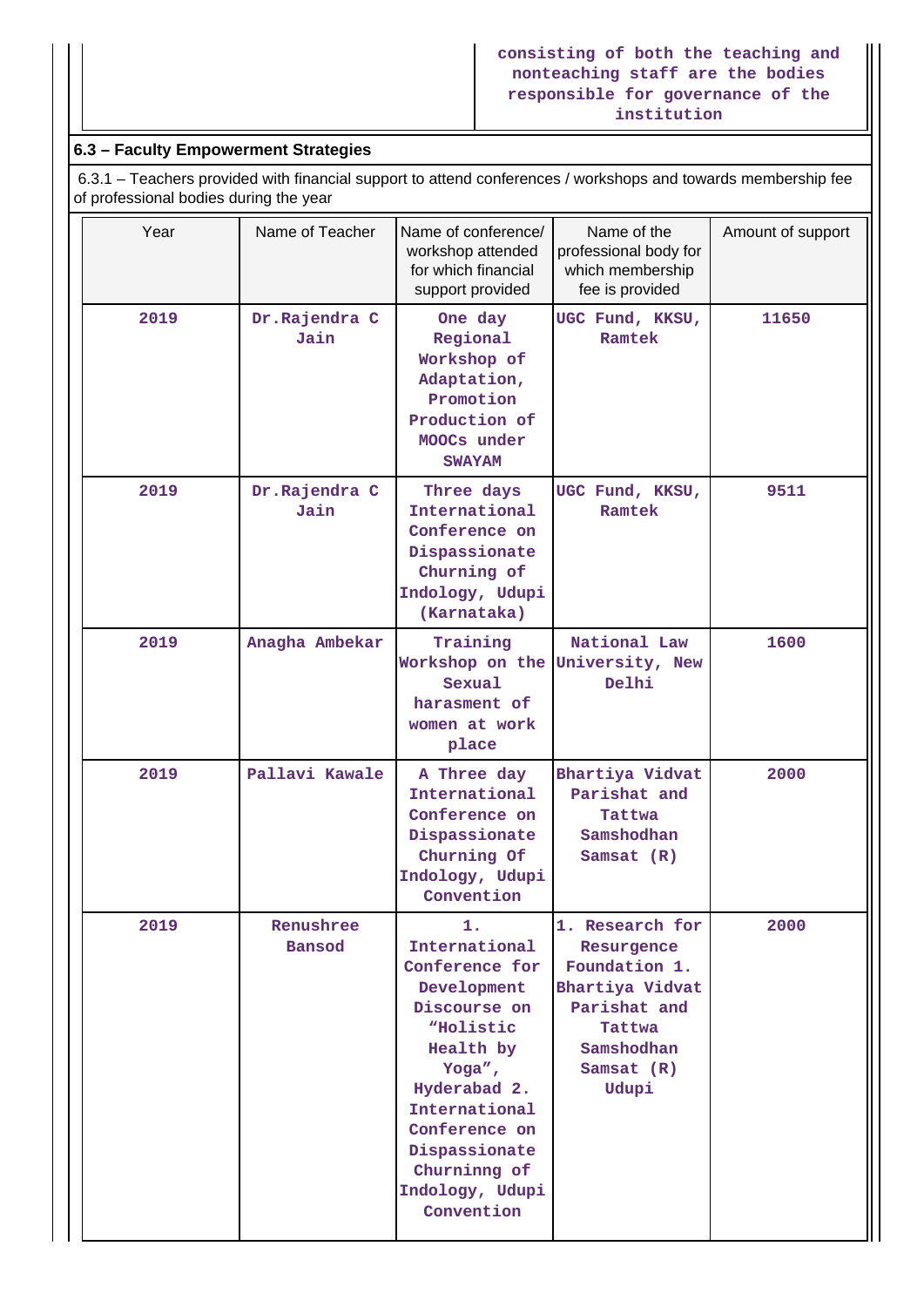| 2019                                                                                           |                                                                                             | Dr. J.<br>Chaudhary                                  | Lekhanuwadak<br>varga, Sanskrit                                                                   | UGC Fund                                                                                                                                                                                   |            | 7014                                             |                                                      |
|------------------------------------------------------------------------------------------------|---------------------------------------------------------------------------------------------|------------------------------------------------------|---------------------------------------------------------------------------------------------------|--------------------------------------------------------------------------------------------------------------------------------------------------------------------------------------------|------------|--------------------------------------------------|------------------------------------------------------|
|                                                                                                |                                                                                             |                                                      |                                                                                                   | <b>Bharat Banglare</b><br>View File                                                                                                                                                        |            |                                                  |                                                      |
| teaching and non teaching staff during the year                                                |                                                                                             |                                                      |                                                                                                   | 6.3.2 - Number of professional development / administrative training programmes organized by the University for                                                                            |            |                                                  |                                                      |
| Year                                                                                           | Title of the<br>professional<br>development<br>programme<br>organised for<br>teaching staff |                                                      | Title of the<br>administrative<br>training<br>programme<br>organised for<br>non-teaching<br>staff | From date                                                                                                                                                                                  | To Date    | Number of<br>participants<br>(Teaching<br>staff) | Number of<br>participants<br>(non-teaching<br>staff) |
| 2019                                                                                           |                                                                                             | <b>Vyasa</b><br>vangmaya<br>Piyusham                 | <b>No</b>                                                                                         | 12/04/2019                                                                                                                                                                                 | 03/05/2019 | 15                                               | $\mathbf 0$                                          |
| 2018                                                                                           |                                                                                             | Meghdoot<br>Lecture<br>series                        | <b>No</b>                                                                                         | 28/07/2018                                                                                                                                                                                 | 28/07/2018 | 23                                               | $\mathbf 0$                                          |
| 2018                                                                                           | Sanskrit<br>Saptah                                                                          |                                                      | <b>No</b>                                                                                         | 18/07/2018                                                                                                                                                                                 | 18/07/2018 | 79                                               | $\mathbf 0$                                          |
| 2018                                                                                           | National<br>Vedic<br>Conference                                                             |                                                      | <b>No</b>                                                                                         | 25/09/2018                                                                                                                                                                                 | 25/09/2018 | 133                                              | $\mathbf 0$                                          |
| 2018                                                                                           |                                                                                             | Shastric<br>Indic<br>workshop                        | <b>No</b>                                                                                         | 12/11/2018                                                                                                                                                                                 | 12/11/2018 | 21                                               | $\mathbf 0$                                          |
| 2018                                                                                           |                                                                                             | Vistar<br>Seva one<br>day state<br>level<br>workshop | <b>No</b>                                                                                         | 04/10/2018                                                                                                                                                                                 | 04/10/2018 | 24                                               | $\mathbf 0$                                          |
| 2019                                                                                           |                                                                                             | <b>NAAC</b><br>process<br>seminar                    | <b>NAAC</b><br>process<br>seminar                                                                 | 15/02/2019                                                                                                                                                                                 | 15/02/2019 | 28                                               | 81                                                   |
| 2018                                                                                           | Education<br>state<br><b>level</b><br>workshop                                              |                                                      | <b>No</b>                                                                                         | 06/12/2018                                                                                                                                                                                 | 06/12/2018 | 29                                               | $\mathbf 0$                                          |
| 2019                                                                                           | No                                                                                          |                                                      | IUMS<br>workshop                                                                                  | 12/01/2019                                                                                                                                                                                 | 12/01/2019 | $\mathbf 0$                                      | 81                                                   |
|                                                                                                |                                                                                             |                                                      |                                                                                                   | View File                                                                                                                                                                                  |            |                                                  |                                                      |
|                                                                                                |                                                                                             |                                                      |                                                                                                   | 6.3.3 - No. of teachers attending professional development programmes, viz., Orientation Programme, Refresher<br>Course, Short Term Course, Faculty Development Programmes during the year |            |                                                  |                                                      |
| Number of teachers<br>Title of the<br>professional<br>who attended<br>development<br>programme |                                                                                             |                                                      | From Date                                                                                         | To date                                                                                                                                                                                    |            | Duration                                         |                                                      |

**1 04/12/2018 10/12/2018 7**

**National Text Reading Workshop on**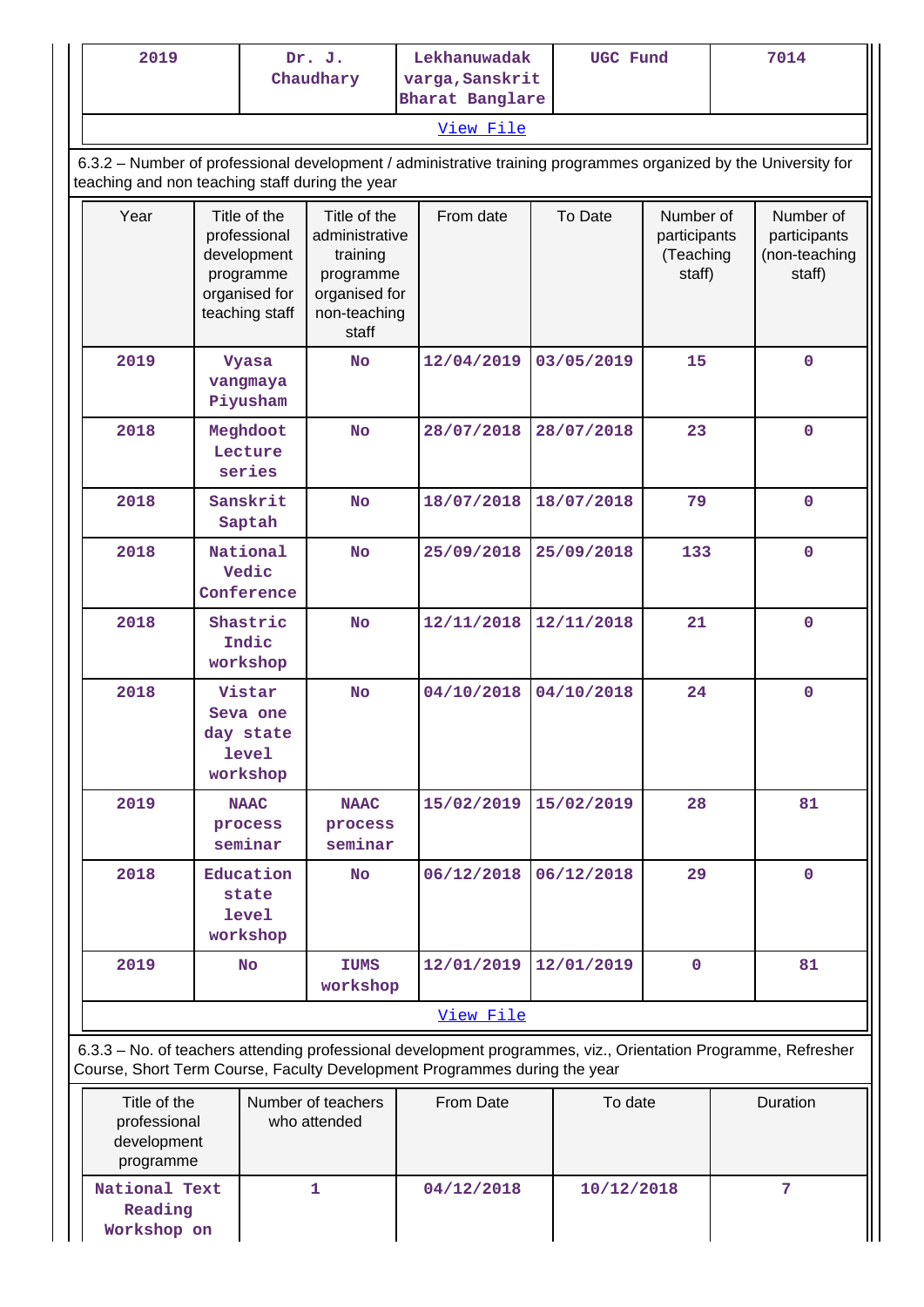| Pryatyaksha Tat<br>vaChintaManiMim<br>arsha                                                                                                                                                                                                           |                                                                        |                                                                                                                                                                                                                                                  |              |            |                                                                                                                           |  |  |
|-------------------------------------------------------------------------------------------------------------------------------------------------------------------------------------------------------------------------------------------------------|------------------------------------------------------------------------|--------------------------------------------------------------------------------------------------------------------------------------------------------------------------------------------------------------------------------------------------|--------------|------------|---------------------------------------------------------------------------------------------------------------------------|--|--|
| Induction<br>Program                                                                                                                                                                                                                                  | 1                                                                      | 01/07/2018                                                                                                                                                                                                                                       |              | 21/07/2018 | 21                                                                                                                        |  |  |
| Refresher<br>Course                                                                                                                                                                                                                                   | $\mathbf{1}$                                                           | 05/02/2019                                                                                                                                                                                                                                       |              | 25/02/2019 | 11                                                                                                                        |  |  |
| Interdisciplina<br>ry research<br>methodology ICT<br>application and<br>InnovationInter<br>disciplinary<br>research<br>methodology ICT<br>application and<br>Innovation                                                                               | 1                                                                      |                                                                                                                                                                                                                                                  | 20/05/2019   | 27/05/2019 | 8                                                                                                                         |  |  |
|                                                                                                                                                                                                                                                       |                                                                        |                                                                                                                                                                                                                                                  | View File    |            |                                                                                                                           |  |  |
|                                                                                                                                                                                                                                                       | 6.3.4 - Faculty and Staff recruitment (no. for permanent recruitment): |                                                                                                                                                                                                                                                  |              |            |                                                                                                                           |  |  |
|                                                                                                                                                                                                                                                       |                                                                        |                                                                                                                                                                                                                                                  | Non-teaching |            |                                                                                                                           |  |  |
| Teaching<br>Permanent                                                                                                                                                                                                                                 |                                                                        | <b>Full Time</b>                                                                                                                                                                                                                                 | Permanent    |            | <b>Full Time</b>                                                                                                          |  |  |
| 19                                                                                                                                                                                                                                                    |                                                                        |                                                                                                                                                                                                                                                  | 83           |            | 83                                                                                                                        |  |  |
| $6.3.5$ – Welfare schemes for                                                                                                                                                                                                                         |                                                                        |                                                                                                                                                                                                                                                  |              |            |                                                                                                                           |  |  |
| Teaching                                                                                                                                                                                                                                              |                                                                        | Non-teaching                                                                                                                                                                                                                                     |              |            | <b>Students</b>                                                                                                           |  |  |
| Inter University Sports<br>Competition, Easy loan<br>Facility available from<br>private bank upto 5 Lakh,<br>Fees concession to<br>employees children,<br>Spouse and near relative.<br>Study leave for part time<br>Ph.D., Prior Festival<br>advance. |                                                                        | Inter University Sports<br>Competition, Best<br>department awards, Best<br>employee, Easy loan<br>Facility available from<br>private bank upto 5 Lakh,<br>Fees concession to<br>employees children,<br>Spouse and near<br>relatives. Study leave |              |            | Government Scholarship,<br>Earn and Learn Scheme,<br>Best students awards,<br>RSKS scholarship,<br>University scholarship |  |  |
|                                                                                                                                                                                                                                                       |                                                                        | for part time Ph.D.,<br>Prior Festival advance                                                                                                                                                                                                   |              |            |                                                                                                                           |  |  |
| 6.4 - Financial Management and Resource Mobilization                                                                                                                                                                                                  |                                                                        |                                                                                                                                                                                                                                                  |              |            |                                                                                                                           |  |  |
| 6.4.1 - Institution conducts internal and external financial audits regularly (with in 100 words each)                                                                                                                                                |                                                                        |                                                                                                                                                                                                                                                  |              |            |                                                                                                                           |  |  |

**appointed by the Management Council as per the Maharashtra Universities Act, 1997. • The reports approved by the Management Council are published in the Audit Report of the University.**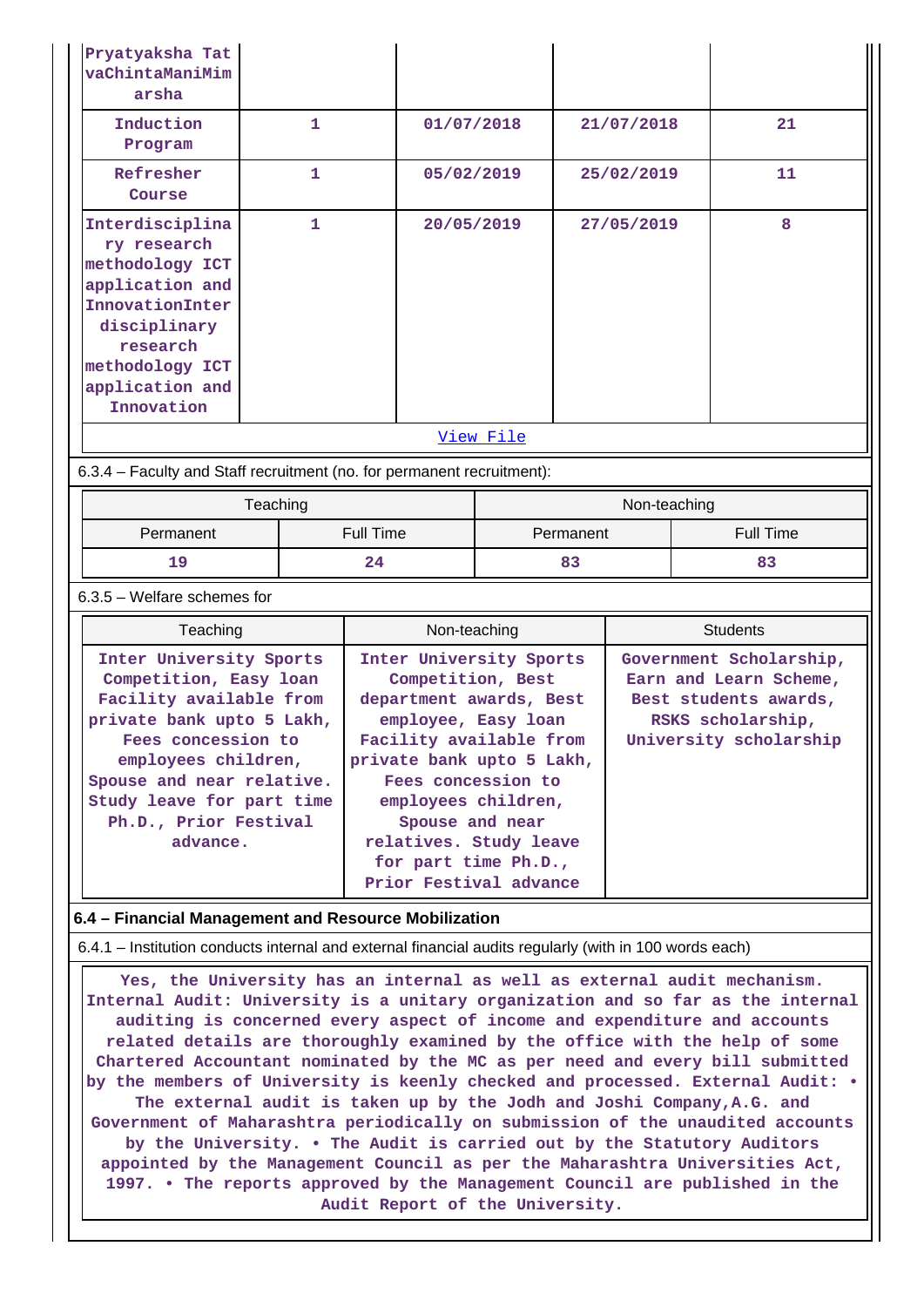| 6.4.2 – Funds / Grants received from management, non-government bodies, individuals, philanthropies during the<br>year(not covered in Criterion III)                                                                                                                                                                                                                                                                                                                                                                                                                                                                                                                                                                                            |                                                                        |        |                                                                                                                                                                                                                                                                                                                                                    |  |                                                   |                                |  |
|-------------------------------------------------------------------------------------------------------------------------------------------------------------------------------------------------------------------------------------------------------------------------------------------------------------------------------------------------------------------------------------------------------------------------------------------------------------------------------------------------------------------------------------------------------------------------------------------------------------------------------------------------------------------------------------------------------------------------------------------------|------------------------------------------------------------------------|--------|----------------------------------------------------------------------------------------------------------------------------------------------------------------------------------------------------------------------------------------------------------------------------------------------------------------------------------------------------|--|---------------------------------------------------|--------------------------------|--|
| Name of the non government<br>funding agencies /individuals                                                                                                                                                                                                                                                                                                                                                                                                                                                                                                                                                                                                                                                                                     |                                                                        |        | Funds/ Grnats received in Rs.                                                                                                                                                                                                                                                                                                                      |  |                                                   | Purpose                        |  |
| Annapurna Yojna                                                                                                                                                                                                                                                                                                                                                                                                                                                                                                                                                                                                                                                                                                                                 |                                                                        | 137300 |                                                                                                                                                                                                                                                                                                                                                    |  | Donation received for<br>Students Welfare Scheme. |                                |  |
|                                                                                                                                                                                                                                                                                                                                                                                                                                                                                                                                                                                                                                                                                                                                                 | View File                                                              |        |                                                                                                                                                                                                                                                                                                                                                    |  |                                                   |                                |  |
|                                                                                                                                                                                                                                                                                                                                                                                                                                                                                                                                                                                                                                                                                                                                                 | 6.4.3 - Total corpus fund generated                                    |        |                                                                                                                                                                                                                                                                                                                                                    |  |                                                   |                                |  |
|                                                                                                                                                                                                                                                                                                                                                                                                                                                                                                                                                                                                                                                                                                                                                 | $\mathbf 0$                                                            |        |                                                                                                                                                                                                                                                                                                                                                    |  |                                                   |                                |  |
| 6.5 - Internal Quality Assurance System                                                                                                                                                                                                                                                                                                                                                                                                                                                                                                                                                                                                                                                                                                         |                                                                        |        |                                                                                                                                                                                                                                                                                                                                                    |  |                                                   |                                |  |
|                                                                                                                                                                                                                                                                                                                                                                                                                                                                                                                                                                                                                                                                                                                                                 | 6.5.1 - Whether Academic and Administrative Audit (AAA) has been done? |        |                                                                                                                                                                                                                                                                                                                                                    |  |                                                   |                                |  |
| <b>Audit Type</b>                                                                                                                                                                                                                                                                                                                                                                                                                                                                                                                                                                                                                                                                                                                               |                                                                        |        | External                                                                                                                                                                                                                                                                                                                                           |  | Internal                                          |                                |  |
|                                                                                                                                                                                                                                                                                                                                                                                                                                                                                                                                                                                                                                                                                                                                                 | Yes/No                                                                 |        | Agency                                                                                                                                                                                                                                                                                                                                             |  | Yes/No                                            | Authority                      |  |
| Academic                                                                                                                                                                                                                                                                                                                                                                                                                                                                                                                                                                                                                                                                                                                                        | Yes                                                                    |        | <b>Expert</b><br>committee of<br>Under the<br>chairmanship of<br>the University<br>Prof. H<br>Shatpathy                                                                                                                                                                                                                                            |  | Yes                                               | <b>BPD</b> Section             |  |
| Administrative                                                                                                                                                                                                                                                                                                                                                                                                                                                                                                                                                                                                                                                                                                                                  | Yes                                                                    |        | Jodh and Joshi<br>company                                                                                                                                                                                                                                                                                                                          |  | Yes                                               | Finance and<br>Account Section |  |
| 6.5.2 – What efforts are made by the University to promote autonomy in the affiliated/constituent colleges? (if<br>applicable)                                                                                                                                                                                                                                                                                                                                                                                                                                                                                                                                                                                                                  |                                                                        |        |                                                                                                                                                                                                                                                                                                                                                    |  |                                                   |                                |  |
|                                                                                                                                                                                                                                                                                                                                                                                                                                                                                                                                                                                                                                                                                                                                                 |                                                                        |        | ? All the affiliated colleges/institutions are permanently on nongrant basis. ?<br>The Board of Planning Development (BPD) serves as academic and administrative<br>link between the University and its affiliated colleges/institutions.                                                                                                          |  |                                                   |                                |  |
| 6.5.3 – Activities and support from the Parent – Teacher Association (at least three)                                                                                                                                                                                                                                                                                                                                                                                                                                                                                                                                                                                                                                                           |                                                                        |        |                                                                                                                                                                                                                                                                                                                                                    |  |                                                   |                                |  |
|                                                                                                                                                                                                                                                                                                                                                                                                                                                                                                                                                                                                                                                                                                                                                 |                                                                        |        | 1) Renovation of the Canteen are one of the major project completed under the<br>auspices of the PTA recently. 2) Distributing proficiency prize and honoring<br>the rank holders with cash awards and medals, are major programme of the PTA.<br>3) Students who excel in arts, sports and in other fields are also duly<br>recognized by the PTA |  |                                                   |                                |  |
| 6.5.4 – Development programmes for support staff (at least three)                                                                                                                                                                                                                                                                                                                                                                                                                                                                                                                                                                                                                                                                               |                                                                        |        |                                                                                                                                                                                                                                                                                                                                                    |  |                                                   |                                |  |
|                                                                                                                                                                                                                                                                                                                                                                                                                                                                                                                                                                                                                                                                                                                                                 |                                                                        |        | . Role of Support staff in NAAC process program conducted by IQAC cell IUMS<br>(Internal University Management System) program Sanskrit Sambhashan Shibir                                                                                                                                                                                          |  |                                                   |                                |  |
| 6.5.5 – Post Accreditation initiative(s) (mention at least three)                                                                                                                                                                                                                                                                                                                                                                                                                                                                                                                                                                                                                                                                               |                                                                        |        |                                                                                                                                                                                                                                                                                                                                                    |  |                                                   |                                |  |
| 1) Promotion of Research: Research advisory committee became more functional<br>with the following output - Organization of International, National and State<br>level conferences. More of research publications by faculty and students in<br>reputed journals. International book publications. 2) Participation in NIRF 3)<br>Preparation of coffee table book of PanchaMahakavyas. 4) Dubbing of docudrama<br>on PanchaMahakavyas in other languages. 5) Received Projects in Ashtadashi(<br>RSKS) new Delhi. 6) Installation of Digital display board. a) Installation<br>KOHA software and DSpace, b) Membership of Eshodhsindhu, c) Participation in<br>internet Archieve. d) Membership of Bharatwani , e) Institutional Membership of |                                                                        |        |                                                                                                                                                                                                                                                                                                                                                    |  |                                                   |                                |  |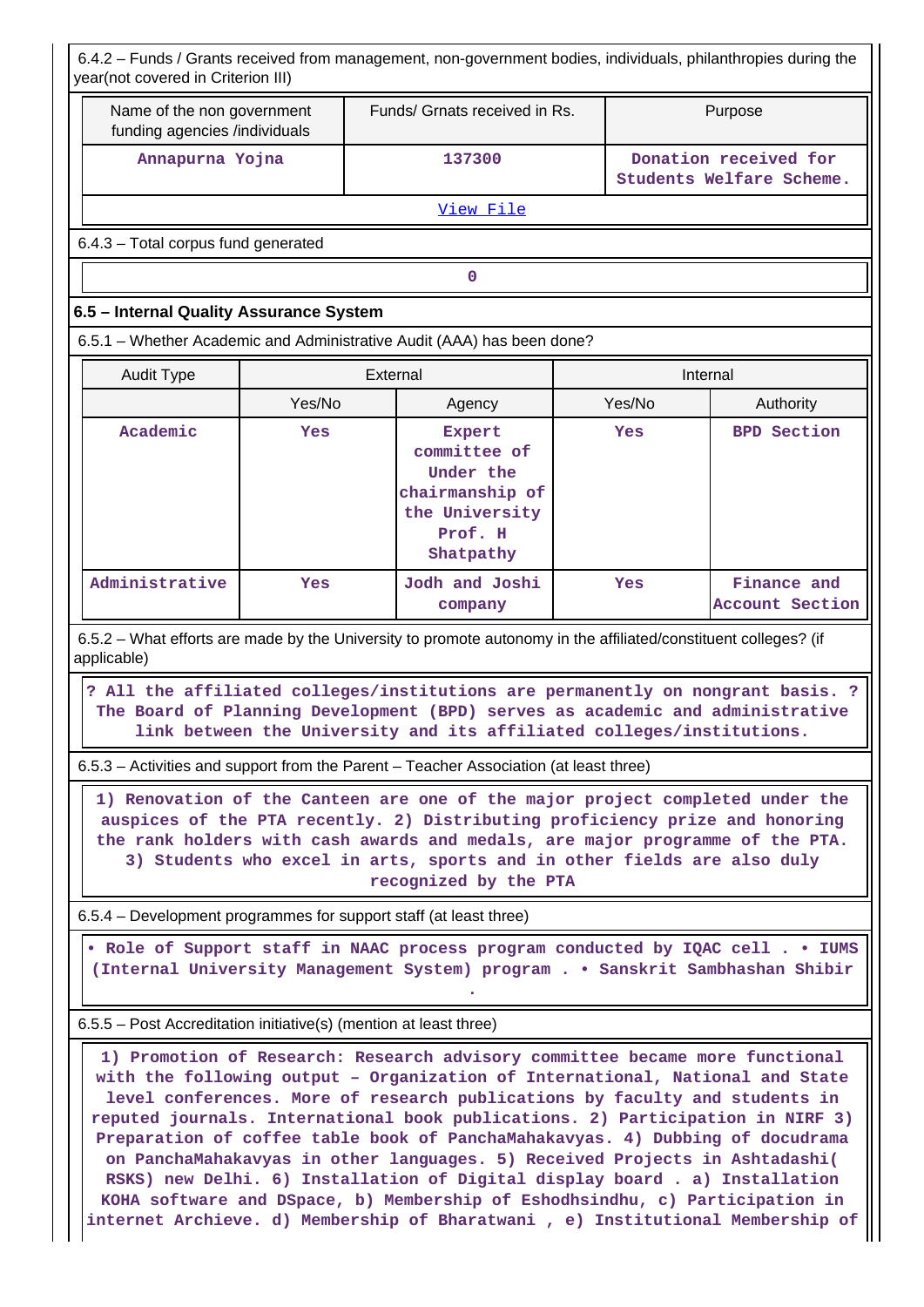**national digital library(NDL), f) Membership of world ebook library. 7) Project executed under RUSA a) Purchasing of furniture for Academic School Building . b)Display Unit and Accessories from RUSA fund. c) Extension and upgradation of existing Hostel building and release of fund of Rs.50,45,073 lakhs. d)Music Equipments for Lalit Kala Kendra. 8) Enhancement in CAP centers.**

| 6.5.6 - Internal Quality Assurance System Details                |                                                                                       |                            |                      |                    |                           |  |  |
|------------------------------------------------------------------|---------------------------------------------------------------------------------------|----------------------------|----------------------|--------------------|---------------------------|--|--|
| a) Submission of Data for AISHE portal                           |                                                                                       |                            |                      | Yes                |                           |  |  |
|                                                                  | b) Participation in NIRF                                                              |                            |                      | Yes                |                           |  |  |
|                                                                  | c)ISO certification                                                                   |                            | No                   |                    |                           |  |  |
|                                                                  | d)NBA or any other quality audit                                                      |                            |                      | <b>No</b>          |                           |  |  |
| 6.5.7 - Number of Quality Initiatives undertaken during the year |                                                                                       |                            |                      |                    |                           |  |  |
| Year                                                             | Name of quality<br>initiative by IQAC                                                 | Date of<br>conducting IQAC | <b>Duration From</b> | <b>Duration To</b> | Number of<br>participants |  |  |
| 2018                                                             | <b>KKSU</b><br>Strategic<br>planning on<br><b>Brain</b><br>storming<br>workshop       | 31/12/2018                 | 31/12/2018           | 31/12/2018         | 47                        |  |  |
| 2018                                                             | Interaction<br>with Faculty<br>and<br>Supporting<br>staff<br>regarding<br><b>NAAC</b> | 15/02/2019                 | 15/02/2019           | 15/02/2019         | 126                       |  |  |
| 2019                                                             | Sanskrit<br>Saptaha                                                                   | 22/08/2018                 | 22/08/2018           | 22/08/2018         | 45                        |  |  |
| 2019                                                             | National<br>Vedic<br>Conference                                                       | 25/09/2018                 | 25/09/2018           | 25/09/2018         | 121                       |  |  |
| 2019                                                             | Vistar Seva<br>one day<br>state level<br>workshop                                     | 04/10/2018                 | 04/10/2018           | 04/10/2018         | 43                        |  |  |
| 2019                                                             | Internationa<br>1 seminar of<br>Jyotish                                               | 10/12/2018                 | 10/12/2018           | 10/12/2018         | 45                        |  |  |
| 2019                                                             | Sanskrit<br>Teacher<br>Training                                                       | 19/01/2019                 | 19/01/2019           | 20/01/2019         | 24                        |  |  |
| 2019                                                             | Two day<br>national<br>seminar on<br>quality<br>improvement<br>in HEI.                | 11/01/2019                 | 11/01/2019           | 12/01/2019         | 102                       |  |  |
|                                                                  |                                                                                       |                            | View File            |                    |                           |  |  |
| <b>CRITERION VII - INSTITUTIONAL VALUES AND BEST PRACTICES</b>   |                                                                                       |                            |                      |                    |                           |  |  |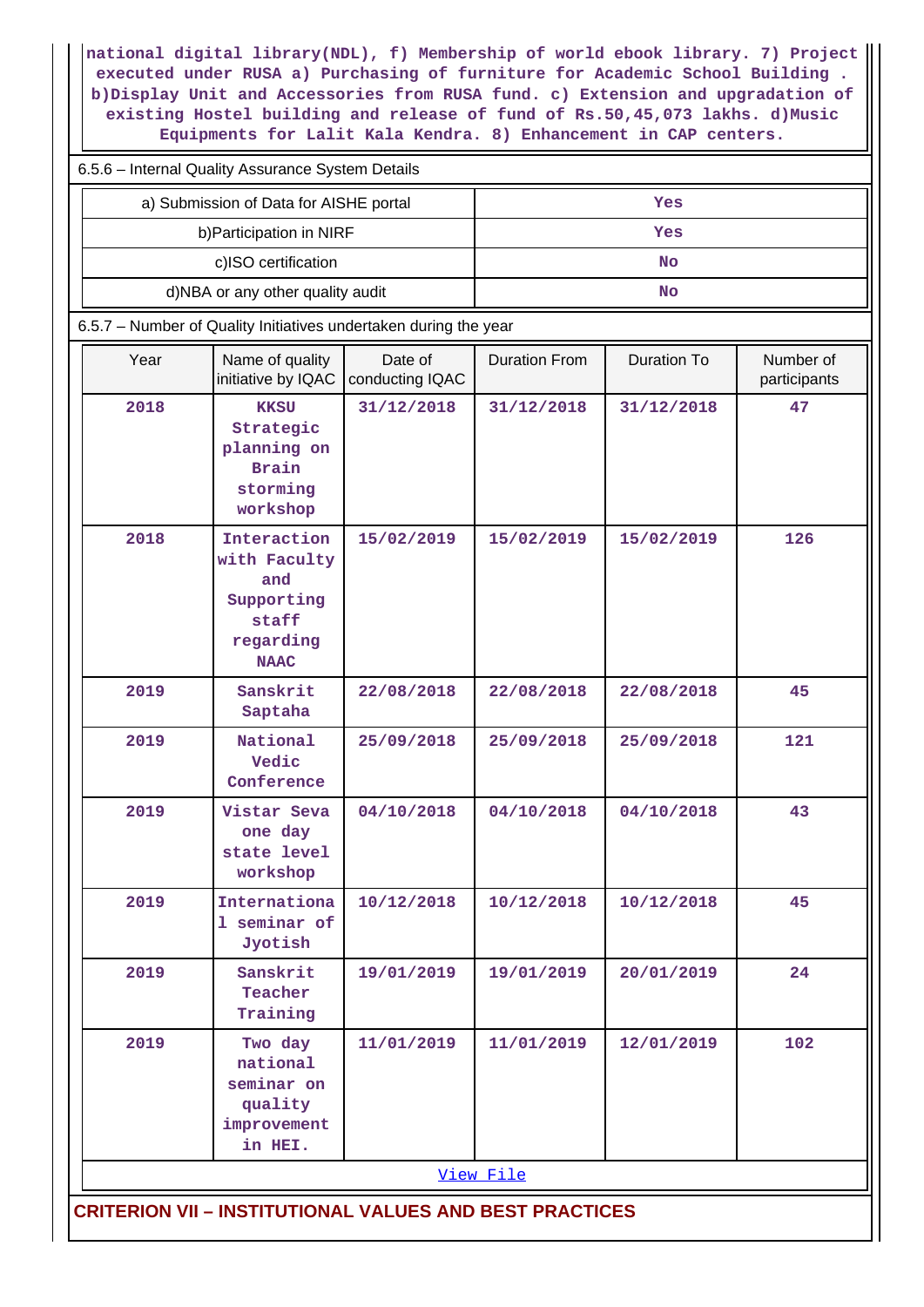# **7.1 – Institutional Values and Social Responsibilities**

 7.1.1 – Gender Equity (Number of gender equity promotion programmes organized by the institution during the year)

| Title of the<br>programme | Period from | Period To  | <b>Number of Participants</b> |      |
|---------------------------|-------------|------------|-------------------------------|------|
|                           |             |            | Female                        | Male |
| Self defense<br>workshop  | 20/12/2018  | 20/12/2018 | 39                            | 9    |
| Counselling for<br>Girls  | 21/12/2018  | 21/12/2018 | 43                            | 8    |
| Counselling for<br>Girls  | 09/01/2019  | 09/01/2019 | 45                            | 11   |
| Self defense<br>workshop  | 10/01/2019  | 10/01/2019 | 41                            | 13   |

7.1.2 – Environmental Consciousness and Sustainability/Alternate Energy initiatives such as:

Percentage of power requirement of the University met by the renewable energy sources

|  |                                                  |  |  |  | Total Annual Power requirement (in KWH) : 90KWH Annual power requirement met by |  |
|--|--------------------------------------------------|--|--|--|---------------------------------------------------------------------------------|--|
|  | the renewable energy sources (in KWH) : 22.5 KWH |  |  |  |                                                                                 |  |

7.1.3 – Differently abled (Divyangjan) friendliness

| Item facilities                                                | Yes/No     | Number of beneficiaries |
|----------------------------------------------------------------|------------|-------------------------|
| Physical facilities                                            | <b>Yes</b> | 12                      |
| Provision for lift                                             | <b>Yes</b> | 12 <sub>1</sub>         |
| Ramp/Rails                                                     | <b>Yes</b> | $12 \overline{ }$       |
| <b>Braille</b><br>Software/facilities                          | <b>No</b>  | 0                       |
| Rest Rooms                                                     | <b>Yes</b> | $12 \overline{ }$       |
| Scribes for examination                                        | <b>Yes</b> | 5                       |
| Special skill development<br>for differently abled<br>students | <b>Yes</b> | 7                       |
| Any other similar<br>facility                                  | <b>Yes</b> | 12                      |

7.1.4 – Inclusion and Situatedness

| Year | Number of<br>initiatives to<br>address<br>locational<br>advantages<br>and disadva<br>ntages | Number of<br>initiatives<br>taken to<br>engage with<br>and<br>contribute to<br>local<br>community | Date           | Duration | Name of<br>initiative                           | <b>Issues</b><br>addressed               | Number of<br>participating<br>students<br>and staff |
|------|---------------------------------------------------------------------------------------------|---------------------------------------------------------------------------------------------------|----------------|----------|-------------------------------------------------|------------------------------------------|-----------------------------------------------------|
| 2019 | $\overline{a}$                                                                              | $\overline{2}$                                                                                    | 28/01/201<br>9 | 7        | Seven<br>Days Resi ss drive,<br>dential<br>Camp | Cleanline<br>de<br>addiction<br>campaign | 55                                                  |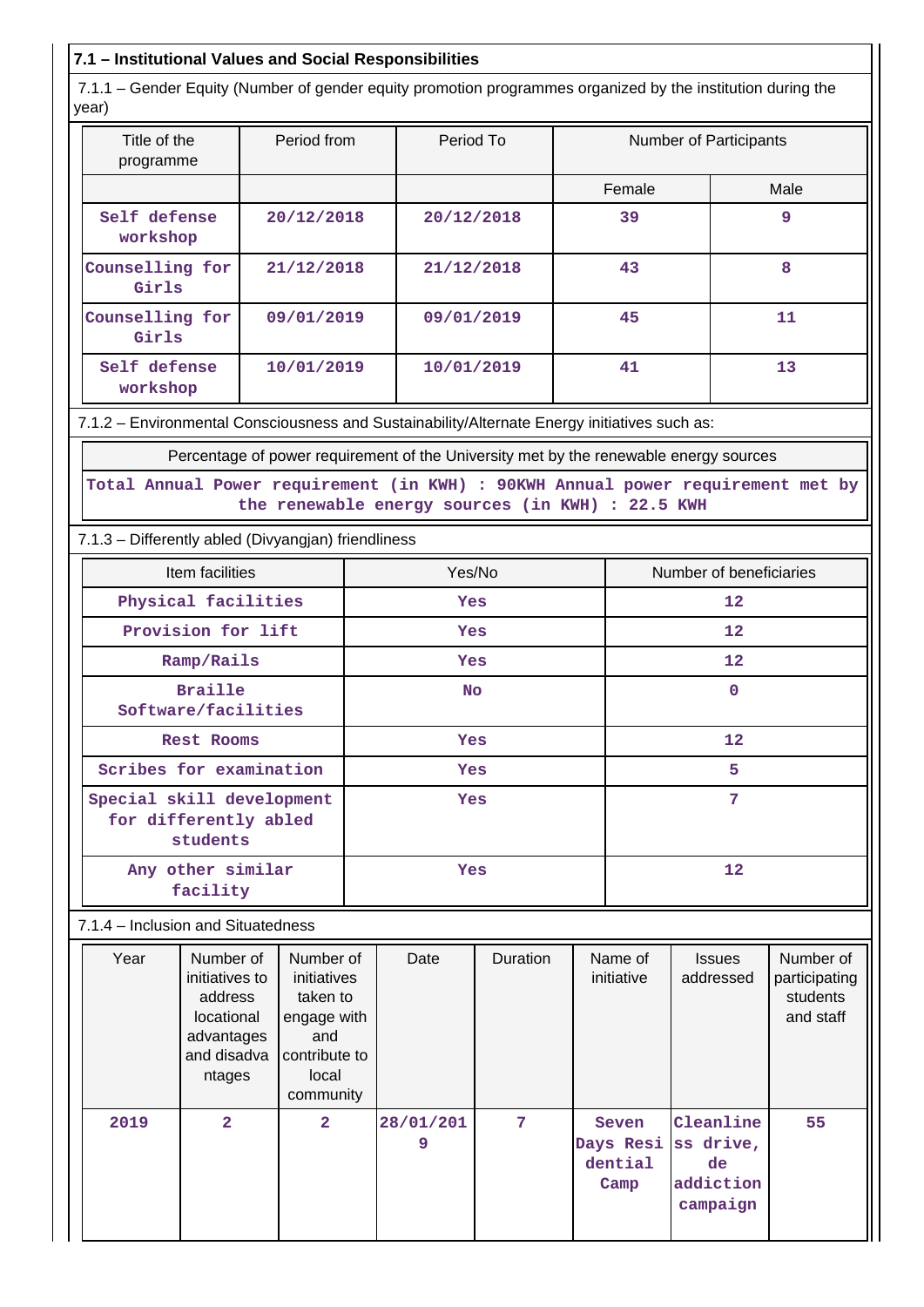| 2019         | $\mathbf 0$                              | 9  | 09/02/201<br>9                                                                                    | 8                 | Surya<br>Namskar<br>Diwas at<br>different<br>school | Health<br>awareness                                                                                                                                                                                                                                                                                                                                                                                                                                                                                                                                                                                                                                                                                                                                                                                                                                                                                                                                                                                                                                                                                                           | 610 |
|--------------|------------------------------------------|----|---------------------------------------------------------------------------------------------------|-------------------|-----------------------------------------------------|-------------------------------------------------------------------------------------------------------------------------------------------------------------------------------------------------------------------------------------------------------------------------------------------------------------------------------------------------------------------------------------------------------------------------------------------------------------------------------------------------------------------------------------------------------------------------------------------------------------------------------------------------------------------------------------------------------------------------------------------------------------------------------------------------------------------------------------------------------------------------------------------------------------------------------------------------------------------------------------------------------------------------------------------------------------------------------------------------------------------------------|-----|
| 2019         | $\mathbf 0$                              | 11 | 10/04/201<br>9                                                                                    | 21                | Yoga camp<br>at<br>different                        | Health<br>awareness                                                                                                                                                                                                                                                                                                                                                                                                                                                                                                                                                                                                                                                                                                                                                                                                                                                                                                                                                                                                                                                                                                           | 710 |
|              |                                          |    |                                                                                                   |                   | school                                              |                                                                                                                                                                                                                                                                                                                                                                                                                                                                                                                                                                                                                                                                                                                                                                                                                                                                                                                                                                                                                                                                                                                               |     |
|              |                                          |    |                                                                                                   | No file uploaded. |                                                     |                                                                                                                                                                                                                                                                                                                                                                                                                                                                                                                                                                                                                                                                                                                                                                                                                                                                                                                                                                                                                                                                                                                               |     |
|              |                                          |    | 7.1.5 - Human Values and Professional Ethics Code of conduct (handbooks) for various stakeholders |                   |                                                     |                                                                                                                                                                                                                                                                                                                                                                                                                                                                                                                                                                                                                                                                                                                                                                                                                                                                                                                                                                                                                                                                                                                               |     |
| <b>Title</b> |                                          |    | Date of publication                                                                               |                   |                                                     | Follow up(max 100 words)                                                                                                                                                                                                                                                                                                                                                                                                                                                                                                                                                                                                                                                                                                                                                                                                                                                                                                                                                                                                                                                                                                      |     |
|              | Code of Conduct for<br>Teacher/ Employee |    | 22/03/2018                                                                                        |                   |                                                     | 1) The employee of the<br>University or the College<br>shall be at the disposal<br>of the University or<br>College for fulltime and<br>shall serve in such<br>capacity and at such<br>place as he may from time<br>to time, be so directed.<br>2) The employee shall<br>conform to and abide by<br>the provisions of the<br>Act, Statutes, Standard<br>code, Ordinances,<br>Regulation, Rules,<br>Directions and decisions<br>of the competent<br>Authority. The employee<br>shall also observe,<br>comply with and obey all<br>order and instruction<br>which may from time to<br>time be given to him by<br>the officer under whose<br>jurisdiction,<br>superintendence or<br>control, he has been<br>placed for the time<br>being. 3) The employee<br>shall at alltime<br>maintain, absolute<br>integrity, and show<br>devotion to duty, and<br>shall be nothing which is<br>unbecoming of an employee<br>of the University or the<br>college as the case may<br>be. He shall ensure the<br>integrity and devotion to<br>duly of all employee<br>under his control and<br>authority for the time<br>being. 4) The employee |     |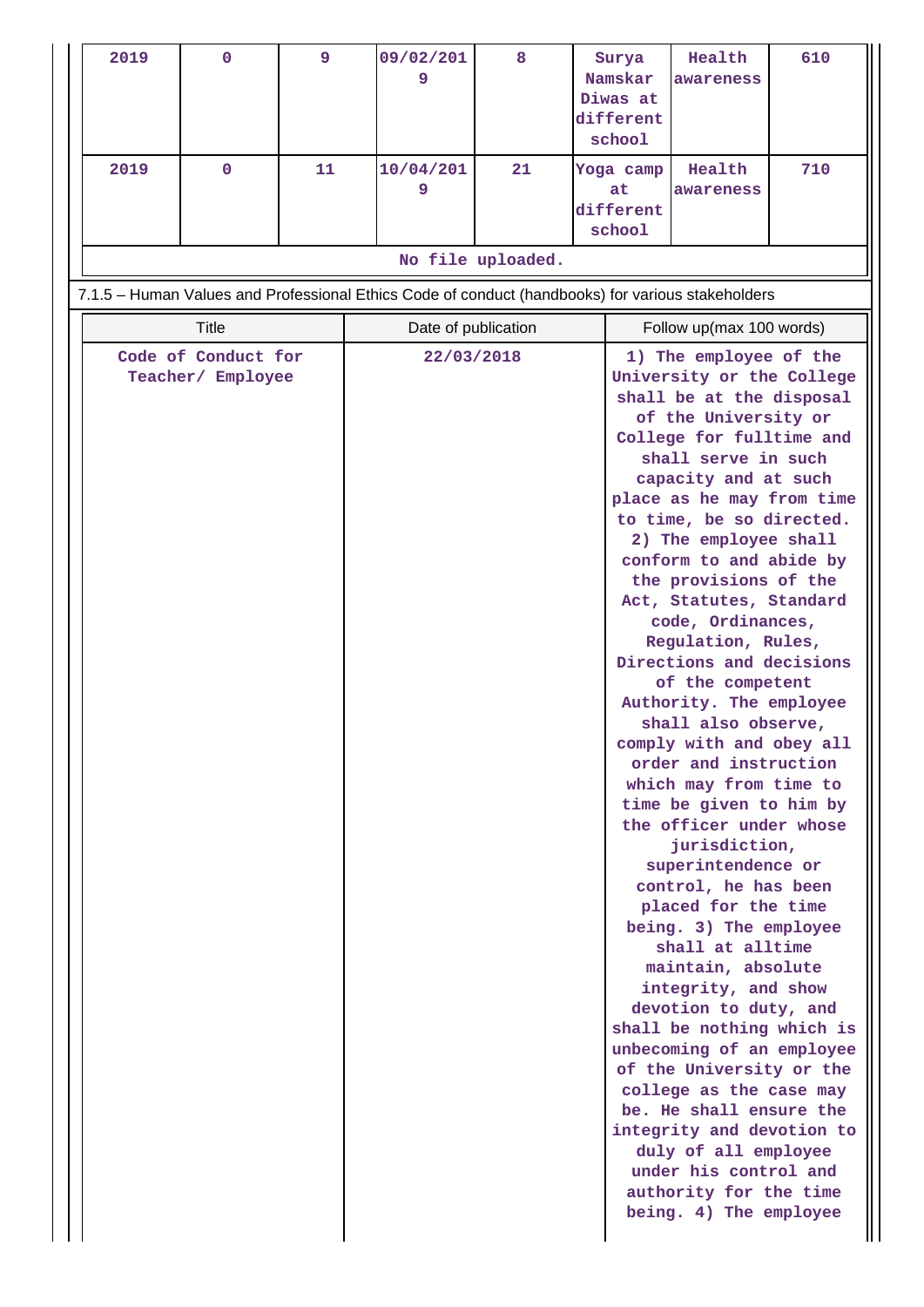|                                 |            | shall extend utmost<br>courtesy and attention<br>and use mild decent<br>language to all person<br>with whom he has to deal<br>in the sphere of his<br>duties He shall strive<br>hard to promote the<br>interest of the<br>University or the<br>college, as the case may<br>be. 5) No employee shall<br>in the discharge of the<br>official duties deal with<br>any matter relating to<br>award of any contract in<br>favor of a company or<br>firm or any other body or<br>person in which he or any<br>member of his family is<br>involved, except with the<br>prior permission of the<br>competent Authority.<br>After such a permission<br>is granted the employee<br>shall retrain himself<br>from extending any undue<br>advantage or benefit to<br>such Company, firm or<br>body as the case may be. |
|---------------------------------|------------|------------------------------------------------------------------------------------------------------------------------------------------------------------------------------------------------------------------------------------------------------------------------------------------------------------------------------------------------------------------------------------------------------------------------------------------------------------------------------------------------------------------------------------------------------------------------------------------------------------------------------------------------------------------------------------------------------------------------------------------------------------------------------------------------------------|
| Code of Conduct for<br>Students | 22/03/2018 | 1) Attendance A. Students<br>are expected to have a<br>minimum of 75 attendance<br>in each Semester / year.<br>B. Defaulters may be<br>debarred from the final<br>examination. C. Leave<br>notes from<br>parents/guardians and<br>where needed, medical<br>certificates are to be<br>given to explain the<br>absence of a student in<br>the class. 2) Dress Code:<br>Students must come to<br>college in a formal dress<br>appropriate to an<br>educational Institution<br>in India. On the<br>occasions instructed by<br>the institute they are<br>supposed to be in<br>uniforms. 3) Cleanliness<br>is encouraged at all<br>times and in all places.<br>4) Writing and drawing on<br>walls and desks is<br>prohibited. Students will                                                                      |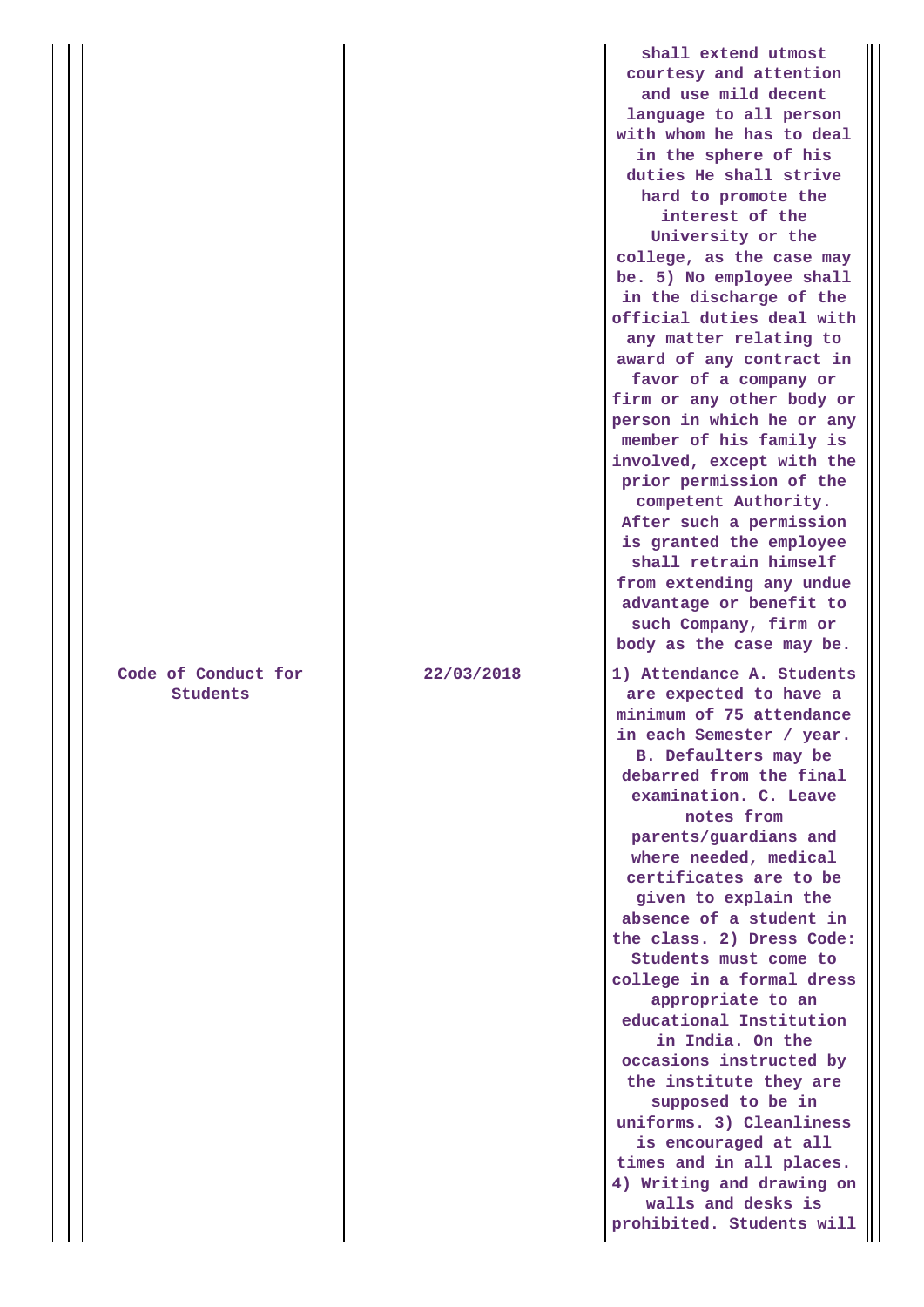| be penalized if found     |
|---------------------------|
| doing so. 5) Smoking,     |
| consumption of alcohol or |
| drugs is totally          |
| prohibited on the campus. |
| 6) Ragging is strictly    |
| prohibited. 7) Students   |
| may not entertain their   |
| visitors/relatives in the |
| campus. 8) The identity   |
| card must always be       |
| carried. 9) Mobile phones |
| are not allowed in the    |
| college.                  |

| Activity                                                           | <b>Duration From</b> | <b>Duration To</b> | Number of participants |
|--------------------------------------------------------------------|----------------------|--------------------|------------------------|
| Sadbhavana Diwas                                                   | 20/08/2018           | 20/08/2018         | 87                     |
| Teacher's Day                                                      | 05/09/2018           | 05/09/2018         | 85                     |
| Dr. Shrikant<br>Jichkar Jayanti                                    | 14/09/2018           | 14/09/2018         | 85                     |
| Swachcha Bharat<br>Abhiyan on the<br>occasion of Gandhi<br>Jayanti | 18/09/2018           | 02/10/2018         | 88                     |
| Mahatma Gandhi<br>Jayanti                                          | 02/10/2018           | 02/10/2018         | 87                     |
| Lalbahadur Shastry<br>Jayanti                                      | 02/10/2018           | 02/10/2018         | 87                     |
| Vachan Prerana Din<br>(Dr. APJ Kalam<br>Jayanti)                   | 14/10/2018           | 14/10/2018         | 110                    |
| Samvidhan Din                                                      | 26/11/2019           | 26/11/2019         | 110                    |
| Mahaparinirvana Din                                                | 06/12/2019           | 06/12/2019         | 87                     |
| Counseling Self<br>Defence Workshop                                | 20/12/2018           | 21/12/2018         | 80                     |
| Marathi Bhasha<br>Pandharwada                                      | 01/01/2018           | 15/01/2018         | 80                     |
| National Youth Day                                                 | 12/01/2019           | 12/01/2019         | 87                     |
| Sankramanotsava                                                    | 17/01/2019           | 17/01/2019         | 110                    |
| Republic Day                                                       | 26/01/2019           | 26/01/2019         | 110                    |
| Marathi Bhasha Din                                                 | 27/02/2019           | 27/02/2019         | 110                    |
| Mahatma Jyotiba<br>Phule Jayanti                                   | 11/04/2019           | 11/04/2019         | 110                    |
| Savitribai Phule<br>Jayanti                                        | 03/01/2019           | 03/01/2019         | 84                     |
| Maharashtra Din                                                    | 01/05/2019           | 01/05/2019         | 84                     |
| Anti Terrorist Day                                                 | 21/05/2019           | 21/05/2019         | 87                     |
| International Yoga                                                 | 21/06/2019           | 21/06/2019         | 87                     |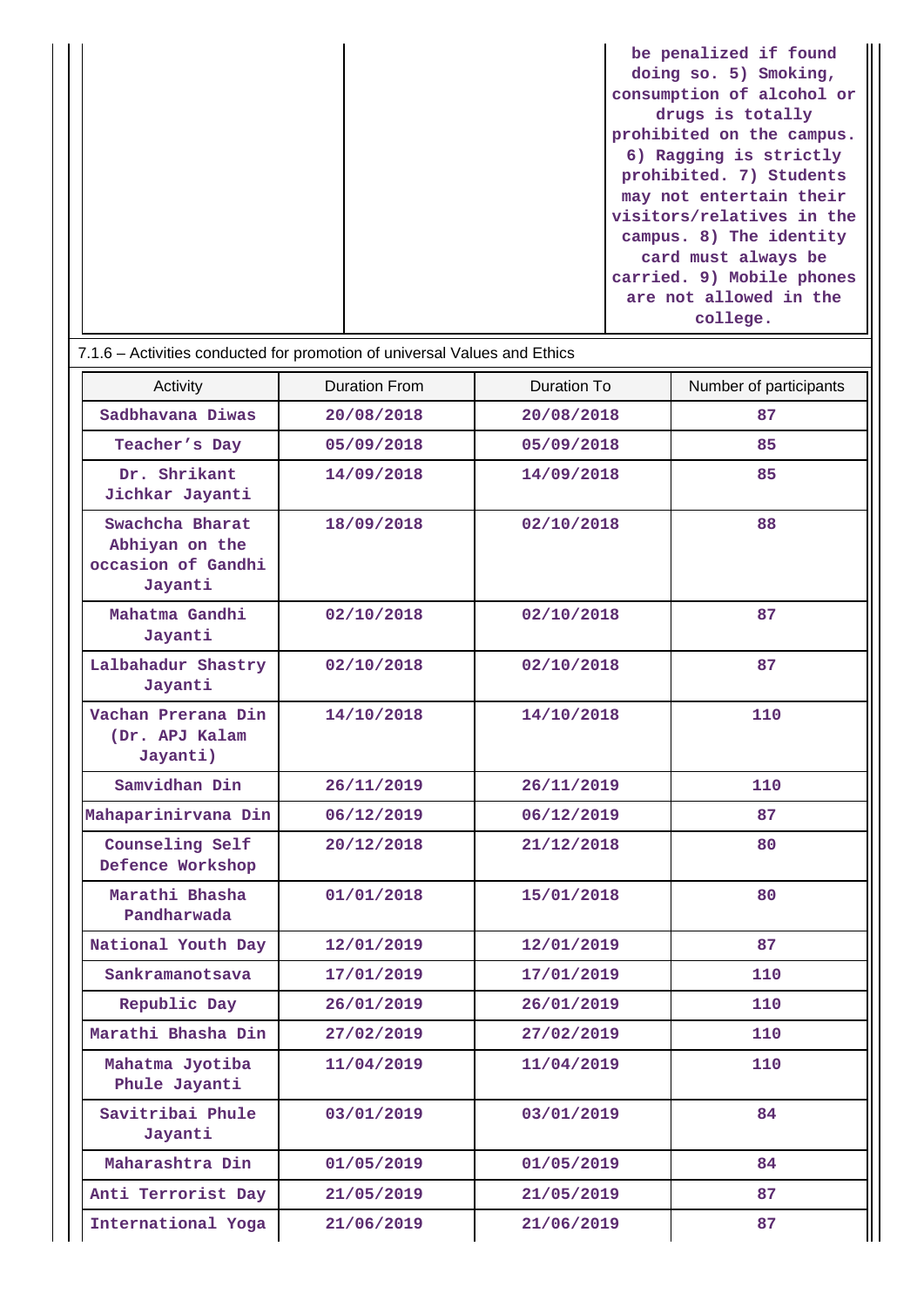| Day                                                      |            |            |     |  |
|----------------------------------------------------------|------------|------------|-----|--|
| Sankalpa Din                                             | 02/07/2018 | 02/07/2018 | 110 |  |
| Induction program<br>Inaugural                           | 02/07/2018 | 02/07/2018 | 88  |  |
| Kalidas Din                                              | 13/07/2018 | 13/07/2018 | 87  |  |
| Guru Pournima<br>Program                                 | 27/07/2018 | 27/07/2018 | 87  |  |
| Dr. Ranganathan<br>Jayanti Founder of<br>Library Science | 14/08/2018 | 14/08/2018 | 100 |  |
| Independence Day                                         | 15/08/2018 | 15/08/2018 | 87  |  |
| $M_2$ file unlooded                                      |            |            |     |  |

**No file uploaded.**

7.1.7 – Initiatives taken by the institution to make the campus eco-friendly (at least five)

 **• Use of renewable energy • Rain Water harvesting • Efforts for Carbon neutrality • Tree Plantation • Hazardous waste management • Ewaste management • Green gym**

### **7.2 – Best Practices**

7.2.1 – Describe at least two institutional best practices

 **Title of the practice : Introduction, Extension and Propagation of Yogic Philosophy. Objectives of the Practice: • Imbibing confidence in University Yoga students to deliver yoga classes effectively • To cater the society in developing Yogic values and lifestyle • Promoting good health for the society • Introduction, Extension and Propagation of Yogic Philosophy The context: • The University regularly Organises International Yoga Day Programme for the Society and University staff, students. • University provides Yoga courses for Diploma, Graduate, Postgraduate, MPhil and PhD level. • Students are encouraged to present various research papers in various conferences • Students are encouraged to participate in various National and International yoga competitions in various conferences The Practice: 1) Yoga sessions were organised by KKSU where participants were guided in a systematic and disciplined way. They were guided by well trained professionals in a scientific way. The suryanamaskar were performed in a systematic 12 count system on a drill counting system. Participants were informed about the scope of yoga, its ever growing popularity throughout the globe, it's scientific and spiritual roots in Indian culture as well as the various precautions while performing the same. Information about the KKSU's work, vision and courses was delivered to the audience. On the occassion of International Yoga day, 'Asana' , 'Pranayama' and 'Dhyana" were performed by all the participants. Various asanas were performed by experts on stage for demonstration but, for the general audience soon simple basic asanas were performed. These included tadasana, vriskshasana, padahasthasana, ardha chakrasana, trikonasana,etc for standing pose Bhadrasana, Vajrsana, Ushtrasana, Shasakasana, Vakrasana,etc for sitting pose Makarasana, Bhujangasana, shalabhasana,etc. for flat on belly and Setubandhasana, Ardhahalsana, Pawanamuktasana and shavasana for flat on back pose. Shuddhikriya like Kapalabhati was performed and Pranayama of Nadishodhan, Sheetali and Bhramari were performed. Omkara chant for a few moments helped relaxing. Then a small meditation. The session was concluded with a 'Shanti path' prayer. Everyone took the oath of making the best of the yoga for themselves and the society. All these sessions were intended to help people know and gain clarity about the true essence of yoga. The list of various yoga sessions are as follows: 1. Yoga session was conducted at 'Saahas Vyasanmukti Upchar Kendra, Manewada Nagpur' on the topic 'Yoga Study for Deaddiction' during a time period**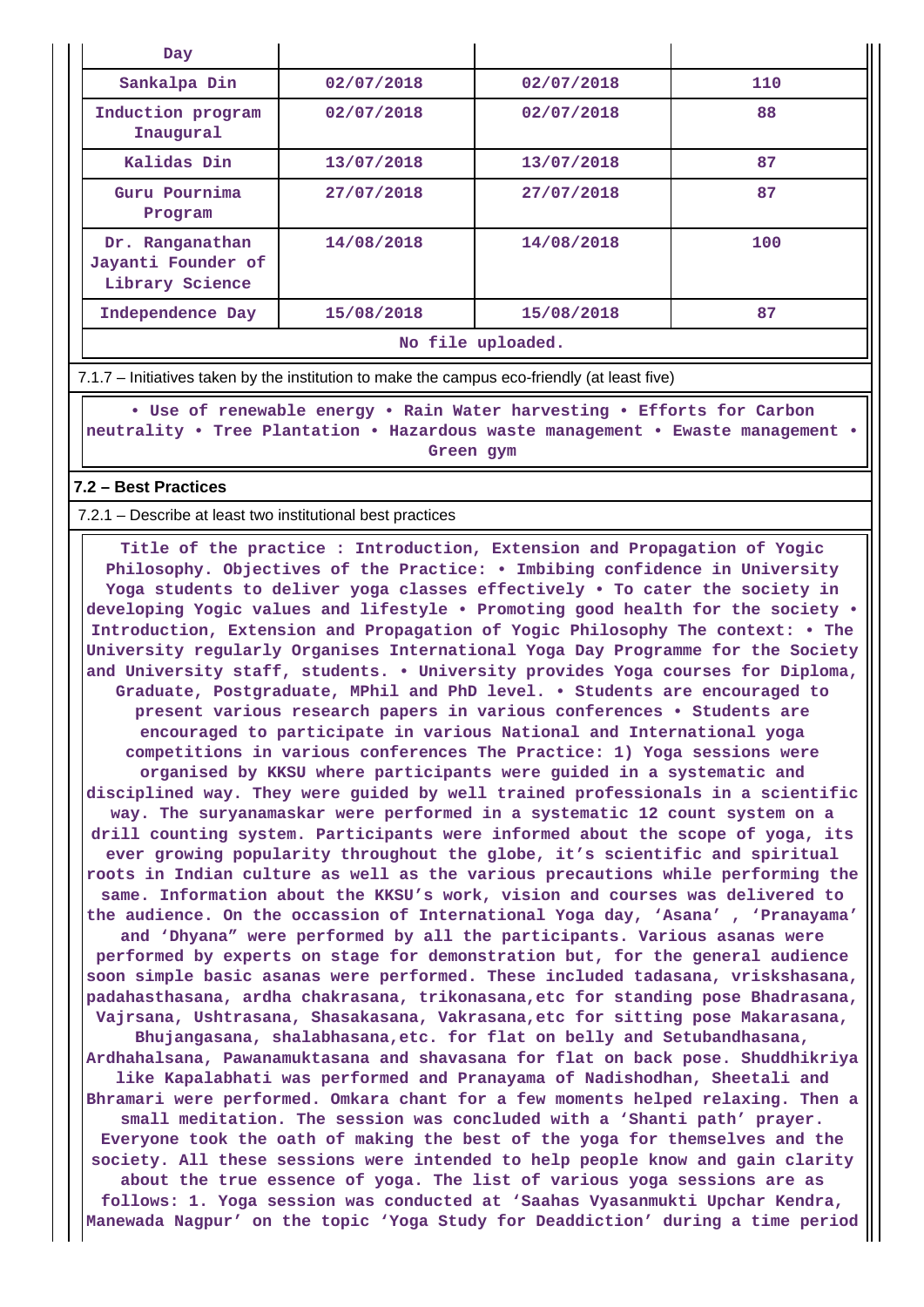**of 30 April 2019 to 06 May 2019 by Shubham Jambhulkar. It was attended by 60 participants. 2. Yoga session was conducted at 'Mahila Bahuuddeshiya Samajik Sanstha, Nagpur' on the topic 'Yoga Study for Diabetes' during a time period of 15 April 2019 to 21 April 2019 by Mrunalini Deshpande. It was attended by 25 participants. 3. Yoga session was conducted at 'Indira Gandhi Madhyamik Kanya Vidhyalaya, Kalmeshwar' on the topic 'Yoga Study for removing Tension in Teachers' during a time period of 21 April 2019 to 27 April 2019 by Smita Nerkar. It was attended by 24 participants. 4. Yoga session was conducted at 'ProClinica Physiotherapy Clinic, Manewada' on the topic 'Yoga for Total Health' during a time period of 30 April 2019 to 06 May 2019 by Rajesh Selokar. It was attended by 11 participants. 5. Yoga session was conducted at 'Aman Clinic Mudliyar, Layout, Shantinagar, Nagpur' on the topic 'Yoga for Physical and Mental Health' during a time period of 15 April 2019 to 21 April 2019 by Pornima Meshram. It was attended by 46 participants. 6. Yoga session was conducted at 'Sugati Swayamshayata bachatgat, Yerkheda, Kamptee, Nagpur' on the topic 'Yoga for Women' during a time period of 22 April 2019 to 28 April 2019 by Shrinivas Lambghare. It was attended by 22 participants. 7. Yoga session was conducted at 'AajiAajoba Jeshtha Nagrik Mitra Mandal, Nagpur' on the topic 'Yoga for Senior Citizen' during a time period of 22 April 2019 to 28 April 2019 by Chandrakant Deshmukh. It was attended by 30 participants. 8. Yoga session was conducted at Yoga session was conducted at 'Ramai Mahila BachatGat,Anand nagar, Nagpur', ' Sakhi Mahila BachatGat' and 'Vishakha Mahila BachatGat, Nagpur' on the topic 'Yoga for Women' during a time period of 16 April 2019 to 24 April 2019 by Vaishali Chide. It was attended by 30 participants. 9. Yoga session was conducted at 'Lata Medical Research Foundation (LMRF), Shankar Nagar, Nagpur' on the topic 'Yoga for Employees' during a time period of 25 March 2019 to 30 March 2019 by Sarika Kavishwar. It was attended by 35 participants. 10. Yoga session was conducted at 'Sant Tukadoji Maharaj Sports Complex, Subhash Road, Nagpur' on the topic 'Yoga for Players' during a time period of 13 April 2019 to 21 April 2019 by Pradip Gupta. It was attended by 24 participants. 11. Yoga session was conducted at 'Ramtek Tahsil Sahkari Shetakari KharediVikri Sanstha Maryadit, Ramtek' on the topic 'Yoga Study for Total Health' during a time period of 24 April 2019 to 30 April 2019 by Dhanashri Lekurwale. It was attended by participants. It was attended by 26 participants. 12. Yoga session was conducted at 'Thinksolar, Bajiprabhu nagar, Nagpur' on the topic 'Yogasanskar for Adolescent Children' during a time period of 24 April 2019 to 30 April 2019 by Kalpana Gite. It was attended by 20 participants. 13. Yoga session was conducted at 'Thinksolar, Bajiprabhu nagar, Nagpur' on the topic'Yoga for Menstrual Problems' during a time period of 21 April 2019 to 25 April 2019 by Trupti Kulaspurkar. It was attended by 24 participants. 14. Yoga session was conducted at 'Anandlok Ayurvedik Chikitsalaya, Antarbharati Ashram, Khamla, Nagpur' on the topic 'Yogic Cleansing and Pranayama Class' during a time period of 22 April 2019 to 28 April 2019 by Mithilesh Bhakare. It was attended by 21 participants. 15. Yoga session was conducted at 'Shrigurudeo Seva Mandal, Dist. Bhandara' on the topic'Yoga for Total Health' during a time period of 15 April 2019 to 21 April 2019 by Snehal Tidke. It was attended by 60 participants. 16. Yoga session was conducted at 'Jaika Insurance Brokerage Pvt. Ltd. Nagpur' on the topic 'Yoga for Employees' during a time period of 22 April 019 to 27 April 2019 by Rajashree Datar. It was attended by 60 participants. 17. Yoga session was conducted at 'Matrushakti Kalyan Kendra, Hanuman nagar, Nagpur' on the topic 'Yoga for Girls' during a time period of 10 April 2019 to 16 April 2019 by Jayashree Kavadkar. It was attended by 21 participants. 18. Yoga session was conducted at 'Shri Bhavani Multispecialty Hospital Research Institute, Nagpur' on the topic 'Yoga for Nursing Staff' during a time period of 18 April 2019 to 24 April 2019 by Vaishali Thawkar. It was attended by 28 participants. The 18 Yoga sessions were attended by 547 participants. 2) Yoga sessions were organised by KKSU where participants were guided in a systematic and**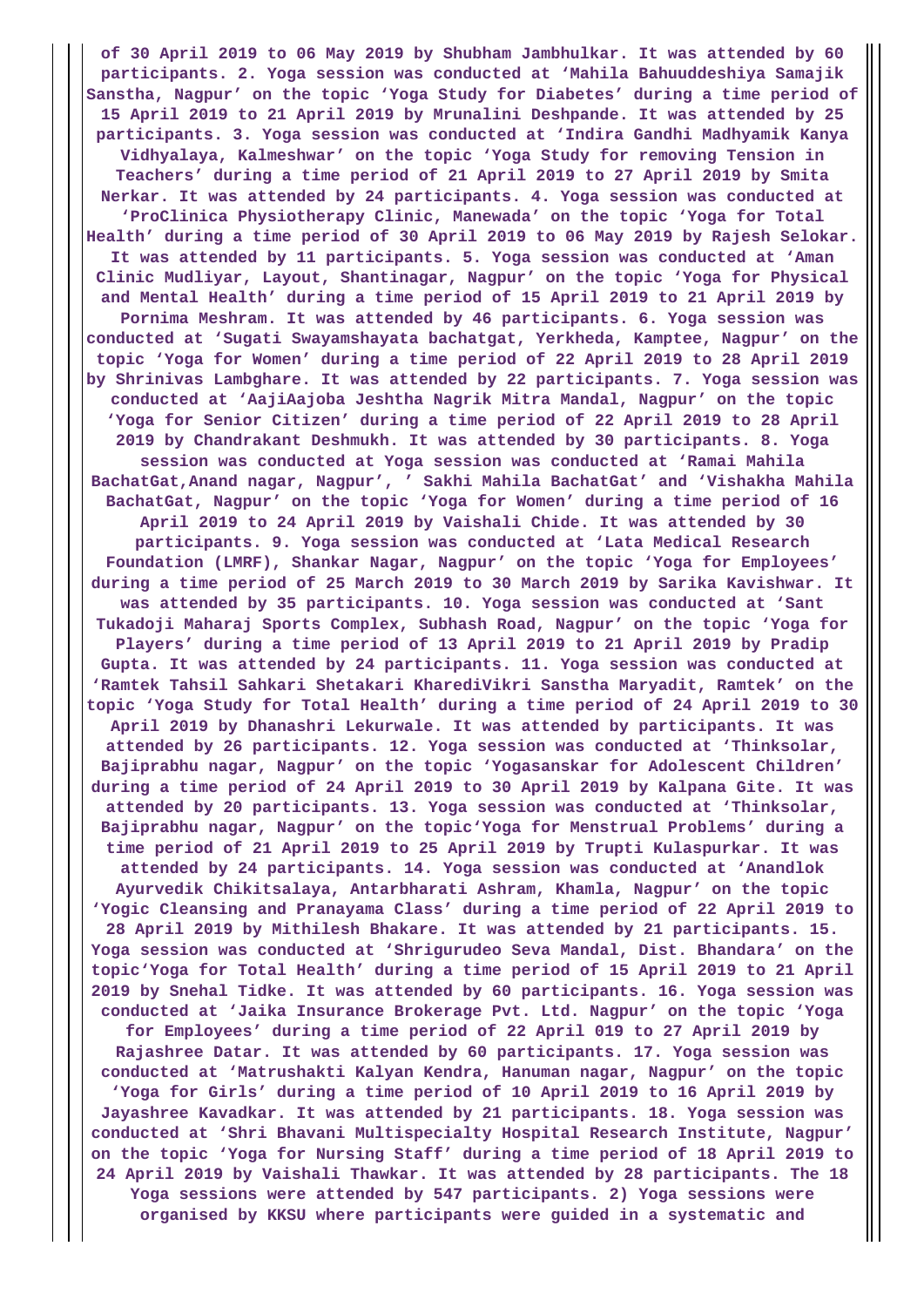**disciplined way. They were guided by well trained professionals in a scientific way. The suryanamaskar were performed in a systematic 12 count system on a drill counting system .Participants were informed about the scope of yoga, its ever growing popularity throughout the globe, it's scientific and spiritual roots in Indian culture as well as the various precautions while performing the same. Information about the KKSU's work, vision and courses was delivered to the audience. The Suryanamaskar performed here, on this day were very unique in nature. Some suryanamaskar were performed in a slow motion which gives flexibility to the muscles. Some suryanamaskars were performed quite faster than previous which gives strength to the muscles along with warmth. The whole practice was done on a drill count upto 12, one for each pose. The Assistant Yoga teachers were performing in front to demonstrate whereas, the other volunteers under the guidance of an instructor were correcting poses and postures of the performers. Proper and specific guidance was provided about the breathe pattern while a particular pose, eye vision and relaxation of mind at the moment, balancing the body. The participants were guided about the benefits of a particular asana on various parts and the precautions for the physically unfit due to a variety of causes such as disease, age or any other probable health condition. Participants were happy to know about the benefits of suryanamaskar on hormonal, muscular, digestive, mental and every other aspect of human anatomyphysiology as well as benefits in professional, family and social life as well. The importance of a collective suryanamaskar definitely enriched the aura of the space and mind according to many of those who participated. The list of various yoga sessions are as follows: 1. Yoga session was conducted at 'Rashtriya Adarsh Vidyalaya and junior college', ramtek by Mira Mishra and Shaikh sir on 09022019. It was attended by 1150 participants. 2. Yoga session was conducted at 'Kavi kulguru Kalidas Sanskrit Vishwavidyalaya', ramtek by Rashmi madam and Dinesh Lillhare on 12022019. It was attended by 10 participants. 3. Yoga session was co Title of the Practice :**

**Sanskrit Week Celebration Objectives of the Practice : To give a platform for Sanskrit Students for the flowering of their talents in literary and cultural spheres. •**

 Upload details of two best practices successfully implemented by the institution as per NAAC format in your institution website, provide the link

<http://kksanskrituni.digitaluniversity.ac/WebFiles/best%20practice.pdf>

#### **7.3 – Institutional Distinctiveness**

 7.3.1 – Provide the details of the performance of the institution in one area distinctive to its vision, priority and thrust in not more than 500 words

 **Distinctiveness of KKSU Kavikulaguru Kalidas Sanskrit University has many distinct features among Sanskrit Universities in the country. This Univerity which is established in Ramtek where great poet Kavi Kalidas is believed to have composed his world famous poem Meghasandesha. The university in its vision and mission statements clearly defines its areas, functions and research focus. Sanskrit for All While having entire Maharashtra state as its jurisdiction, the university is catering education in many modern disciplines like Yoga, Public Administration, Computer Applications, Library Science, Social work, Education, Hospitality Management, Fine Arts, Performing Arts and so on. All these modern programs will have content from Ancient Indic Wisdom along with 20% content from Sanskrit Directly. Apart from this the university is offering more than 50 certificate and diploma courses in various subjects including naturopathy, panchakrma, vastuvidya etc with a blended subjects to suit for contemporary skilling programs. Sanskrit for Future The University is marching towards making the Sanskrit consent available to modern fields of studies and disciplines. In this aspects the university is engaging with other modern universities. A number of Memorandum of Understanding and Agreements are**